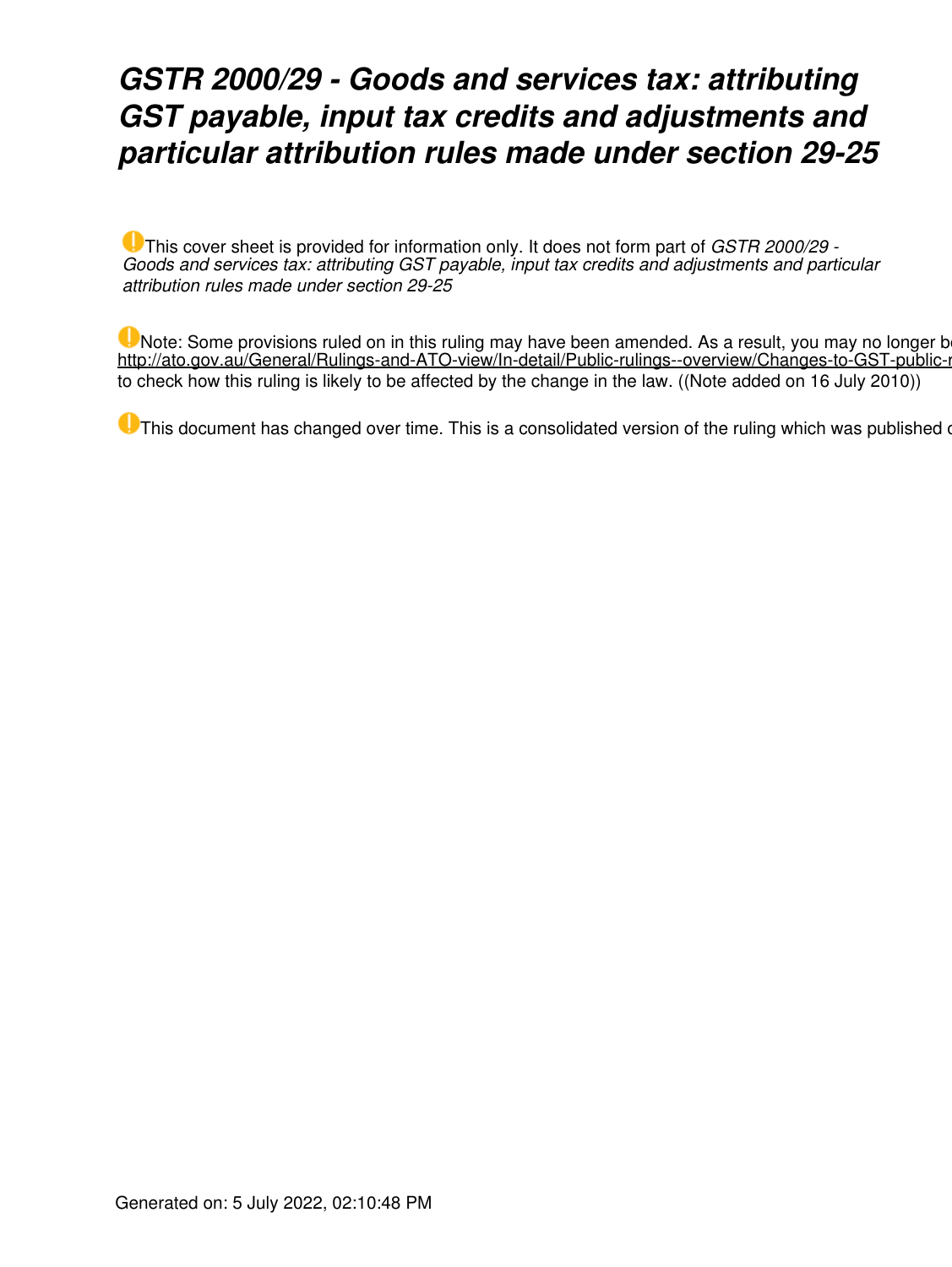

**Australian Taxation Office**

**GSTR 2000** 

Page status: **legally binding** Page 1 of 73

### **Goods and Services Tax Ruling**

Goods and services tax: attributing GST payable, input tax credits and adjustments and particular attribution rules made under section 29-25

### Contents Para *Preamble*  **Date of effect** 11 **Context of attribution 12 Ruling 74 Explanation 109 Schedule 1 page 54 Schedule 2 page 56 Schedule 3 page 59 Schedule 4 page 61 Schedule 5 page 65 Schedule 6 page 69**

**What this Ruling is about** 1 *This document was published prior to 1 July 2010 and was a public ruling for the purposes of former section 37 of the Taxation Administration Act 1953 and former section 105-60 of Schedule 1 to the Taxation Administration Act 1953.* 

> From 1 July 2010, this document is taken to be a public ruling under *Division 35 8 of Schedule 1 to the Taxation Administration Act 1953.*

**Detailed contents list 262** *A public ruling is an expression of the Commissioner's opinion about the way in which a relevant provision applies, or would apply, to entities generally or to a class of entities in relation to a particular scheme or a class of schemes.* 

> *If you rely on this ruling, the Commissioner must apply the law to you in the way set out in the ruling (unless the Commissioner is satisfied that the ruling is incorrect and disadvantages you, in which case the law may be applied to you in a way that is more favourable for you - provided the Commissioner is not prevented from doing so by a time limit imposed by the law). You will be protected from having to pay any underpaid tax, penalty or interest in respect of the matters covered by this ruling if it turns out that it does not correctly state how the relevant provision applies to you.*

> *[Note: This is a consolidated version of this document. Refer to the Legal Database (http://law.ato.gov.au) to check its currency and to view the details of all changes.]*

### **What this Ruling is about**

1. This Ruling applies to all entities that make taxable supplies or creditable acquisitions.

2. This Ruling is about attribution of Goods and Services Tax ('GST') payable, input tax credits and adjustments under the *A New Tax System (Goods and Services Tax)Act 1999* ('GST Act'). All legislative references are to the GST Act unless otherwise stated.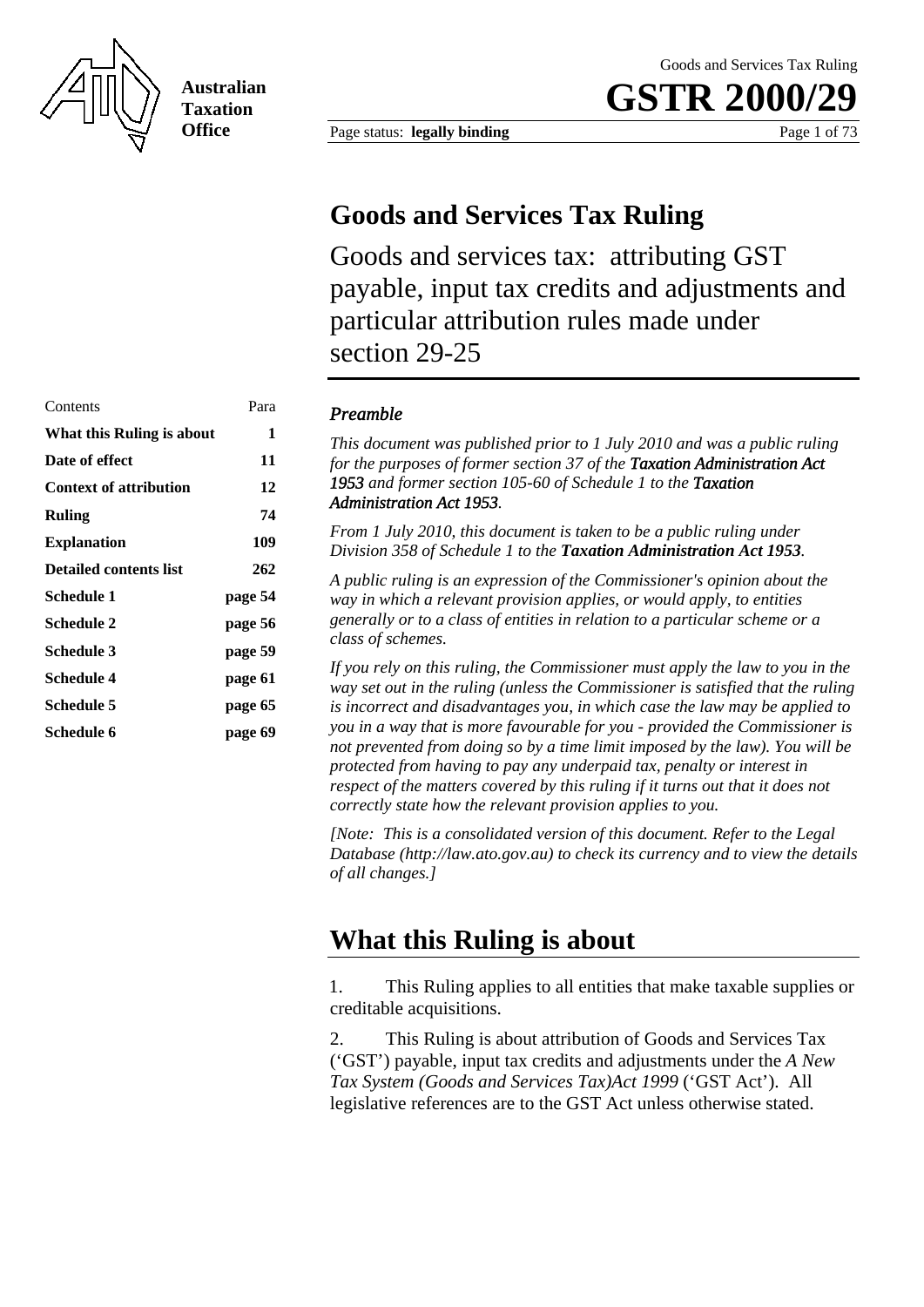1

- 3. The Ruling outlines:
	- the basic rules for attributing to a tax period, the GST payable on taxable supplies, input tax credits for creditable acquisitions and creditable importations, and adjustments; and
	- the operation of some special rules (Division 156 and Division 99) and their effect on attribution for supplies and acquisitions to which they apply.

4. The Ruling explains how the Commissioner can determine, under section 29-25, particular tax periods different to the tax periods that would otherwise apply under the basic or special rules, to which GST on taxable supplies or input tax credits for creditable acquisitions or importations, or adjustments, of a specified kind must be attributed.

5. In particular the Ruling sets out the reasons for, and the effect of the Commissioner making determinations under section 29-25, for the following supplies and acquisitions:

- (i) certain supplies and acquisitions subject to a statutory cooling off period;
- (ii) certain supplies made through banknote and coinoperated machines and similar devices;
- (iii) certain supplies and acquisitions made through agents;
- (iv) supplies and acquisitions for which consideration is received or provided, or an invoice is issued, before the total consideration is known, and
- (v) supplies and acquisitions made under contracts that provide for the retention of consideration.

Copies of each of the determinations made are attached to this Ruling.

6. This Ruling does not address any issues about attribution of GST payable and input tax credits for supplies and acquisitions under lay-by sale agreements. The Commissioner has made a determination under section  $29-25$  in respect of lay-by sales.<sup>1</sup> Goods and Services Tax Ruling GSTR 2000/12 explains the reasons for, and the effect of, that determination. A copy of the determination is attached to that Ruling.

7. The Commissioner has not determined a particular attribution rule for a supply or acquisition made under a contract that is subject to preconditions.<sup>2</sup>

<sup>1</sup> *A New Tax System (Goods and Services Tax) Act 1999* (Particular Attribution

Rules for Lay-By Sales) Determination (No. 1) 2000.<br><sup>2</sup> Refer to GSTR 2000/28 Goods and Services Tax: attributing GST payable or an input tax credit arising from a sale of land under a standard land contract, where it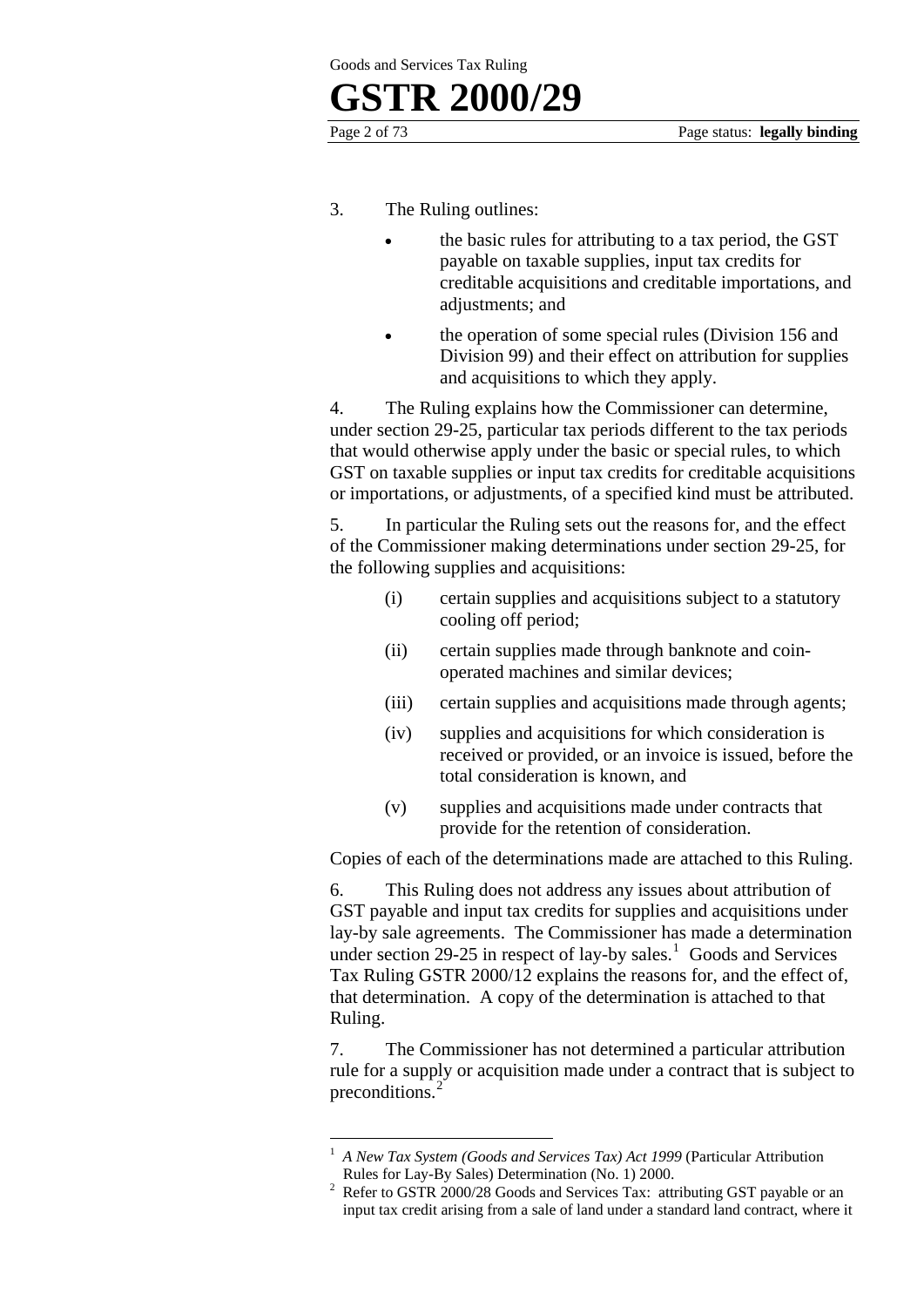

Page 3 of 73 Page status: **legally binding**

8. This Ruling also explains why the Commissioner has not made determinations for supplies and acquisitions of the following kind:

- (i) supplies and acquisitions under hire purchase agreements (refer to the 'Explanation' section at paragraphs 190 to 217);
- (ii) supplies and acquisitions made under floor plan arrangements (refer to the 'Explanation' section at paragraphs 218 to 237); and
- (iii) supplies and acquisitions made under agreements for the supply of goods on 'approval' or the supply of goods on a 'sale or return' basis (refer to the 'Explanation' section at paragraphs 238 to 247).

9. This Ruling does not address any issues about whether there is GST payable on a particular kind of supply, an entitlement to input tax credits for a particular kind of creditable acquisition or an adjustment required in a particular situation. The Ruling is only about when to account for GST payable, input tax credits and adjustments.

10. This Ruling gives a brief outline of the application of the *A New Tax System (Goods and Services Tax Transition) Act 1999* ('GST Transition Act') generally. The Ruling also comments on some practical implications of the application of the GST Transition Act for the following supplies and acquisitions:

- (i) certain supplies made through banknote and coinoperated machines and similar devices (refer to the 'Explanation' section at paragraph 251);
- (ii) supplies and acquisitions made under agreements for the supply of goods on 'approval' or a supply of goods on a 'sale or return' basis (refer to the 'Explanation' section at paragraphs 252 to 253);
- (iii) supplies and acquisitions made under floor plan arrangements (refer to the 'Explanation' section at paragraphs 254 to 259 and
- (iv) supplies and acquisitions made under hire purchase agreements (refer to the 'Explanation' section at paragraphs 260 to 261).

was decided that a particular attribution rule for conditional standard land contracts is not necessary.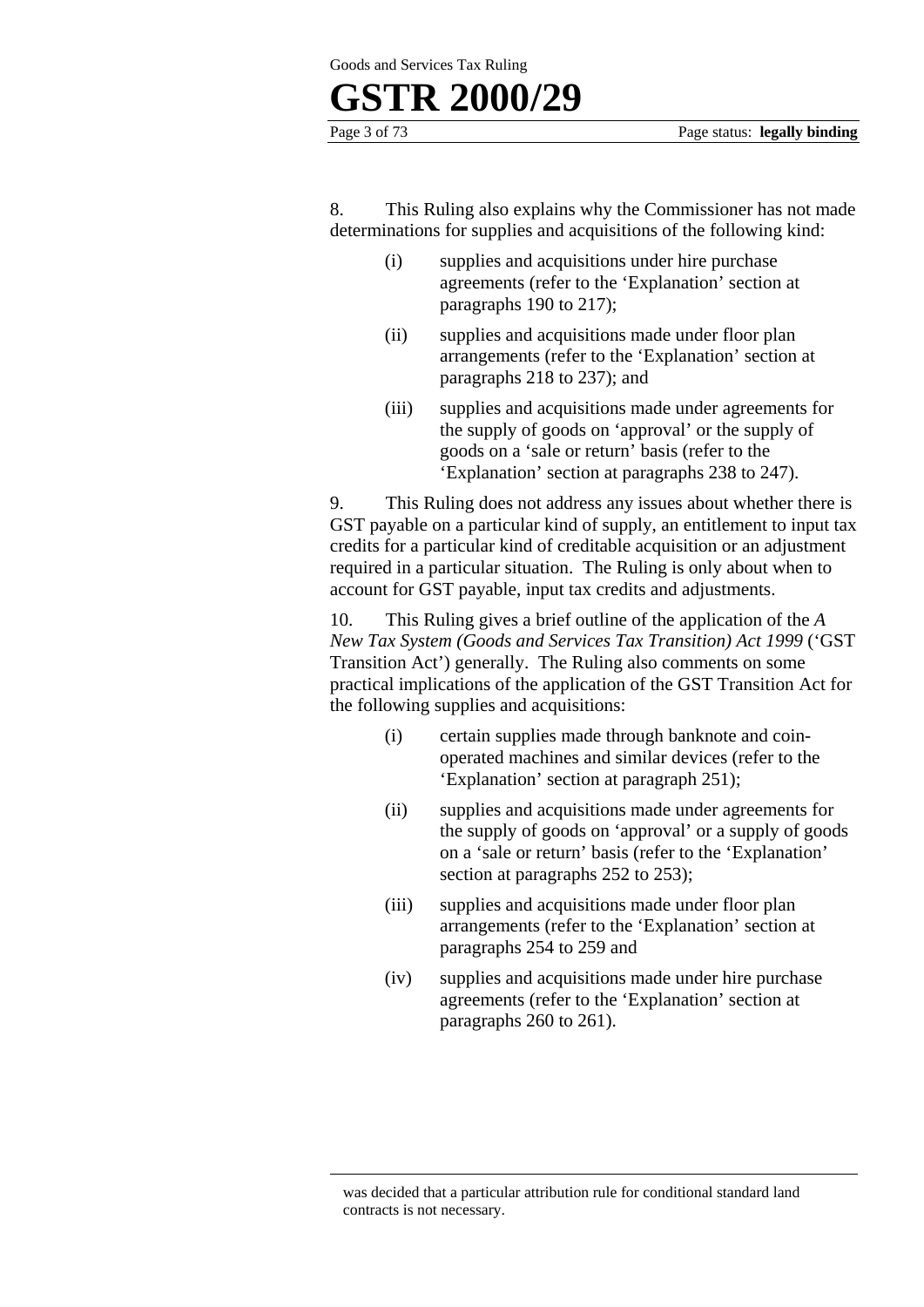Page 4 of 73 Page status: **legally binding**

### **Date of effect**

11. This Ruling applies [to tax periods commencing] both before and after its date of issue. However, this Ruling will not apply to taxpayers to the extent that it conflicts with the terms of a settlement of a dispute agreed to before the date of issue of this Ruling (see paragraphs 75 and 76 of Taxation Ruling TR 2006/10).

11A. Changes made to this Ruling by Addenda that issued on 11 July 2007, 31 October 2012 and 27 March 2013 have been incorporated into this version of the Ruling.2A

### **Context of attribution**

12. 'Attribution' is the term used in the GST law to describe the way you account for GST payable, input tax credits and adjustments in order to work out your net amount of GST for the tax period. GST payable, input tax credits and adjustments are attributed to tax periods rather than being remitted or refunded, as the case may be, each time a taxable supply, creditable acquisition or adjustment is made.

### **The basic attribution rules**

13. The basic attribution rules are set out in Division 29 of Part 2-6 of the GST Act.<sup>3</sup> These rules are about when you account for GST payable on taxable supplies, input tax credits for creditable acquisitions and creditable importations, and adjustments. The basic attribution rules differ depending on whether or not you account for GST on a cash basis.

<sup>&</sup>lt;sup>2A</sup> Refer to each Addendum to see how that Addendum amends this Ruling.

<sup>3</sup> Sections 29-5, 29-10, 29-15 and 29-20.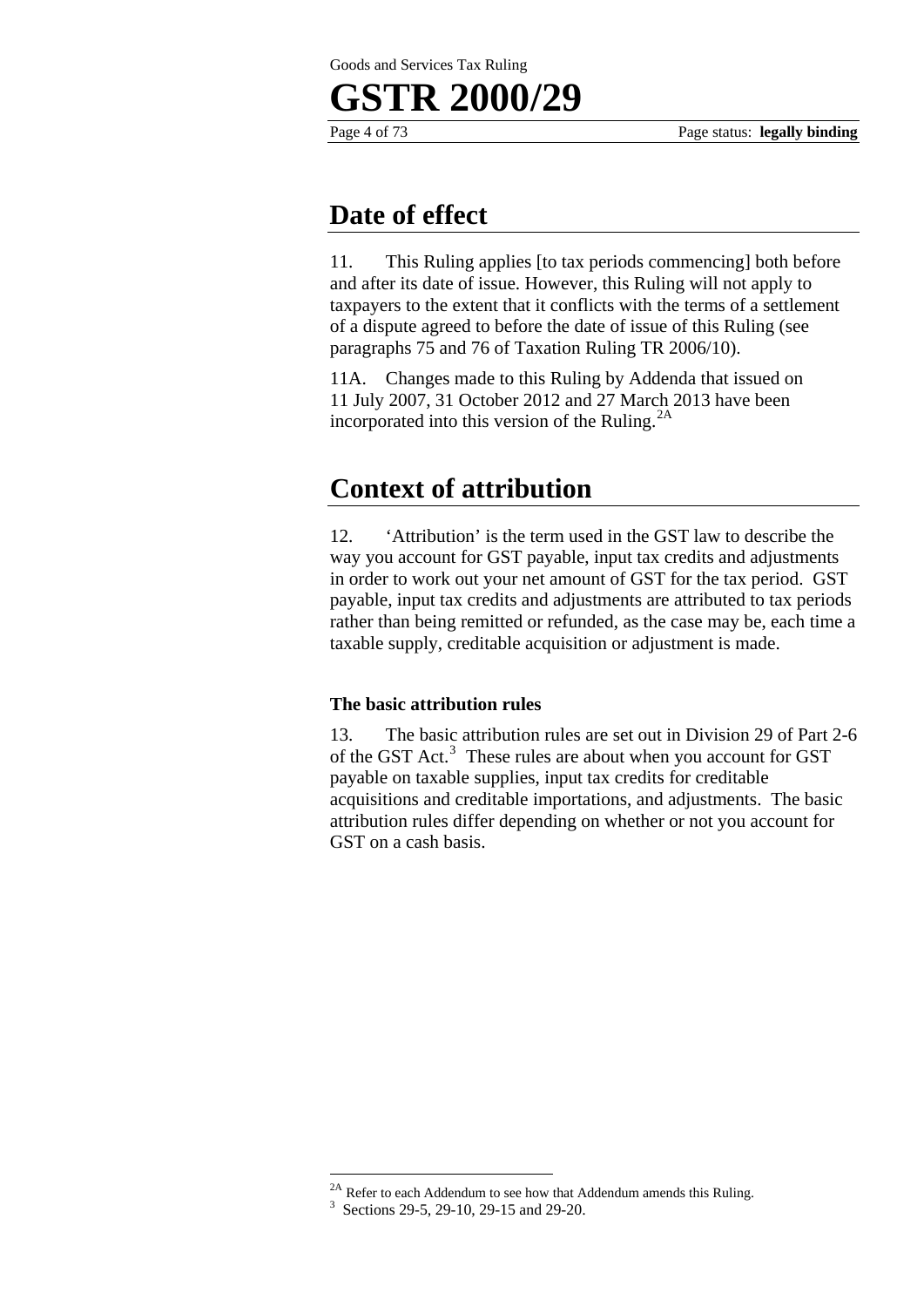

#### **Accounting for GST on a cash basis**

#### *Taxable supplies*

14. If you account for GST on a cash basis<sup>4</sup>, you attribute GST on a taxable supply to the tax period in which you receive consideration for the supply, but only to the extent that the consideration is received in the tax period<sup>5</sup>. This means that if, in a particular tax period, you receive only part of the consideration for a supply, you attribute GST on the supply only to the extent that the consideration is received in that tax period. For example, if in a particular tax period you received \$5,000 as part of the consideration for a supply, you attribute  $1/11^{th}$  of the consideration received, that is  $1/11<sup>th</sup>$  of \$5,000, as the GST on the supply for that tax period.

#### *Example 1*

15. Zayn has a small business designing and hand-printing silk fabrics to order for the fashion industry. He accounts for GST on a cash basis and has three month tax periods.

16. Akbar Creations orders a design run of 100 metres for \$3,410. Zayn receives payments as follows:

- deposit of \$110 on 29 December 2000 (this deposit is subject to forfeiture and is not applied as consideration until 22 May 2001);
- payment of \$2,200 on delivery on 22 May 2001 (Zayn issued an invoice on 22 May 2001 showing the due date for payment of the balance of \$1,100 as 20 June 2001); and
- payment of the balance of \$1,100 on 16 July 2001.
- 17. GST on the supply is attributed as follows:
	- GST payable of  $$10 (1/11 x $110$  received 29 December 2000) is attributable to the tax period ending 30 June 2001.<sup>6</sup>
	- GST payable of \$200 (1/11 x \$2,200 received on 22 May 2001) is attributable to the tax period ending 30 June 2001.

<sup>4</sup> Refer to Goods and Services Tax Ruling GSTR 2000/13 'Goods and Services Tax: accounting on a cash basis' for more information about when you can account for GST on a cash basis.

 $5$  Subsection 29-5(2).

<sup>6</sup> Division 99. Refer also to Goods and Services Tax Determination GSTD 2000/1, Goods and Services Tax: is the scope of Division 99 of the *A New Tax System (Goods and Services Tax) Act 1999* limited to holding deposits?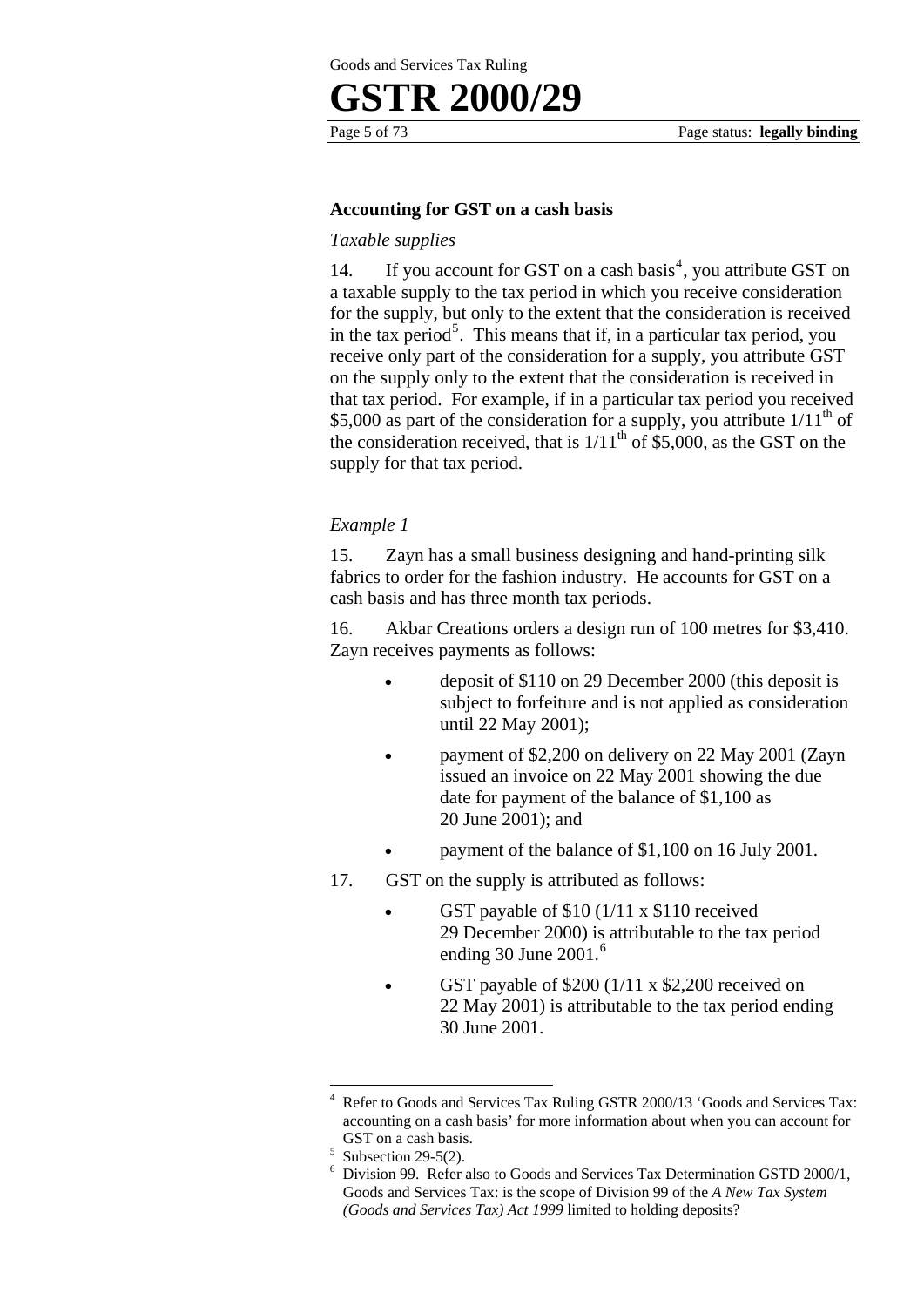### **GSTR 2000/29**

GST payable of  $$100 (1/11 \times $1,100$  received on 16 July 2001) is attributable to the tax period ending 30 September 2001.

#### *Creditable acquisitions*

18. If you account for GST on a cash basis, you attribute the input tax credit for a creditable acquisition to the tax period in which you provide consideration for the acquisition, but only to the extent that you provided the consideration in that tax period.<sup>7</sup> This means that if, in a particular tax period, you have paid only part of the total consideration for an acquisition, you are entitled to an input tax credit but only to the extent that you provided the consideration in that tax period. For example, if in a particular tax period you paid \$5,000 as part of the consideration for an acquisition, you attribute  $1/11<sup>th</sup>$  of the consideration that you provided in that tax period, that is  $1/11<sup>th</sup>$  of \$5,000, as the input tax credit to which you are entitled in that tax period.

19. However, an input tax credit is not attributable to a tax period if you do not have a tax invoice for the acquisition when you lodge your Business Activity Statement  $({BAS})^8$  for that tax period. You attribute *the* input tax credit to the first tax period for which you have a tax invoice when you lodge your BAS.<sup>10</sup>

20. Subsection 29-70(1) sets out the requirements for a tax invoice.<sup>11</sup> The required information may not necessarily be included on an invoice, in which case an invoice will not be a tax invoice. A tax invoice is required to be given to the recipient of the supply, by the supplier, within 28 days of a request by the recipient.<sup>12</sup>

#### *Example 2*

21. Aimee is registered for GST and accounts for GST on a cash basis in three month tax periods. On 25 June 2001, Aimee purchases stock for her dress shop for \$7,700. She pays \$3,300 on 25 June 2001 and is issued with an invoice asking for payment of the balance within 30 days. She pays the balance of \$4,400 on 18 July 2001.

22. Input tax credits for the acquisition are attributable to tax periods as follows:

<sup>7</sup> Subsection 29-10(2).

<sup>8</sup> Your GST return is part of your Business Activity Statement.

<sup>9</sup> There is no requirement to hold a tax invoice if the value of the taxable supply to you was \$75 or less (subsection 29-80(1)).<br><sup>10</sup> Subsection 29-10(3).

<sup>&</sup>lt;sup>11</sup> The application of this provision is explained in Goods and Services Tax Ruling GSTR 2013/1 *Goods and Services Tax: tax invoices*. 12 Subsection 29-70(2).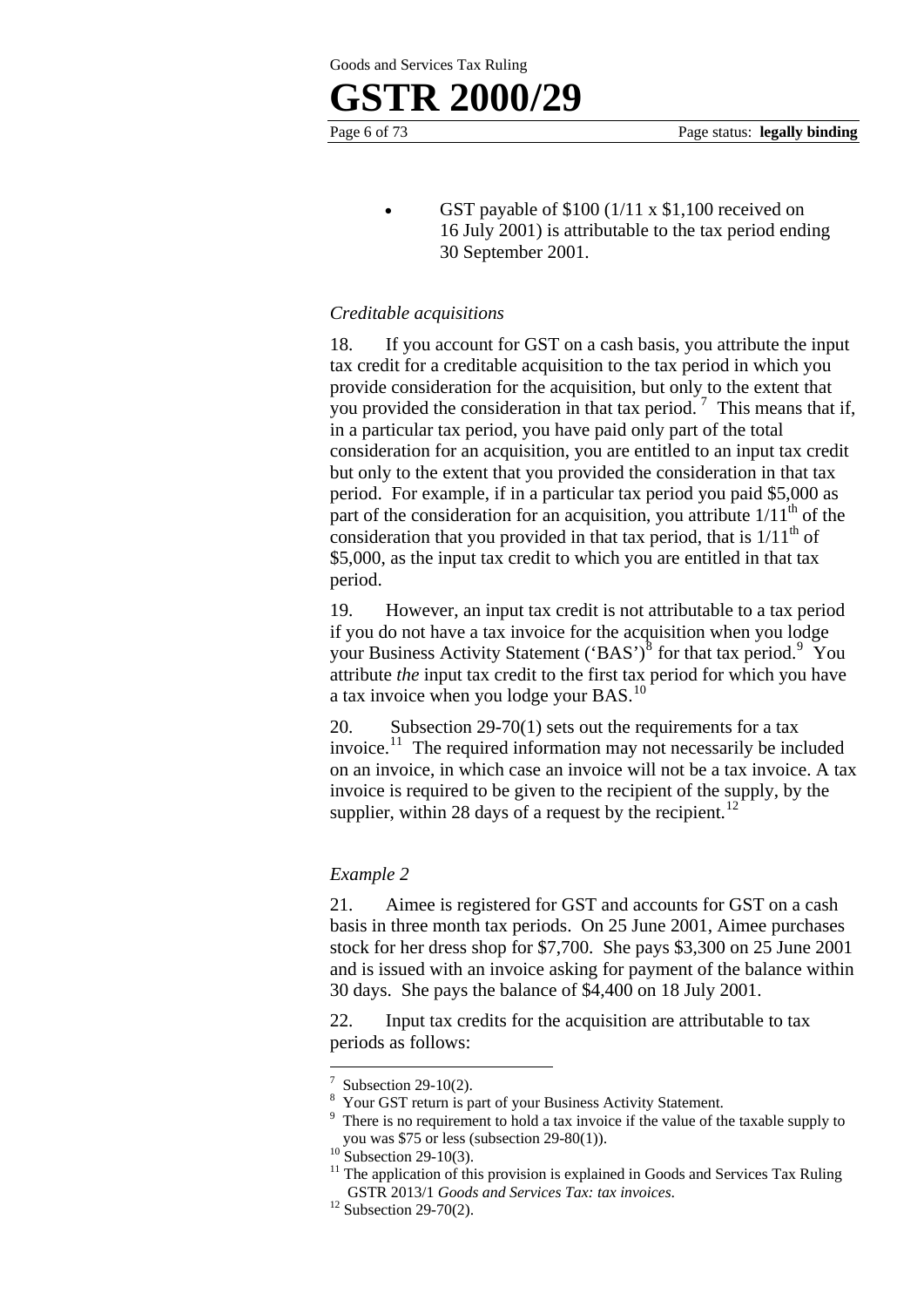an input tax credit of  $$300 (1/11 \times $3,300)$  is attributable to the tax period ending 30 June 2001.

> (Aimee had obtained a tax invoice before lodging her BAS for this tax period. The tax invoice shows the GST payable for the taxable supply as \$700).

• an input tax credit of  $$400 (1/11 \times $4,400)$  is attributable to the tax period ending on 30 September 2001.

#### *Creditable importations*

23. Whether you account for GST on a cash basis or not, the input tax credit for the GST on a creditable importation is attributable to the tax period in which the GST is paid on the importation or the tax period in which the liability to pay the GST arose if payment of the GST has been deferred.<sup>13</sup> The liability arises when the importation takes place.

24. If the payment of GST on an importation is deferred,  $^{14}$  the GST payable on the importation is attributable to the tax period in which the importation took place. You also attribute any input tax credit to which you are entitled on the importation to this tax period. The effect of the deferral of payment of GST on importations is to remove the negative cash flow effect of having to pay GST before you are able to claim the input tax credit.

#### *Adjustments*

25. Adjustments are necessary where subsequent events mean that the GST payable or input tax credit attributed in a previous tax period is incorrect.

26. Adjustments are either increasing or decreasing. An increasing adjustment increases your net amount for the tax period, while a decreasing adjustment decreases your net amount for the tax period. The net amount is the difference between the GST payable by you and your input tax credits.

27. One way in which an adjustment can arise is if an adjustment event occurs. Under the GST Act, an adjustment event occurs when:

• a supply or acquisition is cancelled;

<sup>&</sup>lt;sup>13</sup> Section 29-15

<sup>&</sup>lt;sup>14</sup> Refer to ATO Fact sheet, Deferring GST payments on imported goods (NAT 3210)'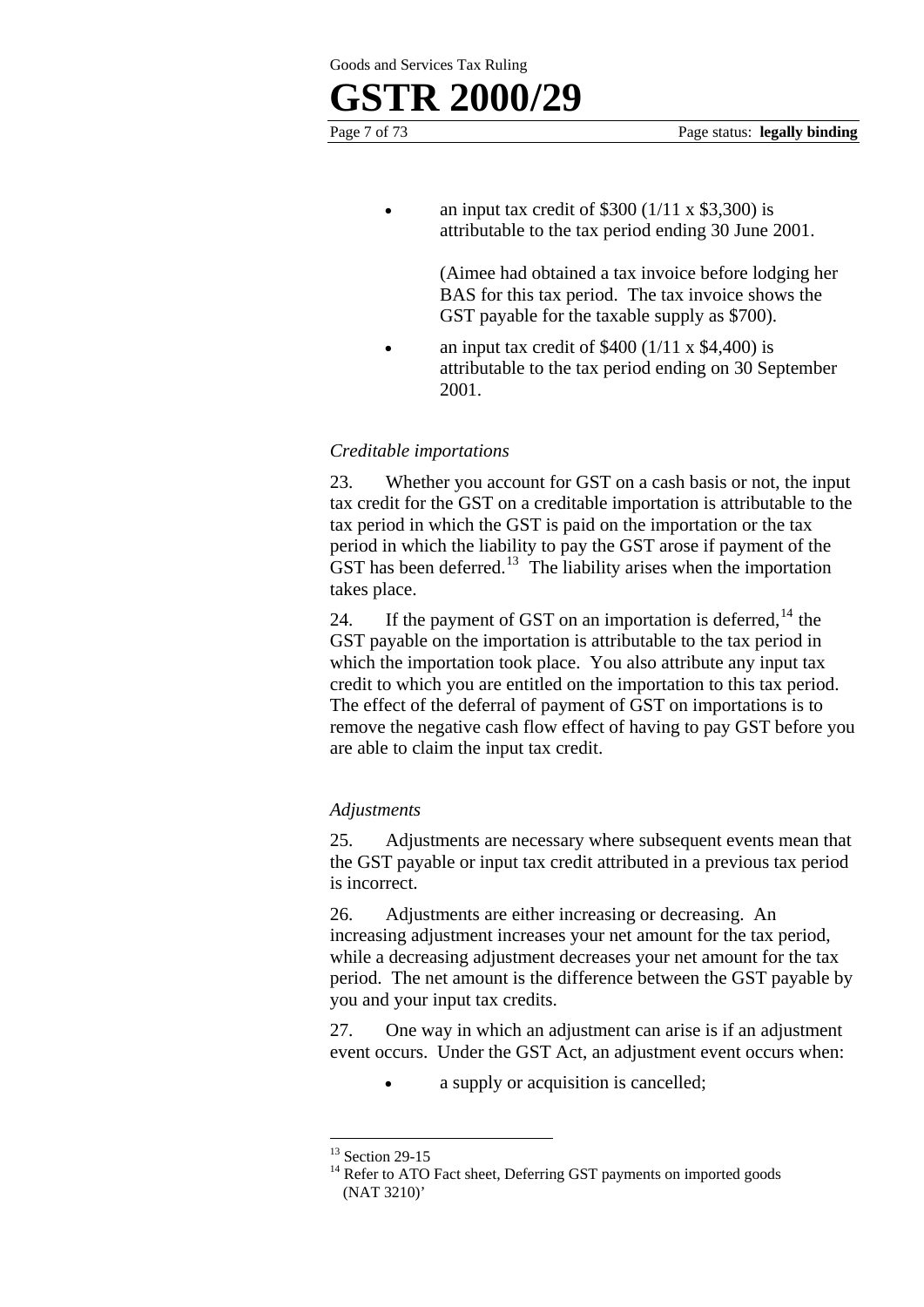### **GSTR 2000/29**

- the consideration for a supply or acquisition is changed (for example, because of a volume discount);
- a supply becomes taxable or stops being taxable; or
- an acquisition becomes creditable or stops being creditable.<sup>15</sup>

28. You may also have adjustments if your actual extent of use of acquisitions for a creditable purpose is different to your planned extent of use for a creditable purpose.<sup>16</sup>

29. Adjustments for adjustment events are attributed to the tax period in which you become aware of the adjustment.<sup>17</sup> If the adjustment event requires you to provide consideration, the adjustment is attributable to the tax period in which you provide the consideration. However, if you provide only part of the consideration in a tax period, you attribute that part of the adjustment to that tax period.<sup>1</sup>

30. When you have a decreasing adjustment from an adjustment event, you can not account for the adjustment in your BAS until you hold an adjustment note.<sup>19</sup> You attribute the adjustment to the first tax period for which you have an adjustment note when you lodge your  $BAS.<sup>20</sup>$ 

31. You attribute an adjustment for a change in extent of creditable purpose for an acquisition to the relevant adjustment period for that  $accu is it$ <sub>21</sub>

#### *If you do not account for GST on a cash basis*

#### *Taxable supplies*

32. If you do not account for GST on a cash basis, you attribute all the GST payable on a taxable supply to the earlier of the tax period in which:

- any of the consideration for the supply is received; or
- an invoice for the supply is issued.<sup>22</sup>

<u>.</u>

<sup>&</sup>lt;sup>15</sup> Section 19-10. Refer also to Goods and Services Tax Ruling GSTR 2000/19 Goods and Services Tax: making adjustments under Division 19 for adjustment

events.<br><sup>16</sup> Division 129.

 $17$  Subsection 29-20(1).

 $18$  Subsection 29-20(2).

 $19$ <sup>19</sup> There is no requirement to hold an adjustment note if the value of the taxable supply to you when originally supplied was \$50 or less (subsection 29-80(2)). <sup>20</sup> Subsection 29-20(3).

 $21$  Section 129-90.

 $22$  Subsection 29-5(1).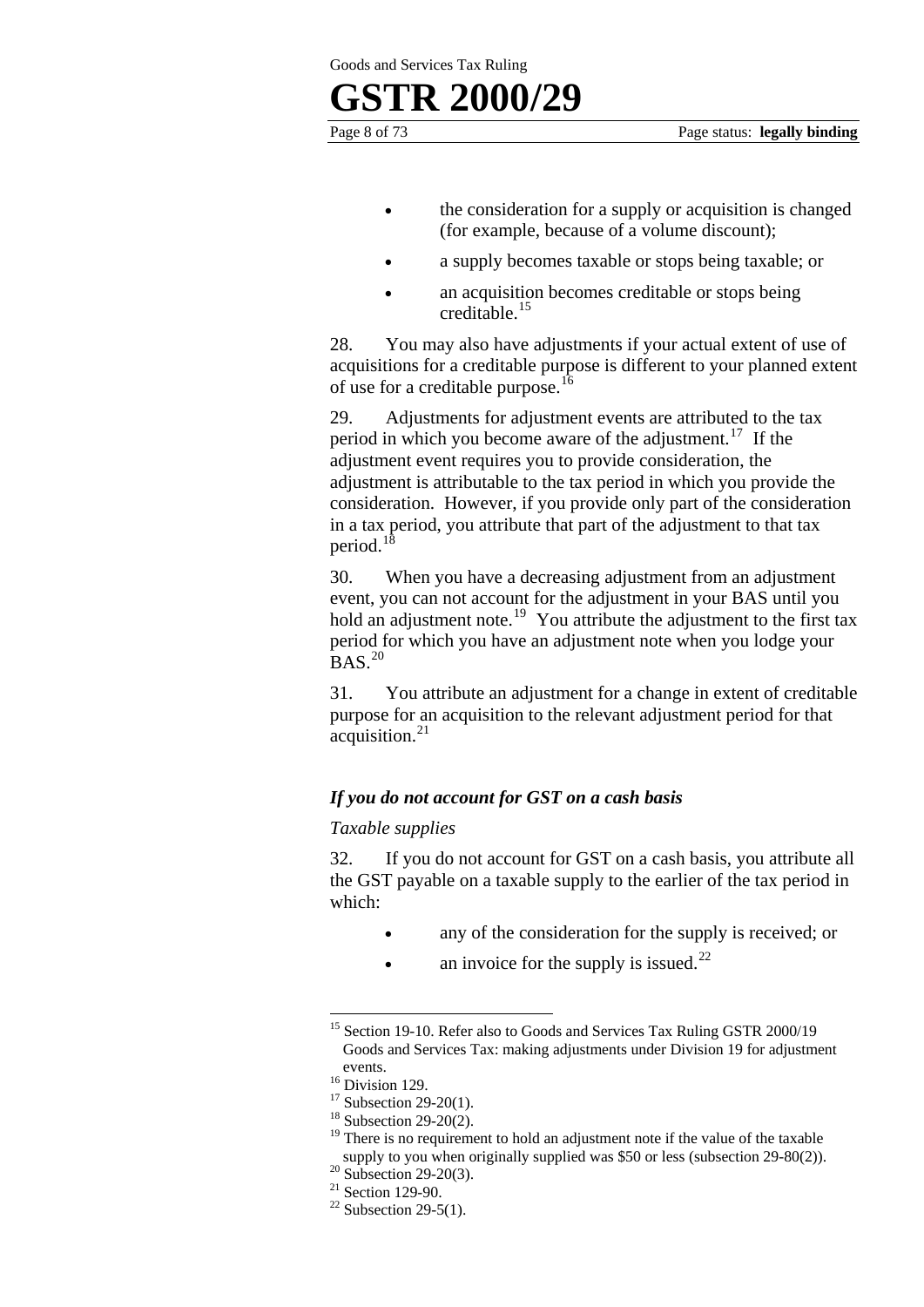### **GSTR 2000/29**

This means that you may have to account for GST payable on a supply before actually receiving payment for the supply.

33. An invoice is a document notifying an obligation to make a payment.23 An invoice does not necessarily contain all the information required for it to be a tax invoice.

#### *Example 3*

34. Lumber Trading Pty Ltd is a wholesale/retail distributor of local and imported timber. It is registered for GST and does not account for GST on a cash basis. It has one month tax periods. On 14 June 2001, Lumber sells treated pine to Handy Hardware for \$9,900. Handy is a regular account customer. Lumber invoices Handy on 26 June 2001 asking for payment within 30 days. The issue of this invoice triggers attribution of GST payable for Lumber. Lumber attributes the GST payable of \$900 on the sale of the timber to the tax period ending 30 June 2001.

#### *Creditable acquisitions*

35. If you do not account for GST on a cash basis, you attribute all the input tax credit for a creditable acquisition to the earlier of the tax periods in which:

- you provide any of the consideration; or
- an invoice is issued for the acquisition. $24$

This means that you may be entitled to input tax credits before actually paying for the acquisition.

36. However, an input tax credit is not attributable to a tax period if you do not have a tax invoice for the acquisition when you lodge your  $BAS^{25}$  for that tax period.<sup>26</sup> You attribute the input tax credit to the first tax period for which you have a tax invoice when you lodge your BAS.<sup>27</sup>

#### *Example 4*

37. Lumber is registered for GST and does not account for GST on a cash basis. It has three month tax periods. Handy receives a sale invoice from Lumber on 14 June 2001. It pays the account on

 $23$  Section 195-1.

<sup>&</sup>lt;sup>24</sup> Subsection 29-10(1).

<sup>&</sup>lt;sup>25</sup> Your GST return is part of your Business Activity Statement.

<sup>&</sup>lt;sup>26</sup> There is no requirement to hold a tax invoice if the value of the supply to you was \$75 or less (subsection 29-80(1)).<br><sup>27</sup> Subsection 29-10(3).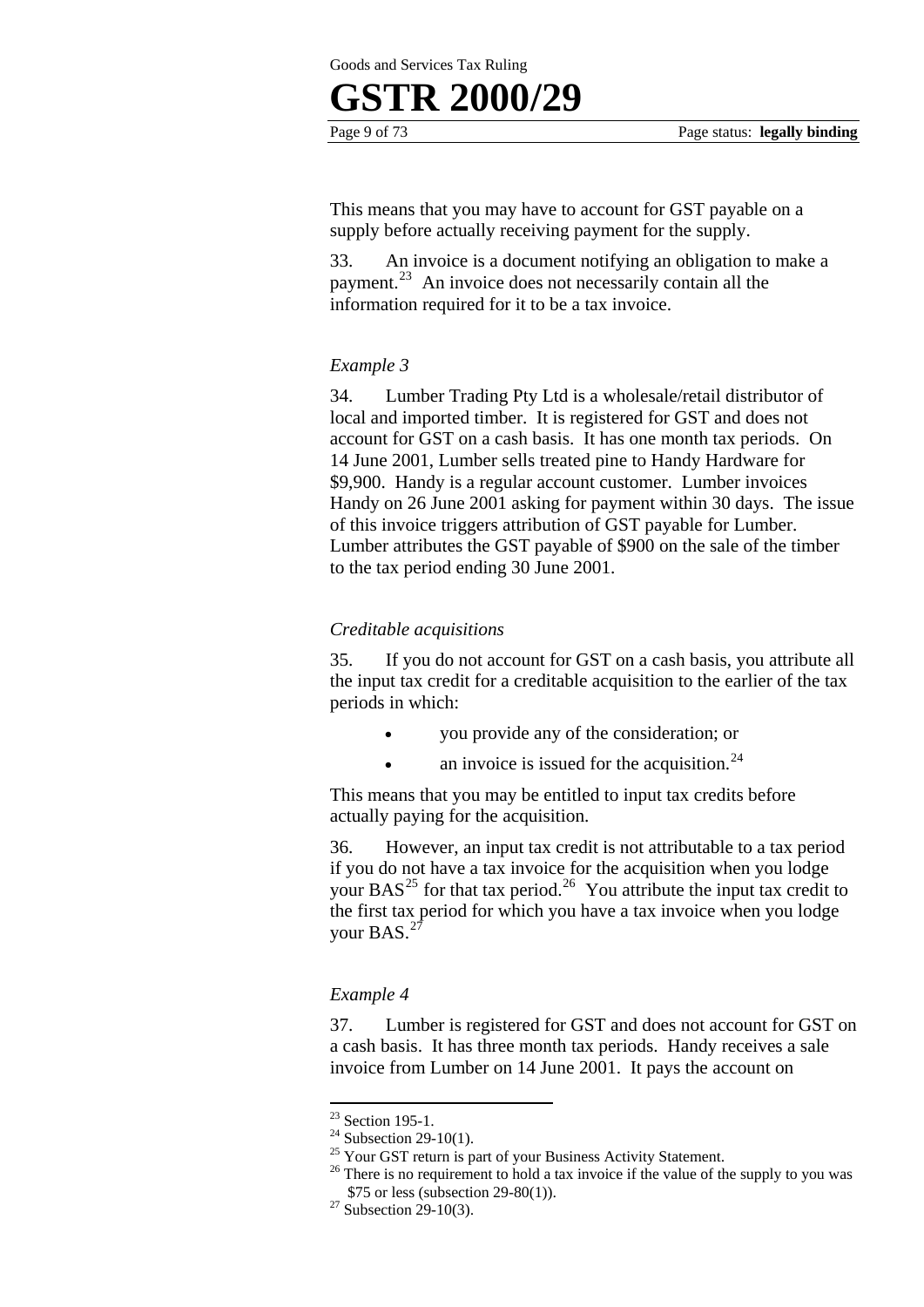

13 July 2001. Handy attributes the input tax credit of \$900 to the tax period ending on 30 June 2001. (The invoice issued on 14 June 2001 contained all the information required for it to be a tax invoice.)

38. If the invoice issued on 14 June 2001 did not have all the information for it to be a tax invoice and Handy had not obtained a tax invoice by 21 July 2001 when it lodged its BAS, attribution of the input tax credit is deferred until the tax period in which it holds a tax invoice.

#### *Creditable importations*

39. Refer to paragraphs 23 and 24 above.

#### *Adjustments*

40. Adjustments can arise because of adjustment events (refer to paragraph 27 above). Adjustments for adjustment events are attributed to the tax period in which you become aware of the adjustment.28 However, an adjustment for a decreasing adjustment arising from an adjustment event is not attributable to a tax period if you do not have an adjustment note when you lodge your BAS for that tax period.<sup>29</sup> You attribute the adjustment to the first tax period for which you have an adjustment note when you lodge your BAS.<sup>30</sup>

41. Adjustments may also arise for taxable supplies or creditable acquisitions where a debt is written off as bad or is overdue for twelve months or more  $31$ 

42. You attribute any adjustments that arise from bad debts to the tax period in which you become aware of the adjustment.<sup>32</sup>

43. You do not need an adjustment note to attribute a decreasing adjustment arising from a bad debt being written off or being overdue for more than 12 months.<sup>33</sup>

44. You may also have adjustments if your actual extent of use of acquisitions for a creditable purpose is different to your planned extent of use for a creditable purpose.<sup>34</sup>

<sup>1</sup>  $28$  Subsection 29-20(1).

 $29$  There is no requirement to hold an adjustment note if the value of the supply to you when originally supplied was \$50 or less (subsection 29-80(2)). 30 Subsection 29-20(3).

 $31$  Division 21 Refer also to Goods and Services Tax Ruling GSTR 2000/2 Goods and Services Tax: adjustments for bad debts.

 $32$  Subsection 29-20(1). Also refer to GSTR 2000/2.

<sup>&</sup>lt;sup>33</sup> Refer to GSTR 2000/2, paragraph 18.

<sup>&</sup>lt;sup>34</sup> Division 129.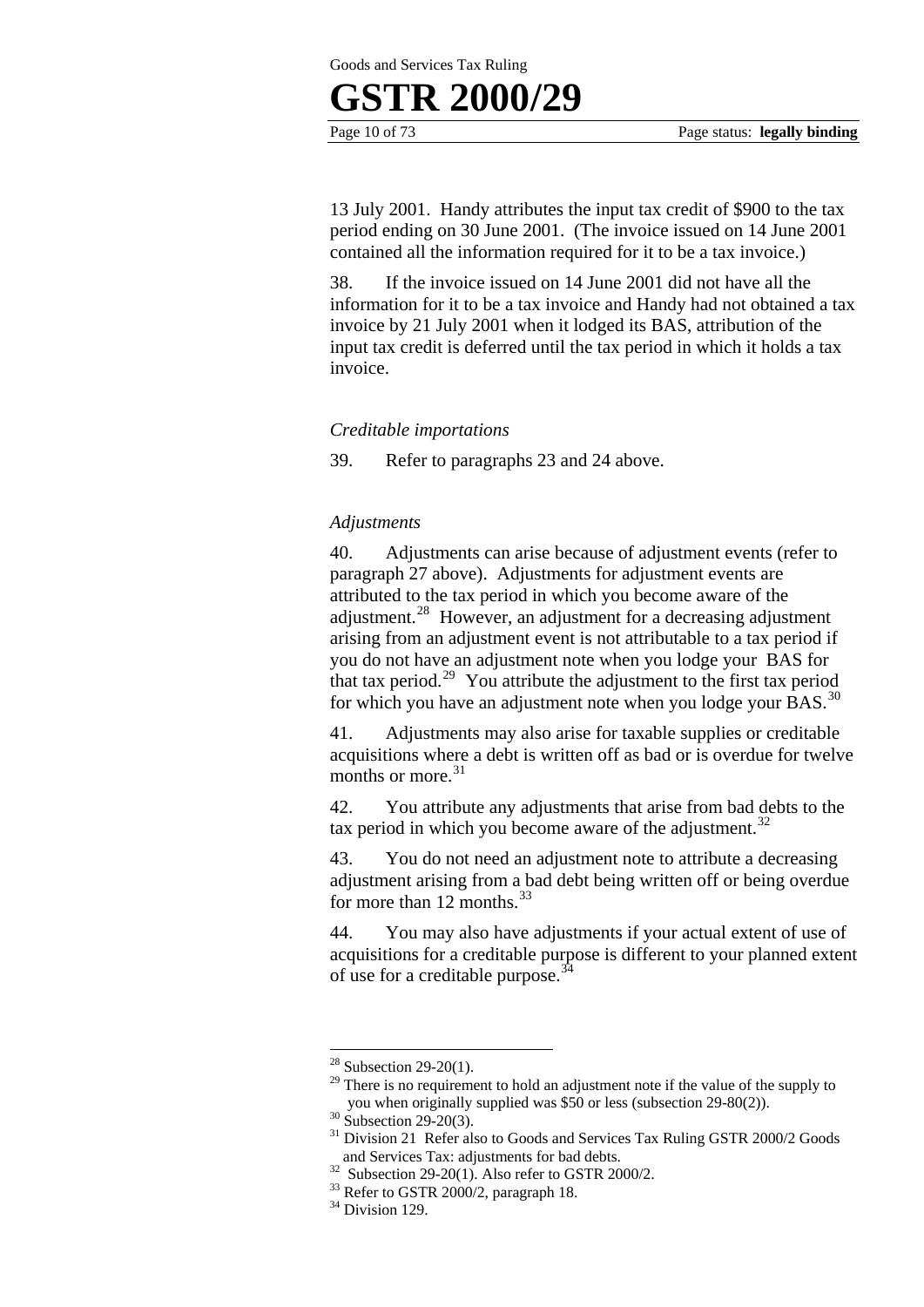



45. You attribute an adjustment for a change in extent of creditable purpose for an acquisition to the relevant adjustment period for that acquisition.<sup>35</sup>

#### **Special rules about attribution**

#### *Supplies and acquisitions made on a progressive or periodic basis*

46. Division 156 applies to supplies and acquisitions made for a period or on a progressive basis, *where* the consideration is also provided on a progressive or periodic basis. Examples of the types of supplies and acquisitions to which the Division may apply, depending on its requirements being satisfied, include supplies and acquisitions made under lease or hire agreements, property maintenance agreements and construction contracts.

47. In broad terms, Division 156 provides a special rule so that you attribute GST payable and input tax credits as if the relevant supply or acquisition is made up of separate supplies or acquisitions corresponding to the separate progressive or periodic components of the supply or acquisition. The basic attribution rules then apply in respect of each separate supply or acquisition.

#### *Example 5*

48. Homer does not account for GST on a cash basis. He has one month tax periods. He grants a lease on a warehouse building to Sylvia on 1 March 2001. The lease is for a term of three years with lease payments of \$1,100 to be made monthly.

49. Division 156 applies to treat each periodic component (that is, each month in this case) as a separate supply. The GST payable or input tax credits are accounted for on the basis that there are separate supplies. The basic attribution rules in Division 29 apply to each separate supply.

50. Homer attributes GST payable of \$100 to each tax period in which any part of the lease payment due for the month is received or an invoice is issued for that month, whichever is the earlier. Because Homer does not account for GST on a cash basis, he attributes GST payable of \$100 to the tax period even if, in a particular month, for example, he received only  $$880<sup>36</sup>$  of the total lease payment of \$1,100. This is the effect of the application of subsection 29-5(1).

<sup>&</sup>lt;sup>35</sup> Section 129-90.

<sup>&</sup>lt;sup>36</sup> It is assumed that the payment of an amount less than the amount payable for this month was in accordance with a prior agreement between the parties. It was not an instance of default. The amount of \$220 is still outstanding. There are no GST consequences when Homer subsequently receives payment of this amount.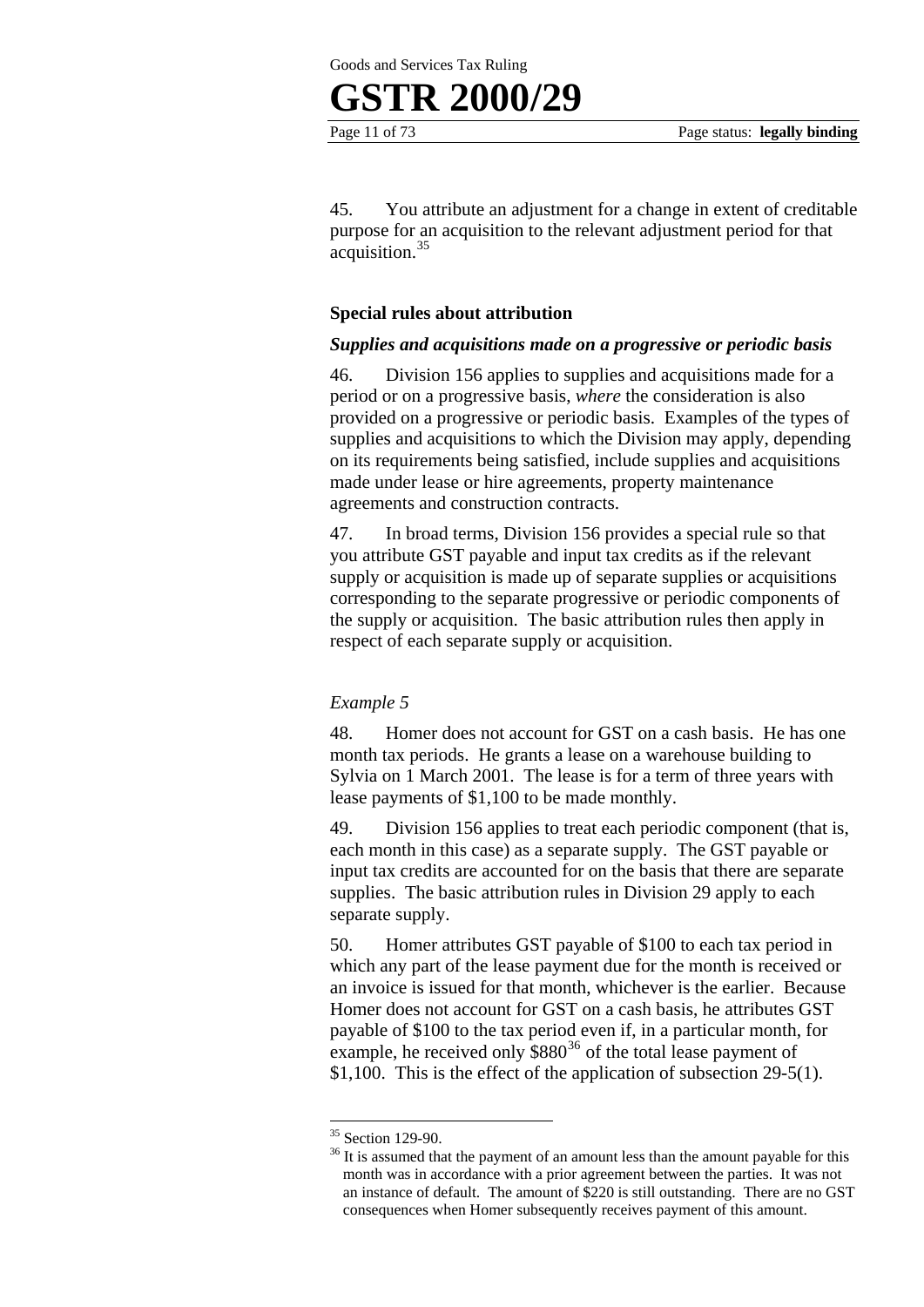### **GSTR 2000/29**

1

Page 12 of 73 Page status: **legally binding**

51. Sylvia accounts for GST on a cash basis. She has one month tax periods. Because Sylvia accounts for GST on a cash basis, she attributes input tax credits of \$100 to each tax period if she pays the total lease payment each month.

52. If, for example, in a particular month, she pays only \$880 of the total lease payment of \$1,100, she attributes only a proportion of the input tax credit, that is,  $$80 (1/11 \times $880)$ . This is the effect of the application of paragraph 29-10(2)(b).

53. It is assumed that the lease agreement has all the information necessary for it to be a tax invoice. Therefore, Sylvia holds a tax invoice that allows her to claim input tax credits for each of the acquisitions in the relevant tax periods.

#### *Special attribution rule for security deposits*

54. Division 99 applies to deposits held as security for the performance of an obligation and has the effect of deferring attribution of GST payable and input tax credits for these security deposits.<sup>37</sup> The Division contains a special rule about attributing GST relating to the security deposit.

55. Under section 99-10, the GST payable on a taxable supply for which the consideration is a deposit that was held as security for the performance of an obligation, is attributable to the tax period in which the deposit is:

- forfeited because of failure to perform the obligation; or
	- applied as all or part of the consideration for a supply.

56. Subsection 99-10(1) operates to attribute the GST payable on that part of the consideration that is a security deposit. The GST payable on any balance of the consideration is attributable under section 29-5.

57. There are no special attribution rules in Division 99 for input tax credits on creditable acquisitions. The attribution rules in section 29-10 apply to attribute input tax credits.

#### **Determination of particular attribution rules under section 29-25**

58. The Commissioner may, under section 29-25, determine, in writing, the tax period or periods to which GST payable, input tax credits and adjustments for taxable supplies, creditable acquisitions

 $37$  Refer GSTD 2000/1 Goods and Services Tax Determination - Goods and services tax: is the scope of Division 99 of *the A New Tax System (Goods and Services Tax)* limited to holding deposits?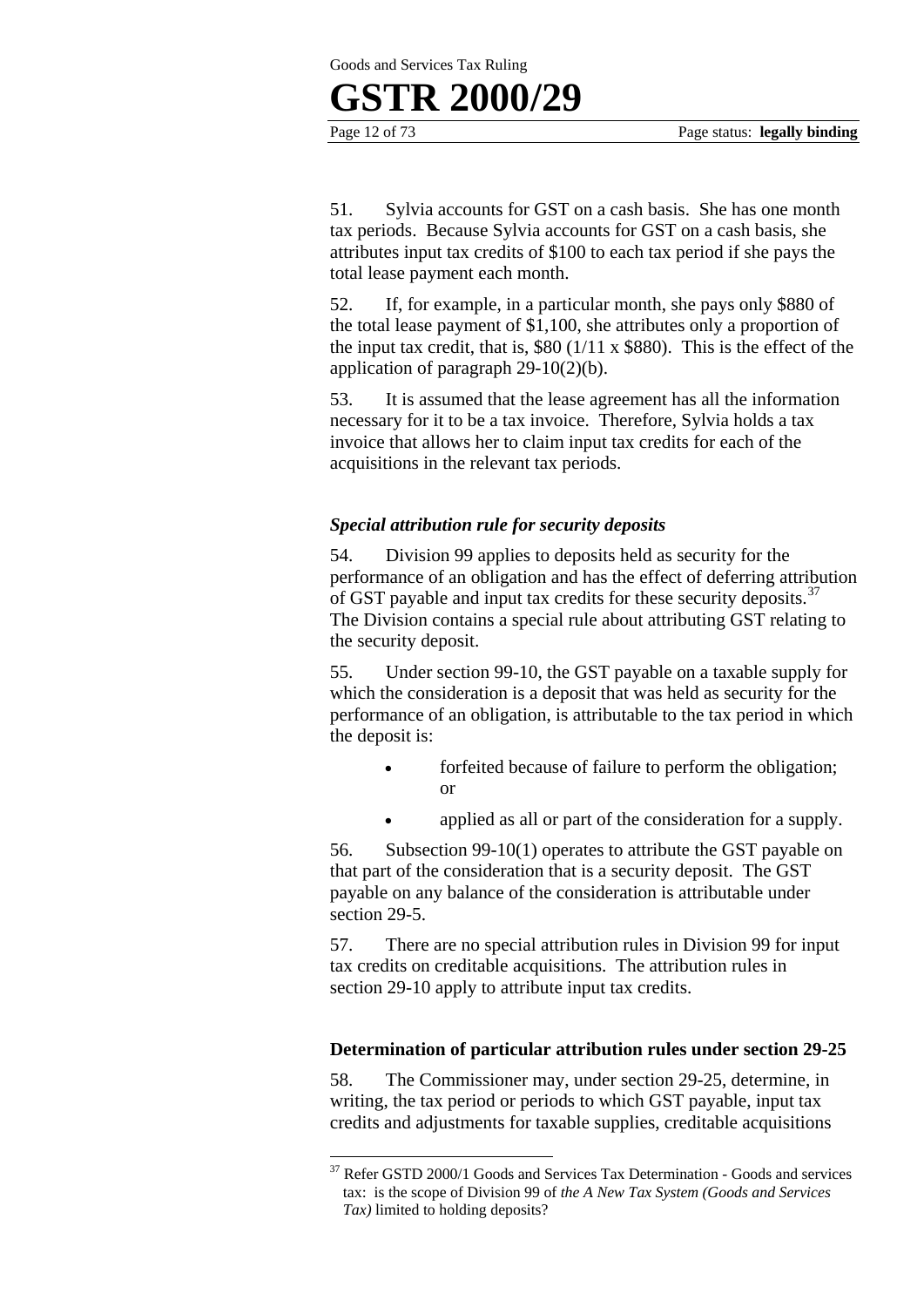## **GSTR 2000/29**

Page 13 of 73 Page status: **legally binding**

and creditable importations of certain kinds are attributable. The Commissioner can only make a determination under section 29-25, specifying a different tax period to that which would otherwise apply, if satisfied that the application of the basic attribution rules and any relevant special rules under the GST Act would produce an inappropriate result.

59. The Commissioner can make these determinations only in the circumstances described in subsection 29-25(2).

60. Determinations made under section 29-25 of particular attribution rules for taxable supplies, creditable acquisitions and creditable importations of certain kinds, or adjustments of a specified kind, override the basic attribution rules and the special rules in Chapter 4 of the GST Act but only to the extent of any inconsistency and only to the extent provided for in the determination.<sup>38</sup>

61. Where the Commissioner makes a determination, attribution must be in accordance with that determination for supplies and acquisitions of the kind specified in the determination.

#### **Attribution of GST payable and input tax credits on supplies and acquisitions to which the GST Transition Act applies**

62. GST is payable and an entitlement to an input tax credit arises only to the extent that supplies or acquisitions are made on or after 1 July 2000.<sup>39</sup>

63. The GST Transition Act sets out time of supply rules so that you can determine whether a supply or acquisition of goods, services, real property or any other thing is made on or after 1 July 2000.<sup>40</sup> The rules are as follows.

64. A supply or acquisition of goods is made:  $41$ 

- when the goods are removed; or
- if the goods are not to be removed when the goods are made available to the recipient; or
- if the goods are removed before it is certain that a supply will be made (for example, if the goods are given or taken on approval, sale or return, or similar terms) – when it becomes certain that a supply has been made.

65. A supply or acquisition of real property is made when the property is made available to the recipient. $^{42}$ 

 $38$  Subsection 29-25(3).

<sup>&</sup>lt;sup>39</sup> The GST Transition Act, section 7.

<sup>40</sup> The GST Transition Act, section 6.

 $41$  Subsection 6(2).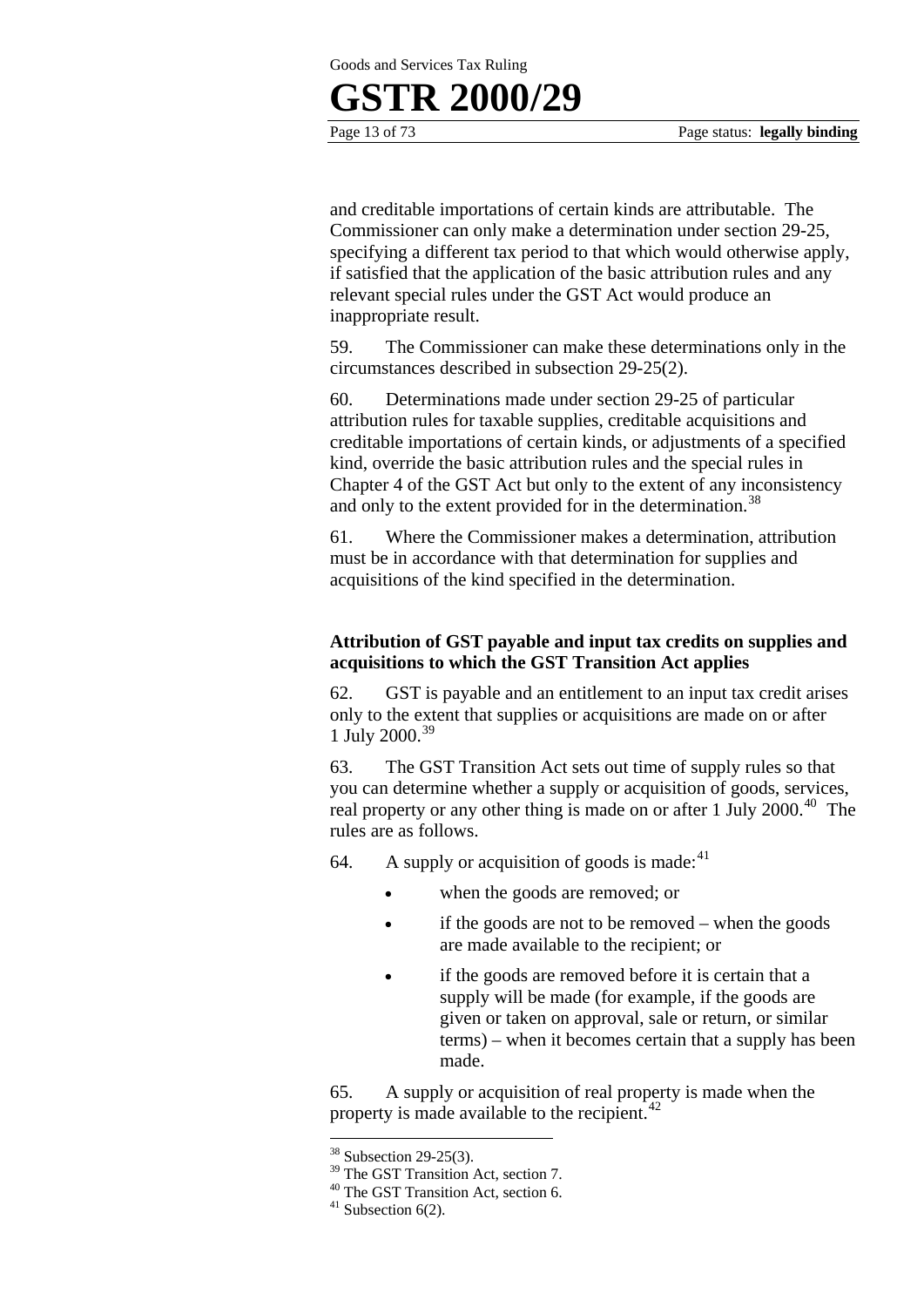### **GSTR 2000/29**

66. A supply or acquisition of services is made when the services are performed.<sup>43</sup>

67. A supply or acquisition of any other thing is made when the thing is performed or done. $44$ 

68. These general time of supply rules are modified in certain situations by other provisions in the GST Transition Act.

69. For example, where section 11 of the GST Transition Act applies, a supply of a right granted before 1 July 2000 (but on or after 2 December 1998) is taken to be a supply made on or after 1 July 2000 if, and to the extent that, the right could reasonably be expected to be exercised on or after 1 July 2000.<sup>45</sup>

70. Also, where section 12 of the GST Transition Act applies, a supply that you make for a period or progressively over a period, is treated as if it is made continuously and uniformly throughout the period.46 This enables you to work out what part of the supply is made on or after 1 July 2000. A supply by way of lease or hire is a supply for the period of the lease or hire arrangement.<sup>47</sup>

71. The GST Transition Act does not provide any rules about attribution of GST payable, input tax credits and adjustments for supplies and acquisitions made on or after 1 July 2000. For supplies or acquisitions that you make on or after 1 July 2000, the basic attribution rules (refer to paragraphs 13 to 45 above) will, depending on whether you account for GST on a cash basis or not, attribute the whole or part of the GST payable or input tax credit to the tax period in which you receive or provide any part of the consideration or an invoice is issued.

72. For some supplies or acquisitions *made on or after* 1 July 2000, the receipt or payment of consideration, or invoicing, could occur prior to 1 July 2000. Under the GST Transition Act, that consideration is taken to have been received or provided, or the invoice is taken to have been issued, in your first tax period after 1 July 2000.48 This provides the basis upon which the basic attribution rules and any relevant special rules in the GST Act apply to determine attribution for these supplies or acquisitions that are subject to GST because of the operation of the GST Transition Act.

 $42$  Subsection 6(3).

 $43$  Subsection 6(4).

 $44$  Subsection 6(5).

<sup>&</sup>lt;sup>45</sup> Refer to Goods and Services Tax Ruling GSTR 2000/7 Goods and Services Tax: transitional arrangements – supplies, including supplies of rights, made before 1 July 2000 and the extent to which such supplies are taken to be made on or after

<sup>1</sup> July 2000. 46 The GST Transition Act, section 12.

<sup>&</sup>lt;sup>47</sup> The GST Transition Act, section 12(3).

<sup>48</sup> The GST Transition Act, section 10.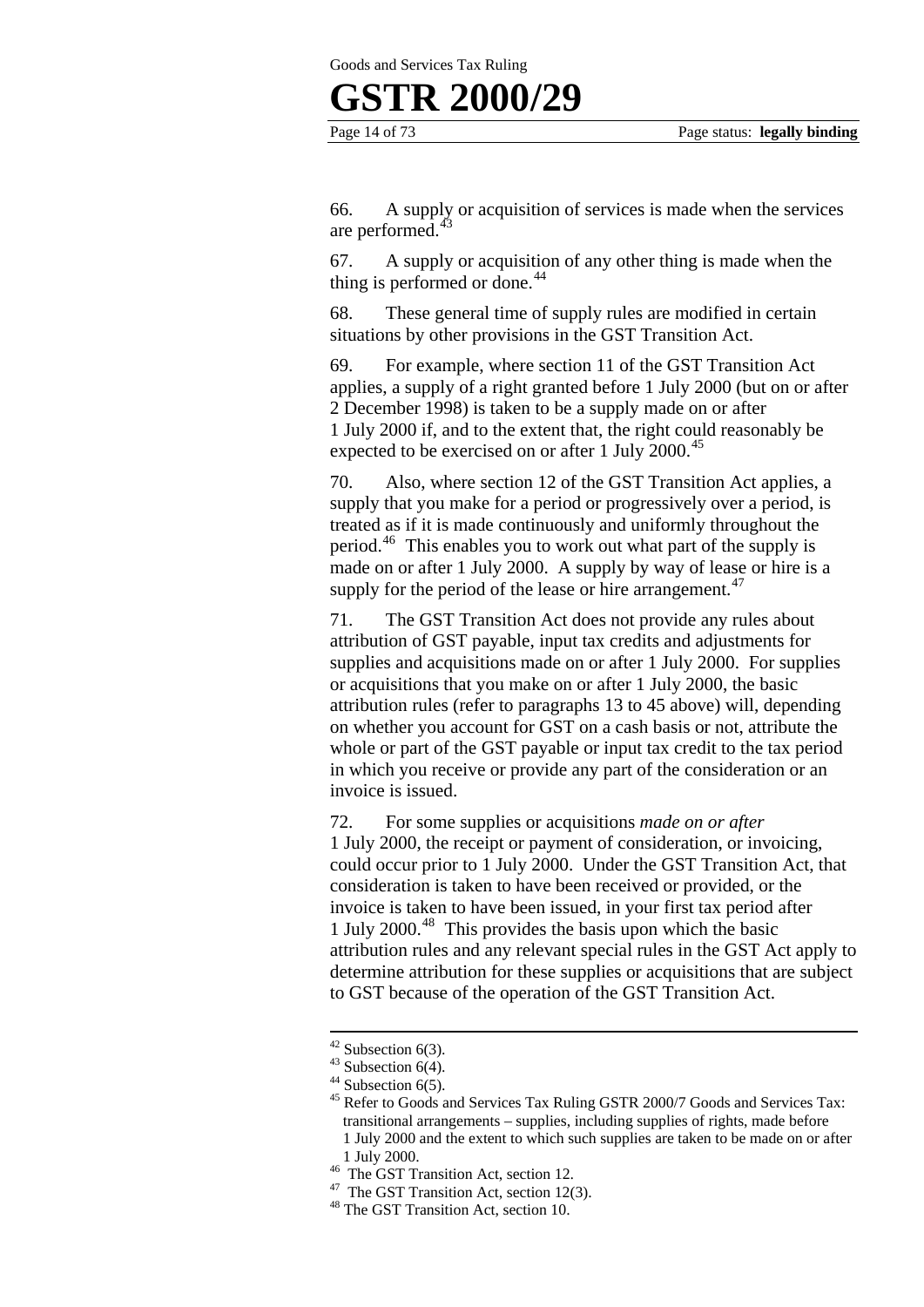

73. The attribution rules in the GST Act including any special attribution rules determined under section 29-25 do not alter the operation of the GST Transition Act.

### **Ruling**

#### **Determinations made by the Commissioner**

74. The Commissioner is satisfied that the basic attribution rules and relevant special rules apply inappropriately for the following kinds of supplies and acquisitions.

- (i) supplies and acquisitions subject to a statutory cooling off period, where consideration is received or provided, or an invoice is issued, in a tax period that ends before the cooling off period expires;
- (ii) supplies made through banknote-operated, coinoperated machines and similar devices where removal of the notes and coins from the machine or similar device is the only way that the supplier has of knowing when consideration is received;
- (iii) supplies and acquisitions made through agents who provide the information required by suppliers and recipients for attribution purposes;
- (iv) supplies and acquisitions for which consideration is received or provided before the total consideration is known; and
- (v) supplies and acquisitions made under contracts that provide for the retention of consideration.

75. Accordingly, the Commissioner has made written determinations of the tax period or periods to which GST payable, input tax credits or adjustments are attributable for these supplies or acquisitions, as the circumstances require. A copy of each determination made is attached to this Ruling. These particular attribution rules override the basic attribution rules and the special rules in Chapter 4 of the GST Act but only to the extent of any inconsistency and only to the extent provided for in the determination.<sup>49</sup>

76. If you make supplies or acquisitions of the kinds specified in these determinations, you must attribute any GST payable or input tax credits on those supplies or acquisitions, or adjustments in accordance with the particular attribution rule set out in the relevant determination

 $49$  Subsection 29-25(3).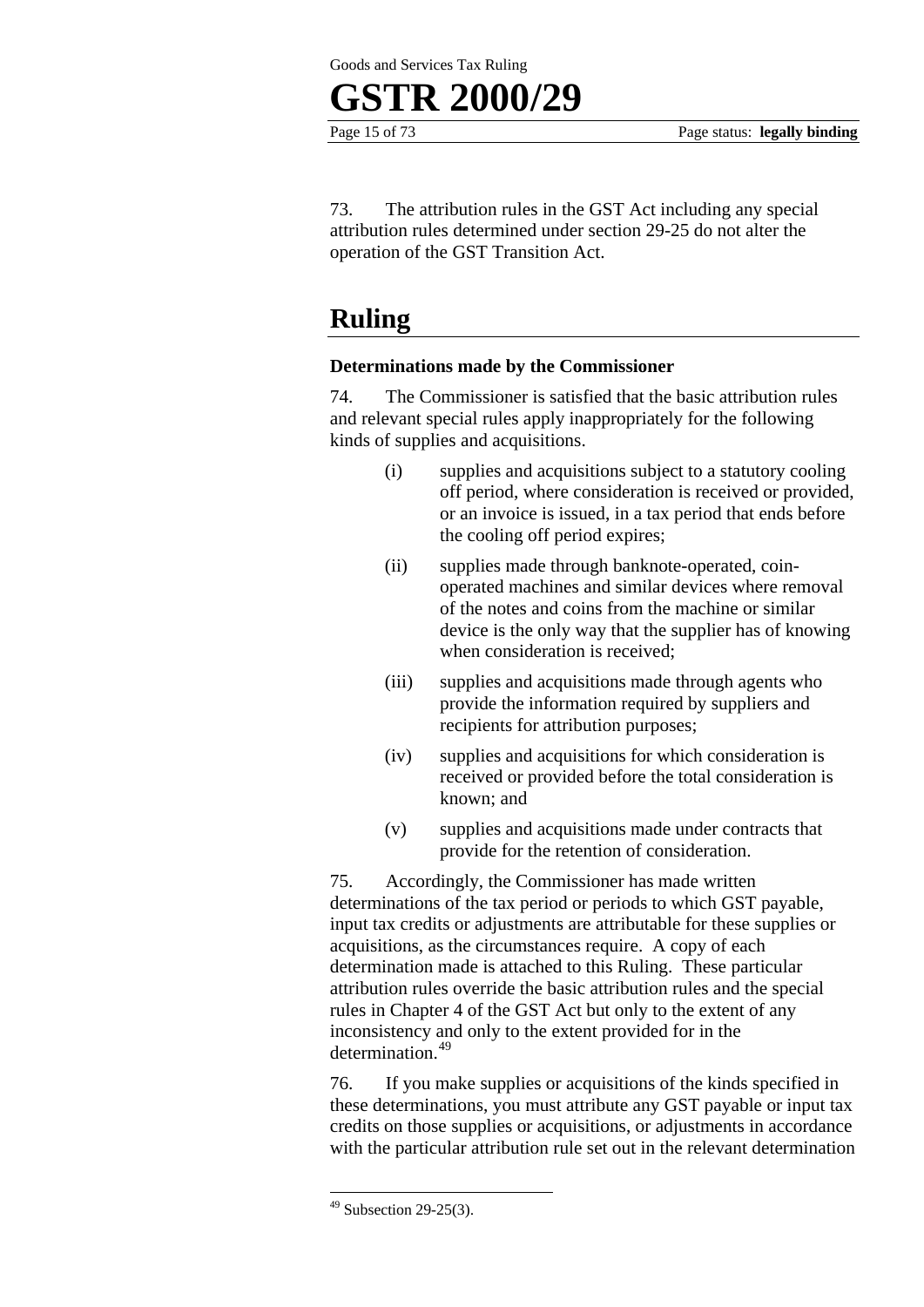# **GSTR 2000/29**

Page 16 of 73 Page status: **legally binding**

but only to the extent of any inconsistency with the basic attribution rules and the special rules in Chapter 4 of the GST Act and only to the extent provided for in the determination.

77. You may make a taxable supply or creditable acquisition of a kind specified in more than one of the determinations. This means that more than one of the particular attribution rules apply and may require, for example, GST payable or input tax credit for one tax period also be attributable to another tax period or periods.

78. To avoid this situation, the Commissioner has determined that the later tax period is the tax period to which the GST payable, input tax credit or adjustment is attributable. This gives overall effect to all the relevant determinations for a particular supply or acquisition. A copy of this determination is attached to the Ruling as Schedule 1 at page 54.

#### *A supply or acquisition occurring, but still being subject to a statutory cooling off period under an Australian law (paragraph 29-25(2)(c))*

79. The particular attribution rule determined by the Commissioner is for supplies and acquisitions subject to a statutory cooling off period, where consideration is received or provided or an invoice issued in a tax period ending before the statutory cooling off period expires*.* A copy of this determination is attached to the Ruling as Schedule 2 at page 56.

80. The effect of the particular attribution rule is to defer attribution of GST payable and input tax credits for these supplies and acquisitions until the tax period in which the cooling off period expires. This will reduce the number of adjustments that would otherwise arise when supplies are cancelled in cooling off periods.

81. This particular attribution rule applies whether you account for GST on a cash basis or not.

82. This particular attribution rule does not alter the application of Division 156.

#### *A supply or acquisition occurring before the supplier or recipient knows it has occurred (paragraph 29-25(2)(d))*

*Supplies made through banknote and coin-operated machines and similar devices* 

83. The particular attribution rule determined by the Commissioner is for supplies made through banknote-operated machines, coin-operated machines and similar devices where removal of the notes and coins is the only means that the supplier has of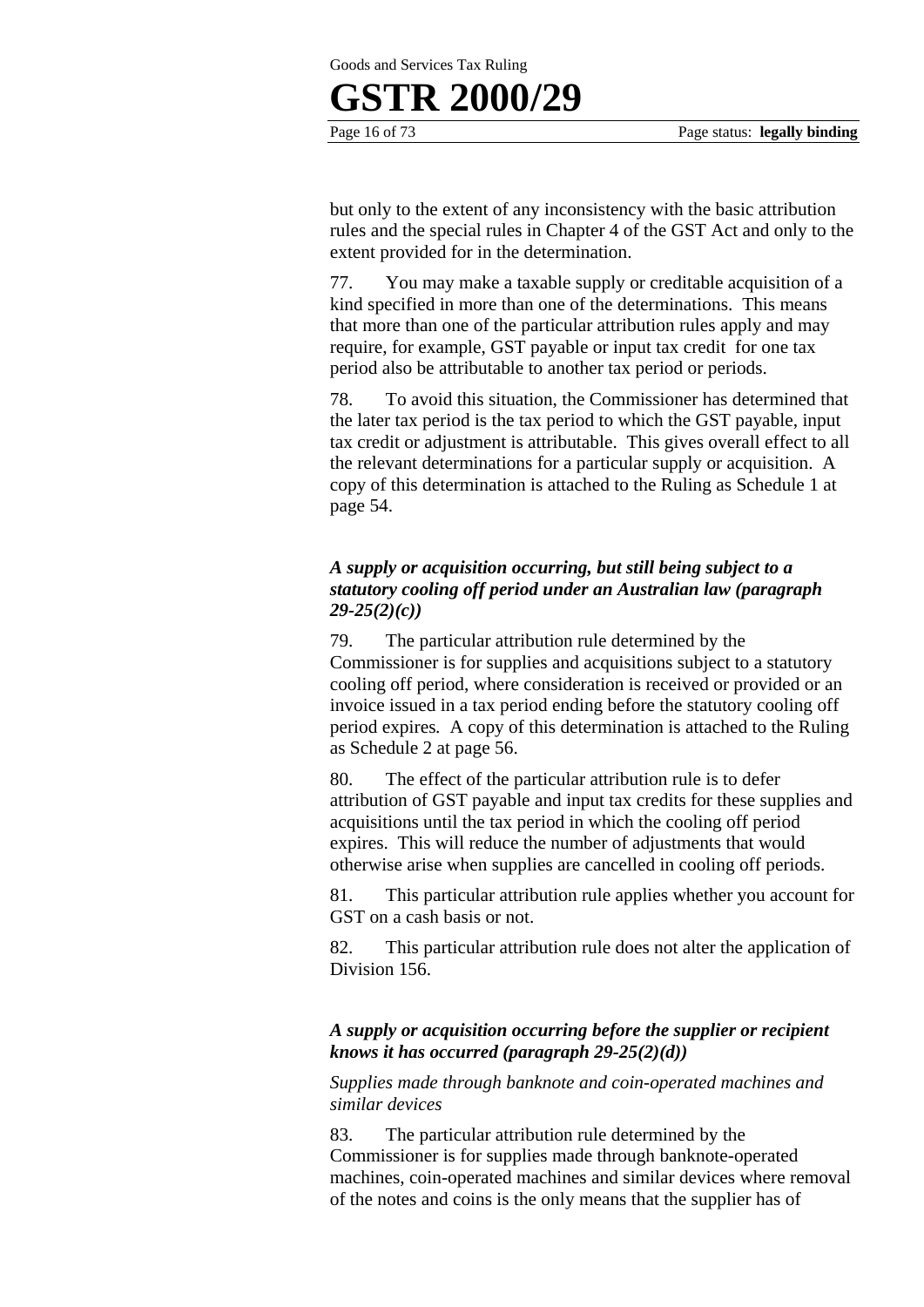# **GSTR 2000/29**

Page 17 of 73 Page status: **legally binding**

knowing when consideration is received for the supplies. A copy of this determination is attached to the Ruling as Schedule 3 at page 59.

84. The effect of the particular attribution rule is to allow attribution of GST payable on these supplies in the tax period in which the notes or coins are removed rather than when they are deposited in the machine.

85. This particular attribution rule applies whether you account for GST on a cash basis or not.

86. The Commissioner has not made a determination for acquisitions made through these devices. If you make a creditable acquisition through a banknote-operated, coin-operated machine or similar device, the application of the basic attribution rules generally means that input tax credits are attributable to the tax period in which you pay for the acquisition. The Commissioner is not satisfied that this application of the basic attribution rules produces an inappropriate result.

#### *Supplies and acquisitions made through agents who provide the information required by suppliers and recipients for attribution purposes*

87. The particular attribution rule determined by the Commissioner is for supplies and acquisitions made through agents (under an agency arrangement where the acts of the agent are taken to be the acts of the principal) and the supplier or recipient has to rely on the agent for the information required to account for any GST payable on the supply, any input tax credit arising from the acquisition, or any related adjustment. A copy of this determination is attached to this Ruling as Schedule 4 at page 61.

88. The effect of the particular attribution rule is to defer attribution of GST payable, input tax credits and adjustments until you obtain from your agent information you need to account for the GST payable, input tax credits and adjustments for supplies and acquisitions made through the agent. This information comprises details of when consideration has been received for a taxable supply or provided for a creditable acquisition and, if you do not account for GST on a cash basis, when an invoice is issued relating to the supply or acquisition. For adjustments, the relevant information comprises details that you need to work out whether an adjustment is required and the amount of the adjustment.

89. This particular attribution rule does not alter the application of Division 156. If Division 156 applies, the determination operates in respect of each separate supply.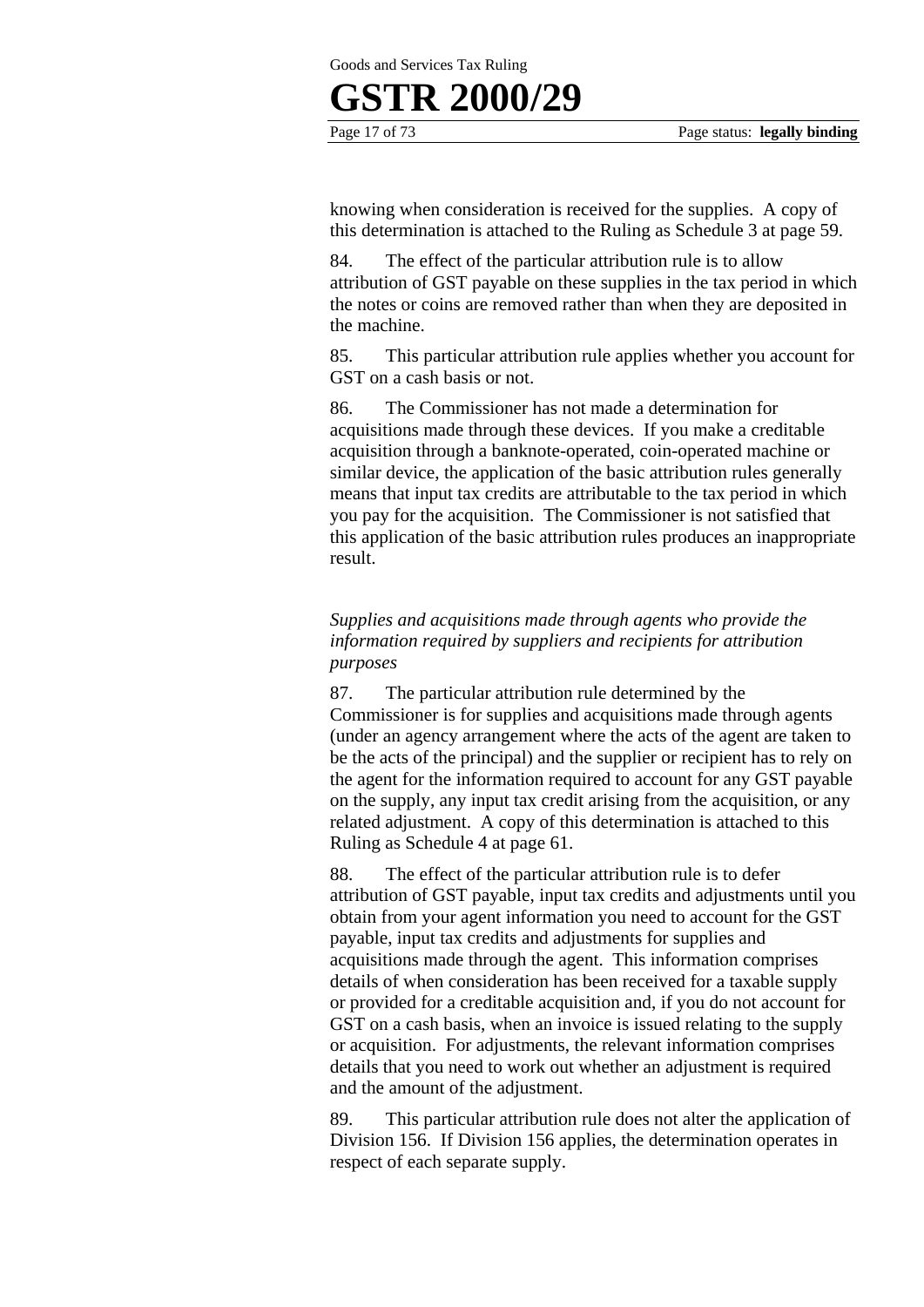

90. This particular attribution rule does not alter the application of Division 153. That Division sets out the rules for holding and issuing tax invoices and adjustment notes when your supplies or acquisitions are made through an agent.

91. This particular attribution rule does not apply to taxable supplies and creditable acquisitions made by a non-resident through a resident agent. Division 57 applies to these supplies and acquisitions.

#### *A supply or acquisition occurring before the supplier or recipient knows the total consideration (paragraph 29-25(2)(e))*

92. The particular attribution rule is for supplies and acquisitions where some consideration is received (or provided), or an invoice is issued, but the total consideration for the supply or acquisition has not been ascertained because it depends on a future event or events. The determination does not apply if that event is entirely within the control of the supplier. A copy of this determination is attached to this Ruling as Schedule 5 at page 65.

93. The effect of the particular attribution rule is to defer attribution of GST on the supply or entitlement to an input tax credit for the amount that can not be ascertained.

94. The supplier attributes GST payable (or the recipient claims input tax credits) to the extent that consideration is received (or provided), or an invoice is issued. At the time the supplier (or recipient) knows the total consideration, GST payable on the taxable supply (or input tax credit for the creditable acquisition) is attributable to the tax period in which the supplier (or recipient) first knows the total consideration, but only to the extent that the GST (or input tax credit) has not been previously attributed to an earlier tax period.

95. In the usual case, a recipient cannot attribute an input tax credit unless a tax invoice is held.<sup>50</sup> As a tax invoice must contain enough information to clearly ascertain the total price of what is being supplied <sup>51</sup> a tax invoice cannot be produced before the total consideration has been ascertained.

96. However, to give effect to the particular attribution rule, the Commissioner has made a determination under subsection 29-10(3) to waive the requirement, in certain circumstances, for the recipient to hold a tax invoice before attributing an input tax credit to a tax period.<sup>52</sup> For the determination to apply, the recipient must hold an invoice or other document showing the interim amount payable or

 $50$  Subsection 29-10(3)

 $51$  Subparagraph 29-70(1)(c)(iii)

<sup>52</sup> *A New Tax System (Goods and Services Tax) Waiver of Tax Invoice Requirement (Acquisitions Where Total Consideration Not Known) Legislative Instrument 2013*.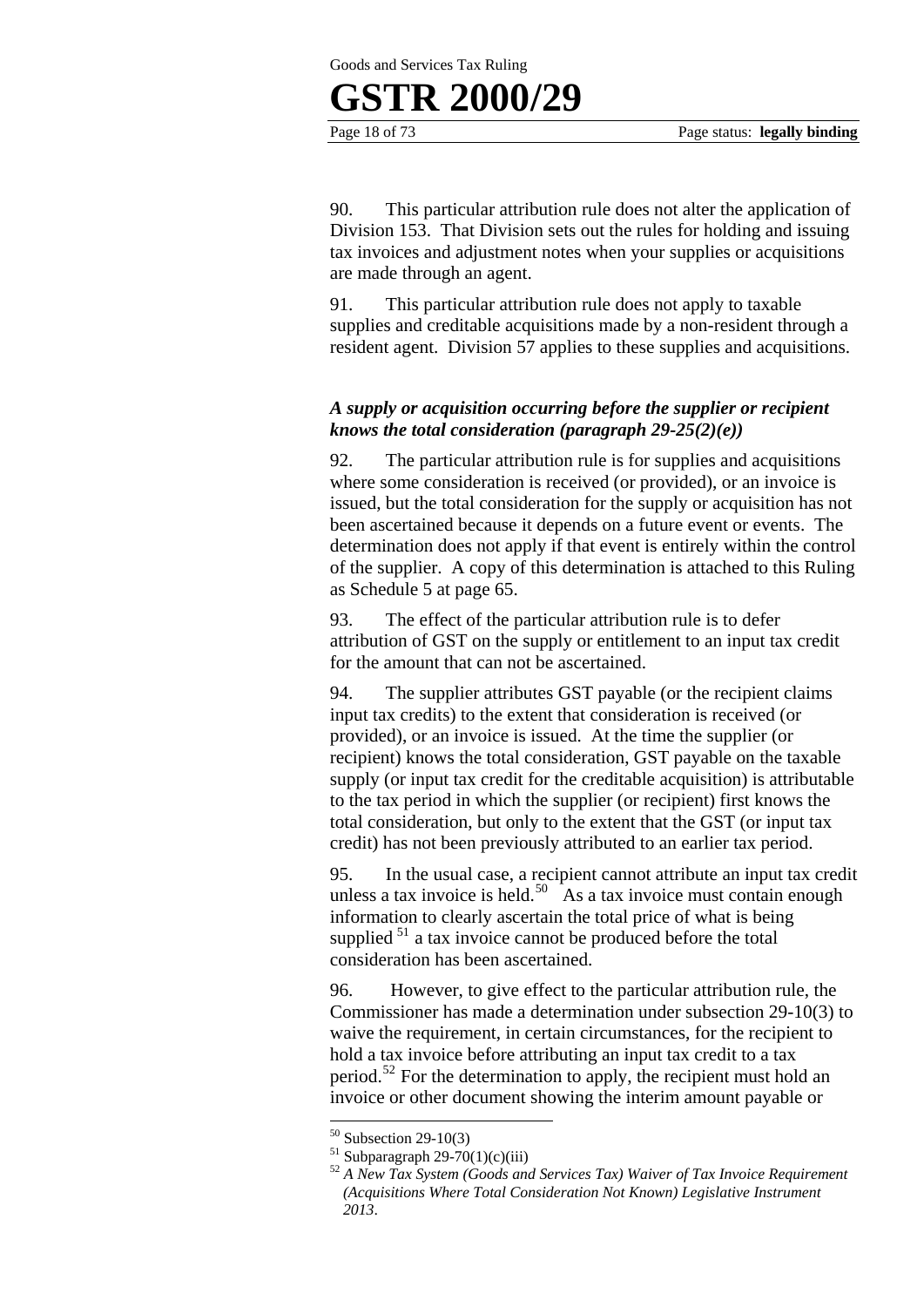## **GSTR 2000/29**

Page 19 of 73 Page status: **legally binding**

paid, and that invoice or other document must satisfy the requirements of subsection 29-70(1) other than the total price.

96A. When the total amount of the consideration is known, a further tax invoice would be required by the recipient to attribute the input tax credit in relation to the remainder of the consideration. However, the determination will apply such that a tax invoice is not required where the recipient holds a further document that otherwise satisfies the requirements of subsection 29-70(1), except that it shows the remainder of the consideration payable rather than the total price.

97. This particular attribution rule does not apply if you account for GST on a cash basis. If you account for GST on a cash basis, you account for GST payable and input tax credits to the extent to which you have received consideration for taxable supplies or you have provided consideration for creditable acquisitions. This means that you do not have to know the total consideration to apply the basic attribution rules. The Commissioner is not satisfied that this application of the basic attribution rules produces an inappropriate result.

98. This particular attribution rule does not alter the application of Division 156. If Division 156 applies, the attribution rule determined by the Commissioner under section 29-25 operates in respect of each separate supply.

#### *A supply or acquisition made under a contract that provides for retention of some or all of the consideration until certain conditions are met (paragraph 29-25(2)(g))*

99. The particular attribution rule determined by the Commissioner is for supplies and acquisitions made under a contract that provides for the recipient of the supply to retain part of the consideration ('the retention amount') pending the end of a defects liability period. A copy of this determination is attached to this Ruling as Schedule 6 at page 69.

100. The effect of the particular attribution rule is to defer attribution of the part of GST payable or the part of input tax credit that relates to the retention amount until the amount is actually received or provided**,** or a document notifying an obligation to pay the retention amount is issued in relation to that amount following expiry of the defects liability period.

101. The basic attribution rules or any special rules continue to apply to the rest of the GST payable or input tax credit. Attribution of only the part of the GST payable (or the input tax credit) that relates to the retention amount is deferred.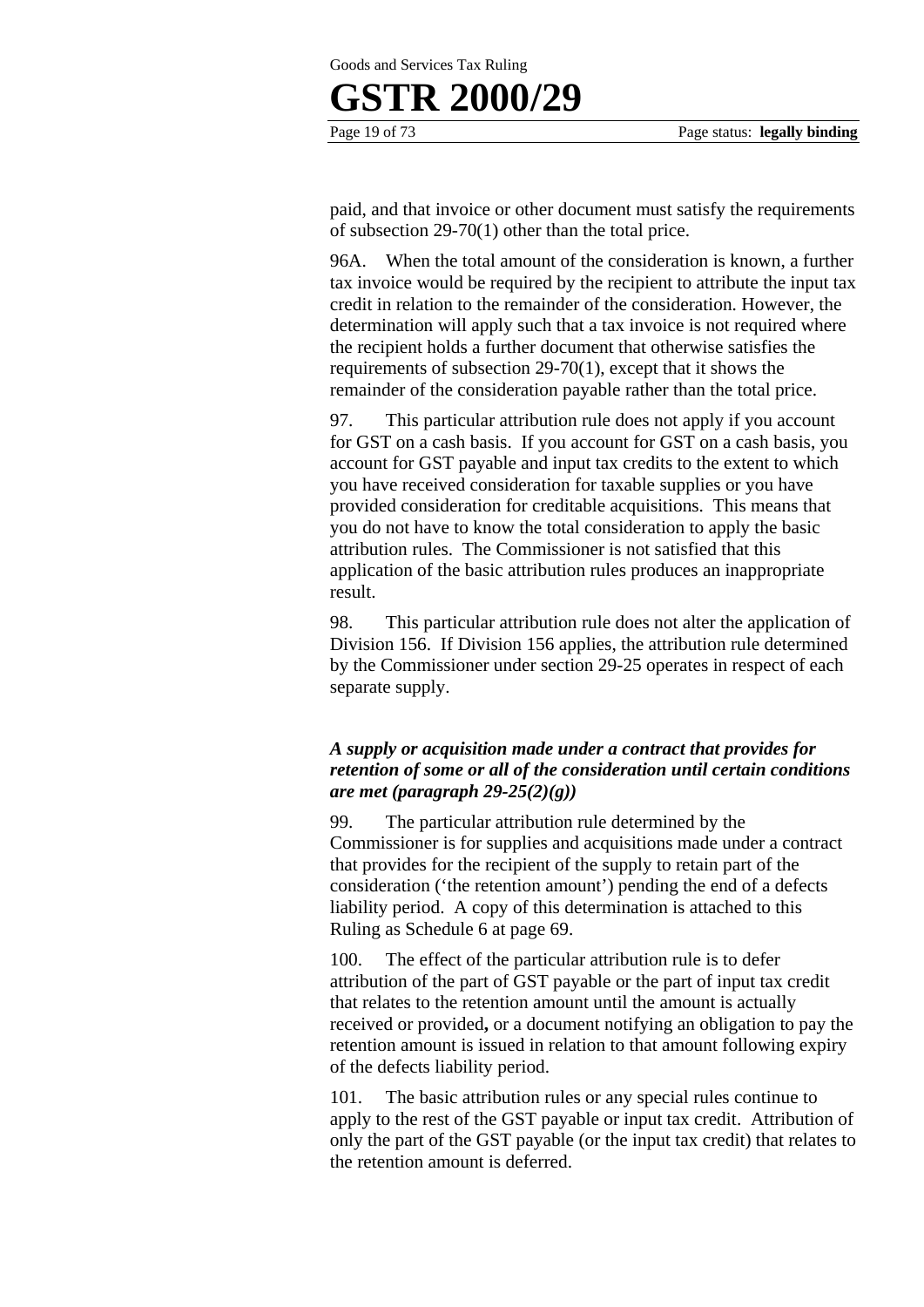### **GSTR 2000/29**

Page 20 of 73 Page status: **legally binding**

102. This particular attribution rule does not apply if you account for GST on a cash basis. If you account for GST on a cash basis, you only account for GST payable (or input tax credits) in a tax period to the extent that consideration is received (or provided) in that tax period. This means that you do not have to account for the part of the GST payable (or the input tax credit) that relates to a retention amount until you have actually received (or provided) that amount of consideration. The Commissioner is not satisfied that this application of the basic attribution rules produces an inappropriate result.

103. This particular attribution rule does not alter the application of Division 156. If Division 156 applies, the particular attribution rule applies in respect of each separate supply.

#### **Determinations not made by the Commissioner**

104. The Commissioner, not being satisfied that the application of the basic and relevant special attribution rules produces an inappropriate result, has not made determinations for the following kinds of supplies and acquisitions:

- (i) supplies and acquisitions made under hire purchase agreements;
- (ii) supplies and acquisitions made under floor plan arrangements; and
- (iii) supplies and acquisitions under agreements for the supply of goods on approval, or on 'sale or return' terms.

The basic and any relevant special attribution rules apply to these supplies and acquisitions.

#### *A supply or acquisition in which possession of goods passes, but title in the goods will, or may, pass at some time in the future (paragraph 29-25(2)(a))*

*Supplies and acquisitions made under hire purchase agreements* 

*Application of the basic attribution rules* 

105. The application of the basic attribution rules is explained at paragraphs 208 to 213 in the 'Explanation' section.

#### *Application of any relevant special attribution rule*

106. Division 156 does not apply to a supply of goods under a hire purchase agreement because: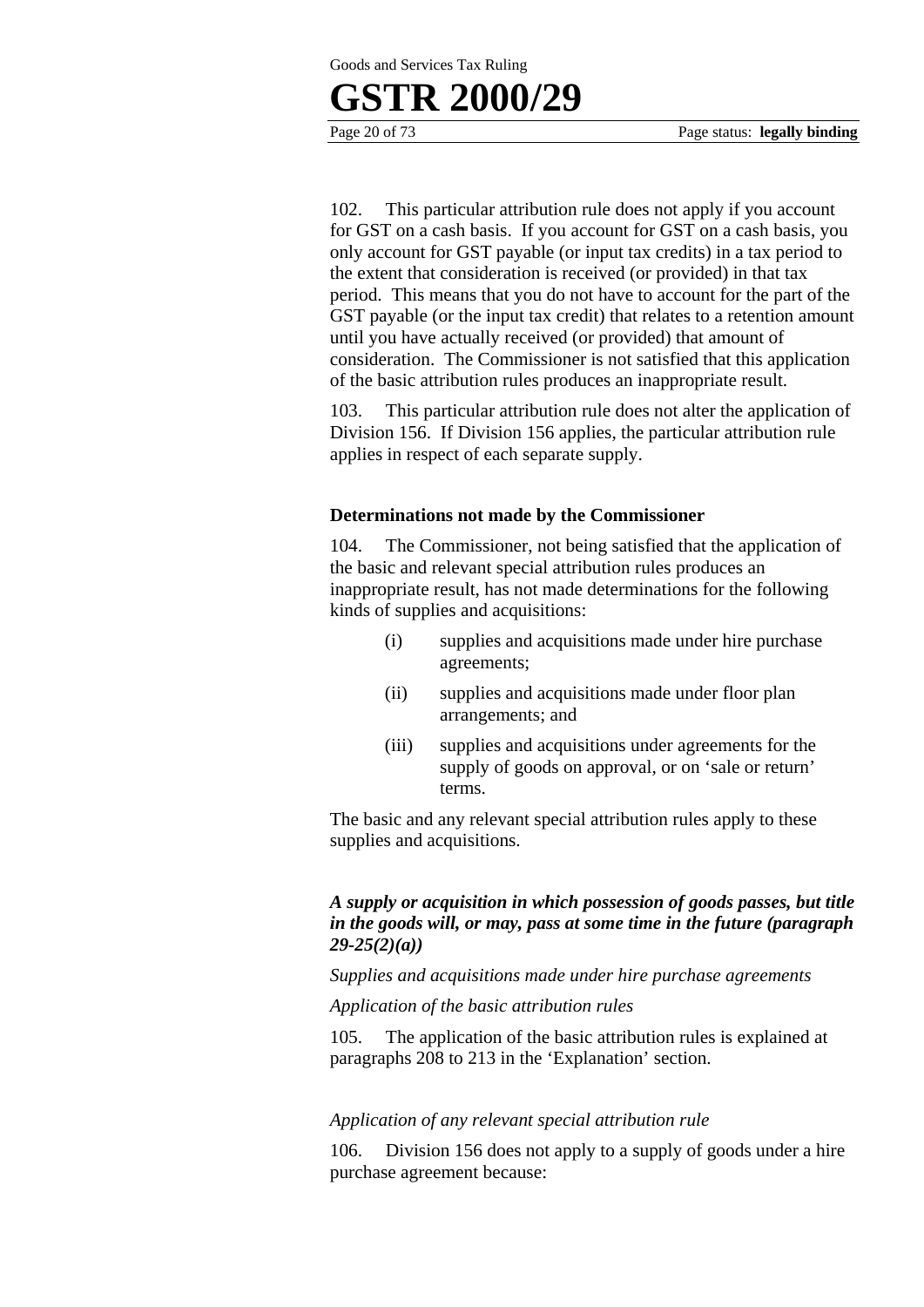Page 21 of 73 Page status: **legally binding**

- (a) the supply or acquisition of goods under a hire purchase agreement is not a supply or acquisition for a period or on a progressive basis and so does not fall within section 156-5 or section 156-10; and
- (b) a hire purchase agreement is not similar to a lease or hire arrangement and so does not fall within section 156-22.

*Supplies and acquisitions made under floor plan arrangements* 

*Application of the basic and any relevant special attribution rules* 

107. The application of the basic and any special attribution rules are explained at paragraphs 223 to 232 in the 'Explanation' section of the Ruling.

*Supplies and acquisitions under agreements for the supply of goods on approval, or on 'sale or return' terms* 

*Application of the basic and any relevant special attribution rules* 

108. The application of the basic and any relevant special attribution rules are explained at paragraphs 239 to 242 in the 'Explanation' section of the Ruling.

### **Explanation**

1

#### **Determinations made by the Commissioner**

*A supply or acquisition occurring, but still being subject to a statutory cooling off period under an Australian law (paragraph 29-25(2)(c))* 

*The nature of the relevant transactions* 

109. A statutory cooling off period is a period prescribed by legislation<sup>53</sup>, which allows a purchaser, or other person assuming obligations under a contract, time within which to rescind the contract. This is a legislative measure designed to protect consumers. It is not dependent upon any fault or breach by the supplier. The right cannot usually be excluded by agreement between the parties.

110. In some circumstances it may be an offence for the supplier to accept payment during the cooling off period.

 $53$  The relevant legislation for the purposes of the GST Act is Commonwealth, State or Territory legislation.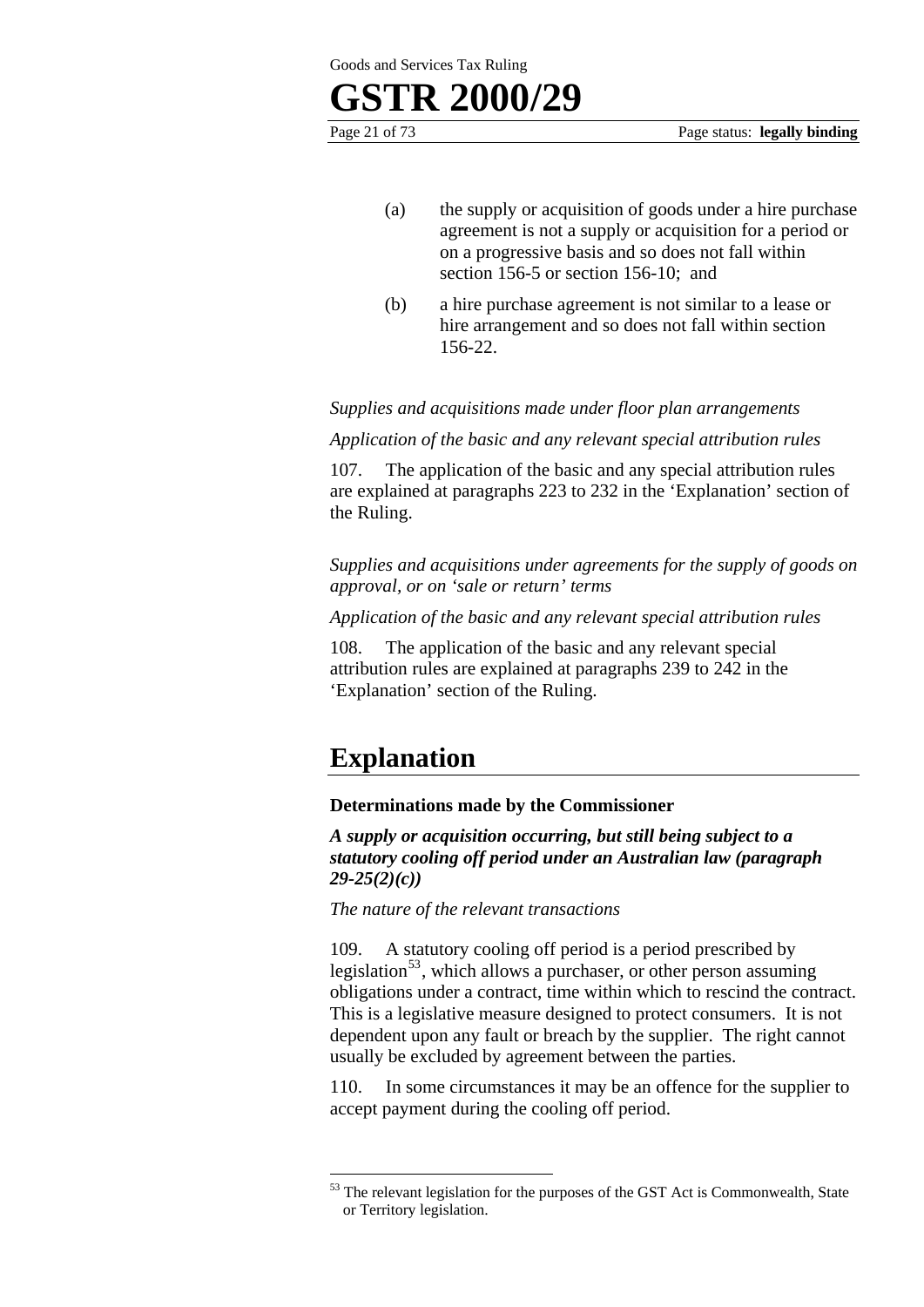## **GSTR 2000/29**

Page 22 of 73 Page status: **legally binding**

111. The statutory cooling off period usually commences on the day a contract for a supply is entered into, or the day after the contract is entered into, depending on the relevant legislation.

#### *Examples of these transactions*

112. A statutory cooling off period may apply to contracts for particular types of supplies. For example, section 43 of the *Motor Car Traders Act 1986 (Vic)* provides that a cooling off period of three days applies to sales of used motor cars to consumers.

113. A statutory cooling off period may also apply to contracts for supplies entered into in certain circumstances. For example, under section 62 of the Fair *Trading Act 1989 (Qld)*, contracts for door-todoor sales of goods and services are subject to a ten day cooling off period.

#### *Is the application of the basic attribution rules inappropriate?*

114. Paragraph 29-25(2)(c) allows the Commissioner to remedy an inappropriate application of the basic attribution rules and any relevant special rule in circumstances involving 'a supply or acquisition occurring, but still being subject to a statutory cooling off period under an Australian law'.

115. During the cooling off period, there is a real likelihood that a recipient of a supply will exercise the statutory right to rescind the contract for the supply. Because of this, it would be inappropriate to attribute GST payable or input tax credits to a tax period which ends before the statutory cooling off period expires.

#### *Determination under section 29-25*

116. Accordingly, the Commissioner has made a determination under section 29-25 to defer the attribution of GST payable on supplies and input tax credits for acquisitions where a cooling off period expires after a tax period to which GST payable or input tax credits would be attributable under the basic attribution rules.

117. If you make a taxable supply that is subject to a cooling off period under an Australian law,<sup>54</sup> you attribute any amount of GST payable on the supply that would otherwise be attributable to a tax period that ends before the cooling off period expires, to the tax period in which the statutory cooling off period expires.

118. If you make a creditable acquisition that is subject to a cooling off period under an Australian law*,* you attribute any input tax credit

<sup>1</sup> 54 Section 195-1. 'Australian law' has the meaning give by section 995-1 of the ITAA 1997. It means a Commonwealth law, a State law or a Territory law.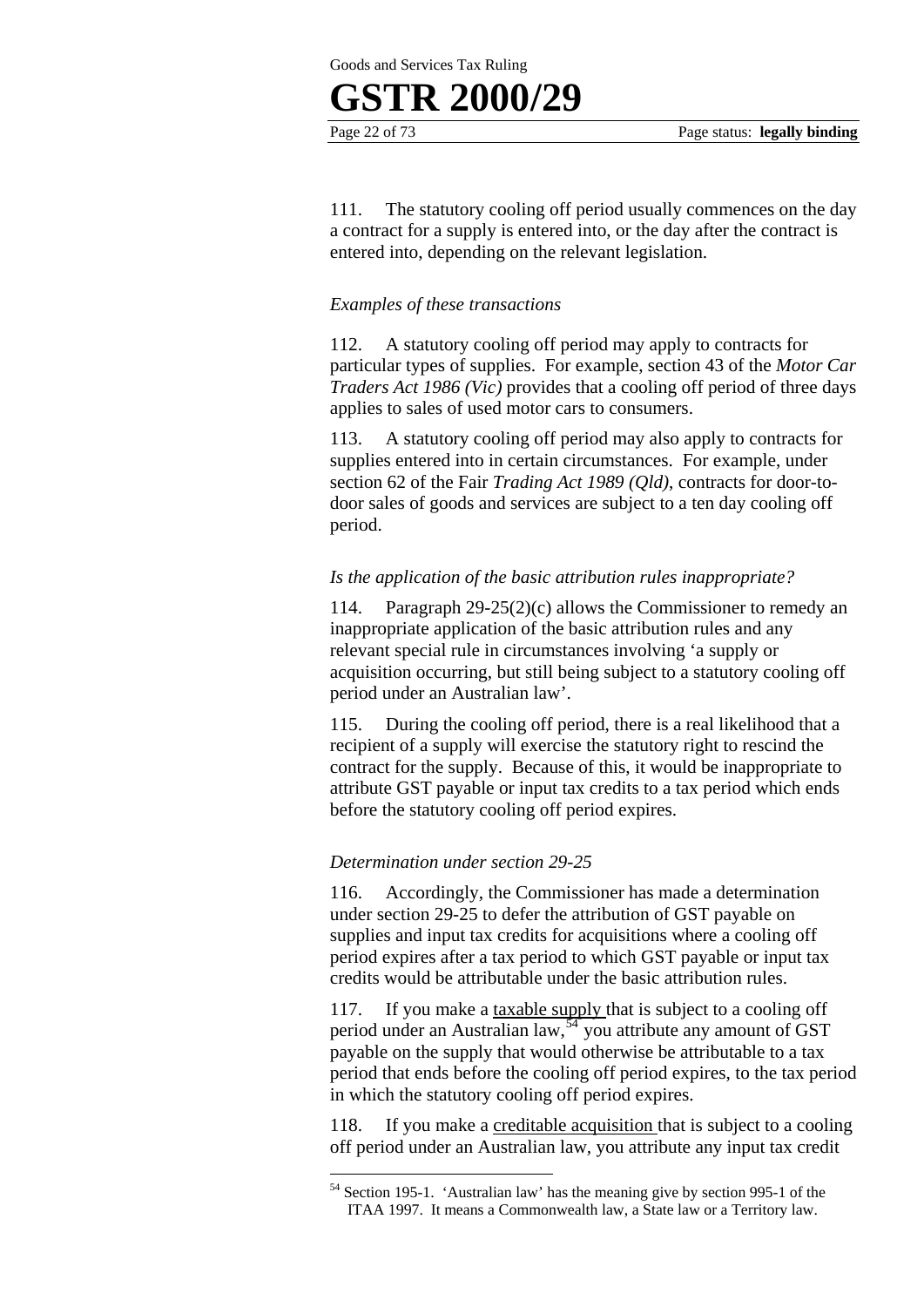



that would otherwise be attributable to a tax period which ends before the cooling off period expires, to the tax period in which the statutory cooling off period expires.

#### *A supply or acquisition occurring before the supplier or recipient knows it has occurred (paragraph 29-25(2)(d))*

*Supplies made through banknote and coin-operated machines and similar devices* 

#### *The nature of the relevant transactions*

119. There are circumstances in which consideration may be received for taxable supplies without the suppliers being immediately aware of the fact. For example, a wide variety of taxable supplies can be made through machines designed to accept consideration.

#### *Examples of these transactions*

120. Coin or note accepting machines are used in making many kinds of supplies. Examples include:

- supplies of goods, such as food, beverages or photographs, from machines that both accept the consideration and dispense the goods;
- supplies of rights such as photocopying, Internet access (through kiosks in public places), games and amusements, laundry facilities, car washes, parking and toll-way access.

#### *Is the application of the basic attribution rules inappropriate?*

121. Paragraph 29-25(2)(d) allows the Commissioner to remedy an inappropriate application of the basic attribution rules and any special rules in circumstances involving 'a supply or acquisition occurring before the supplier or recipient knows it has occurred'. Supplies made through banknote-operated machines, coin-operated machines and similar devices, where the supplier does not know what consideration has been received without removing the consideration from the machine, fit within this description.

122. Application of the basic rules about attribution of GST payable on taxable supplies would require you to establish the tax period in which payment is deposited in your machines. This would involve removing cash from the machines at the end of the last day of each tax period rather than in accordance with your normal business practice.

123. As there may be considerable compliance costs incurred by machine operators in applying the basic attribution rules in these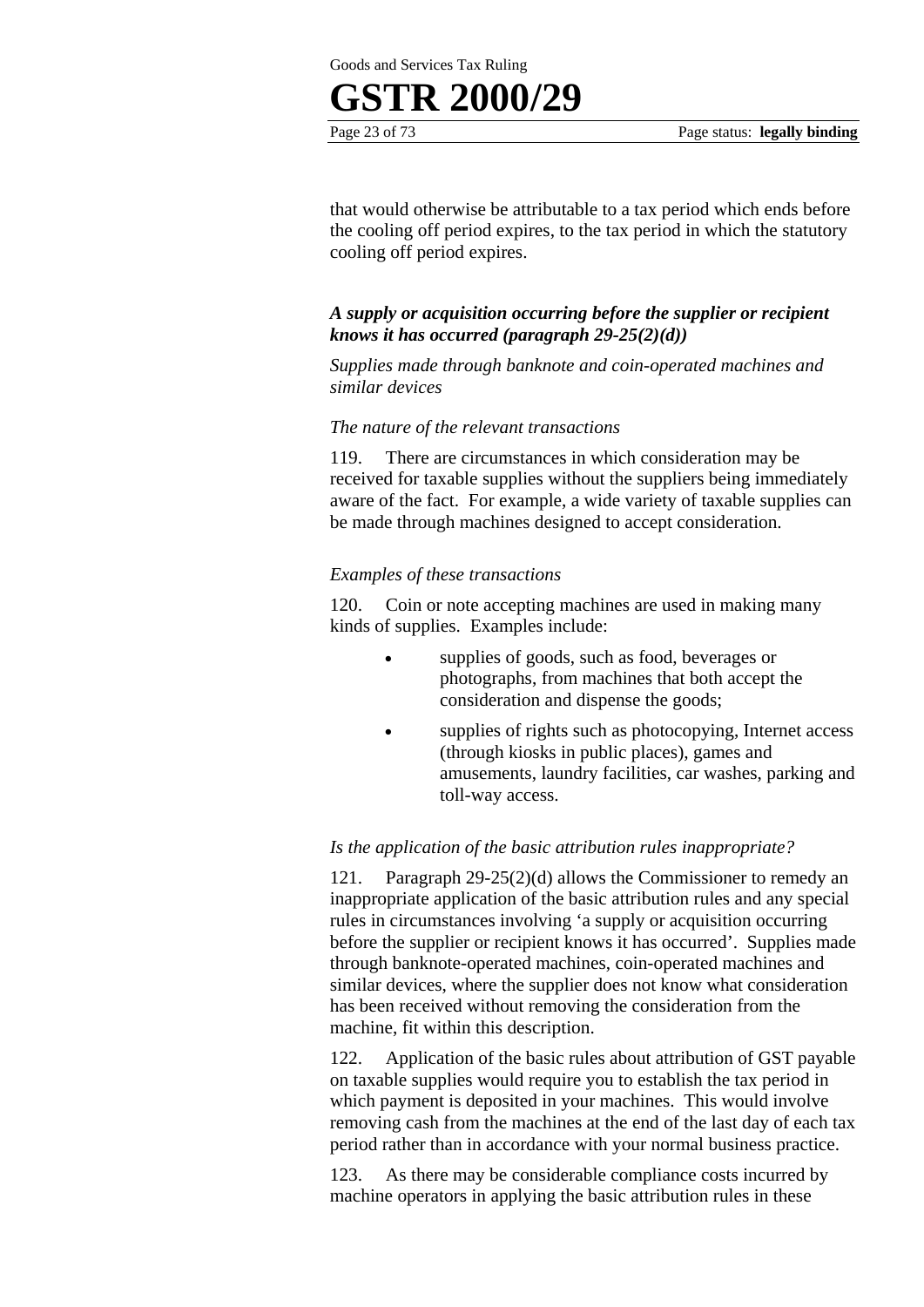# **GSTR 2000/29**

Page 24 of 73 Page status: **legally binding**

circumstances, the Commissioner is satisfied that the application of those rules is inappropriate.

#### *Determination under section 29-25*

124. Accordingly the Commissioner has made a determination under subsection 29-25(1) to alter the application of the basic attribution rules for supplies of this kind.

125. If you receive consideration for taxable supplies through the use of a banknote or coin-operated machine or similar device where you have to remove the notes and coins from the machine to know what consideration you have received, the GST payable on those supplies is attributable to the tax period in which you remove the consideration from the machine or device.

*Supplies and acquisitions made through agents who provide the information required by suppliers and recipients for attribution purposes* 

#### *The nature of the relevant transactions*

126. An agency arrangement is one where the acts of the agent are taken to be the acts of the principal. Agency arrangements do not include arrangements where the supplier or recipient is colloquially referred to as an agent but makes supplies and acquisitions as a principal rather than as an agent. For example, stockbrokers and some travel agents make supplies and acquisitions as principals and not as agents

127. Suppliers (and recipients) who make taxable supplies (or creditable acquisitions) through agents may authorise their agents to receive (or provide) consideration for the supply (or acquisition) and issue invoices relating to the supply (or acquisition) on their behalf.

128. If you make supplies or acquisitions through an agent where the acts of the agent are taken to be your (the principal's) acts, you and not your agent are liable for the GST payable on the taxable supply or are entitled to the input tax credits arising from the creditable acquisition. You need to have arrangements in place to obtain from your agent information required to account for any GST payable, input tax credits or adjustments you may be required to make.

#### *Is the application of the basic rules inappropriate?*

129. Paragraph 29-25(2)(d) allows the Commissioner to remedy an inappropriate application of the basic attribution rules and any special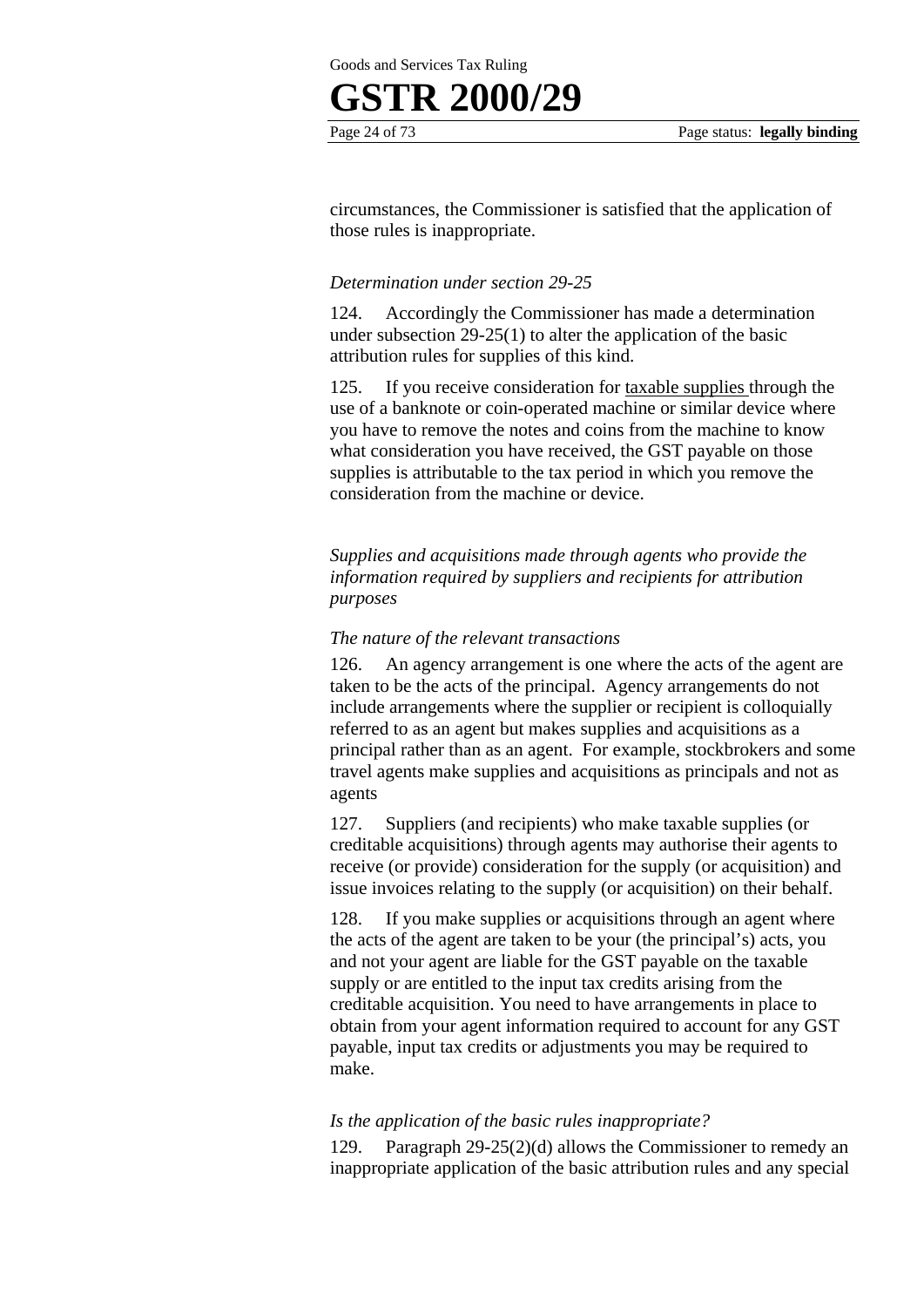## **GSTR 2000/29**

Page 25 of 73 Page status: **legally binding**

rules in circumstances involving 'a supply or acquisition occurring before the supplier or recipient knows it has occurred'.

130. To account for the GST payable on taxable supplies made through an agent, you need to know when consideration is received or an invoice issued for those supplies. If your arrangement with your agent provides for the agent to receive consideration or issue an invoice relating to the supply on your behalf, you need information about this to account for the GST payable under the basic attribution rules.

131. The practical commercial limitations of the reporting system under which you obtain this information may mean that you do not have the information necessary to account for GST payable or input tax credit entitlements until after the end of the relevant tax period.

132. The application of the basic attribution rules, in these circumstances where normal business practice involves a delay in reporting the information necessary to account for GST, could impose an unreasonable compliance burden on suppliers and recipients of supplies who make supplies and acquisitions through agents. The Commissioner is satisfied that this is an inappropriate application of those rules.

#### *Determination under section 29-25*

133. Accordingly, the Commissioner has made a determination under section 29-25 to alter the attribution rules for supplies and acquisitions made through agents where the supplier or recipient has to rely on an agent for information required to account for GST.

134. This determination is not about who is liable for the GST payable on supplies made through agents or about the amount of GST payable on those supplies. It is not about who is entitled to input tax credits. It is about when you account for GST payable for which you are liable and input tax credits to which you are entitled.

135. If you do not account for GST on a cash basis and you make a taxable supply through an agent on whom you rely for information about consideration being received for a supply or an invoice being issued relating to the supply, the GST payable on the supply is attributable to the tax period in which you become aware that:

- any of the consideration for the supply has been received; or
- an invoice relating to the supply has been issued;

whichever is the earlier.

136. If you account for GST on a cash basis and you make a taxable supply through an agent on whom you rely for information about consideration being received for the supply, the GST payable on the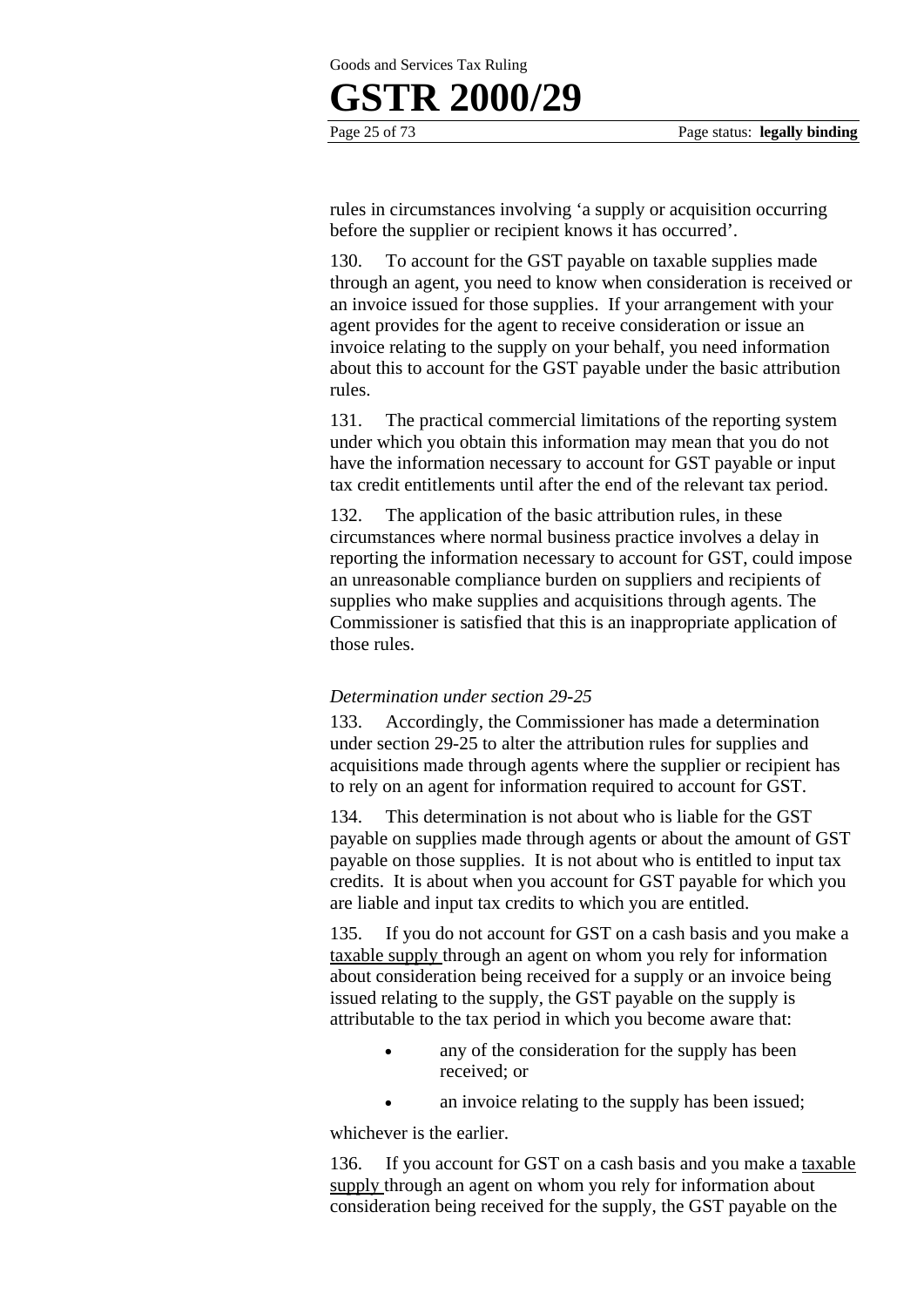

supply is attributable to the tax period or periods in which you become aware that consideration for the supply has been received. If you become aware in a particular tax period that part of the consideration has been received, GST on the supply is attributable to that tax period but only to the extent of that part that has been received in that tax period.

137. If you do not account for GST on a cash basis and you make a creditable acquisition through an agent on whom you rely for information about consideration being provided for the acquisition or an invoice being issued relating to the acquisition, the input tax credit for the acquisition is attributable to the tax period in which you become aware that:

- any of the consideration has been provided, or
- an invoice relating to the acquisition has been issued;

whichever is the earlier.

138. If you account for GST on a cash basis and you make a creditable acquisition through an agent on whom you rely for information about consideration being provided for the acquisition, the input tax credit for the acquisition is attributable to the tax period or periods in which you become aware that consideration for the acquisition has been provided. If you become aware in a particular tax period, that part of the consideration has been provided, the input tax credit for the acquisition is attributable to that tax period but only to the extent of that part you provided in that tax period.

139. If you do not account for GST on a cash basis and you have an adjustment in relation to a taxable supply or creditable acquisition made through an agent on whom you rely for information about:

- adjustment events relating to those supplies or acquisitions, or
- bad debts written off or recovered in respect of those supplies;

any resulting adjustments are attributable to the tax period in which you become aware of the need for the adjustment and the amount of the adjustment.

140. If you account for GST on a cash basis and you have an adjustment in relation to a taxable supply or creditable acquisition made through an agent on whom you rely for information about adjustment events relating to those supplies or acquisitions, any resulting adjustments are attributable to the tax period in which you, the principal, become aware of the need for the adjustment and the amount of the adjustment. However, if the adjustment event requires you to provide consideration, the adjustment is attributable to the tax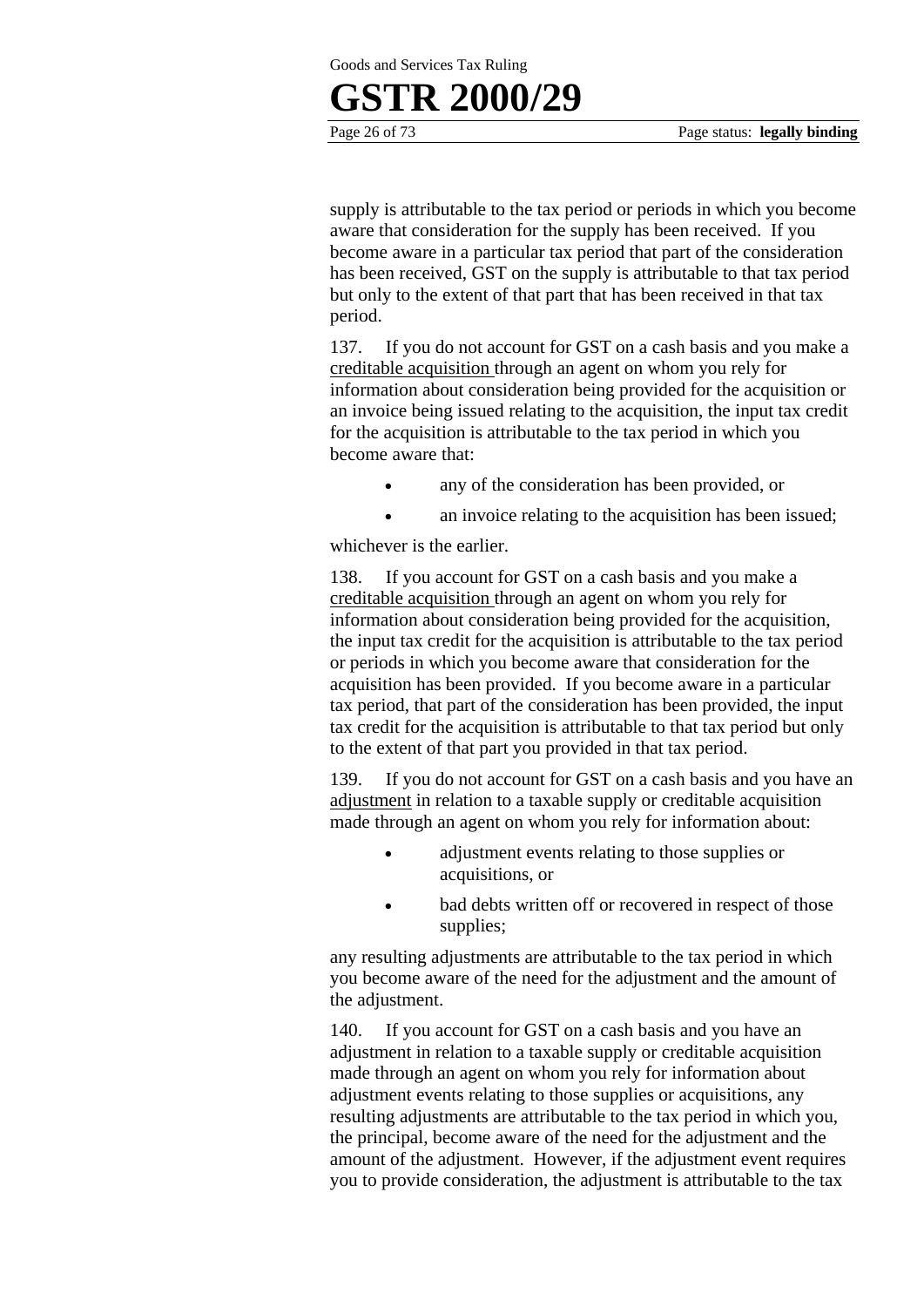# **GSTR 2000/29**

Page 27 of 73 Page status: **legally binding**

period in which you, the principal, become aware that the consideration has been provided.

#### *Becoming aware*

141. When you obtain the required information from your agent and therefore become aware that you have issued an invoice or received consideration for a taxable supply, is a question of fact in each case. It depends on the specific arrangements that you have with your agent for finding out the required information.

142. If you rely on an agent for information about when consideration is received for taxable supplies you make through the agent, the effect of the determination is not to defer attribution of GST payable on those supplies until consideration received on your behalf is actually paid over to you by the agent. However, in some cases receiving a payment from your agent may, in fact, be the only (or the first) notification you receive from your agent that consideration has been received. If this is the case, you attribute GST payable in the tax period in which you receive the consideration from your agent, this being the tax period in which you first became aware of the consideration being received.

143. It may be that your arrangement with your agent is that consideration received for taxable supplies made on your behalf will be deposited into a bank account. You would be taken to have become aware that you have received consideration when the amount is deposited in your account.

#### *Application of certain special rules*

144. This determination does not alter the application of Division 156. If Division 156 applies, the attribution rule determined by the Commissioner under section 29-25 operates in respect of each separate supply.

145. This determination does not alter the application of Division 153. Division 153 sets out the rules for holding and issuing tax invoices and adjustment notes when your supplies or acquisitions are made through an agent.

146. This determination has no application to supplies or acquisitions made by a non-resident through a resident agent. Division 57 applies to these supplies or acquisitions.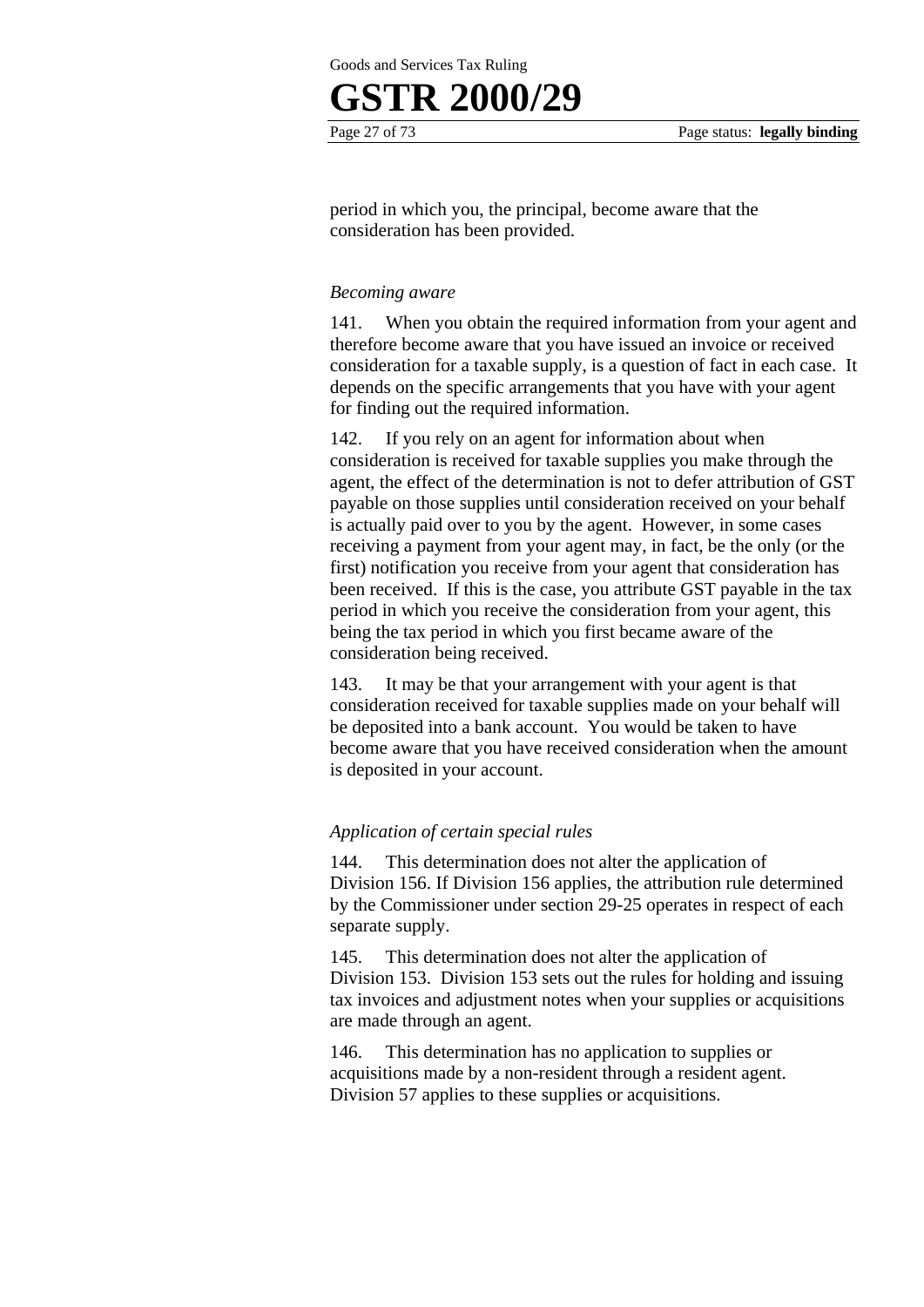## **GSTR 2000/29**

#### *A supply or acquisition occurring before the supplier or recipient knows the total consideration (paragraph 29-25(2)(e))*

#### *The nature of the relevant transactions*

147. Sometimes consideration is received or provided before the total consideration for the supply or acquisition is known, the consideration being unascertainable because it is dependent on a future event or events.

148. For example, in some industries, particularly agricultural industries where produce is pooled, goods may be removed by or delivered to a recipient before the total consideration for the supply is ascertained. It is a characteristic of this type of supply that final determination of the consideration is dependent on factors including:

- quantitative analysis of the goods, such as measurement of weight or volume;
- qualitative analysis of the goods; and
- market conditions and prices.

149. Because of the delay in determining the total consideration, it is common for some of the consideration to be paid in advance.

#### *Examples of these transactions*

150. An example of this type of transaction can be found in the sugar industry. The Queensland Sugar Corporation (QSC) is the marketing body for all sugar produced in Queensland. Proceeds from the sale of raw sugar are pooled for payment purposes. The QSC distributes the proceeds to millers, who then distribute payments to the growers.

151. The price paid to the farmer for sugar cane is based on a number of factors, such as the proportion of sugar contributed by the mill, the recoverable sugar content of the cane provided by the grower, the rate of recovery of Commercial Cane Sugar (CCS) by the mill, the region that the cane was grown in, and the total pooled proceeds from the marketing of the sugar.

152. The formula used to calculate sugar payments not only requires analysis of the quality and quantity of the cane, and market conditions, but also comparisons with the quality and quantity of production from other millers and growers.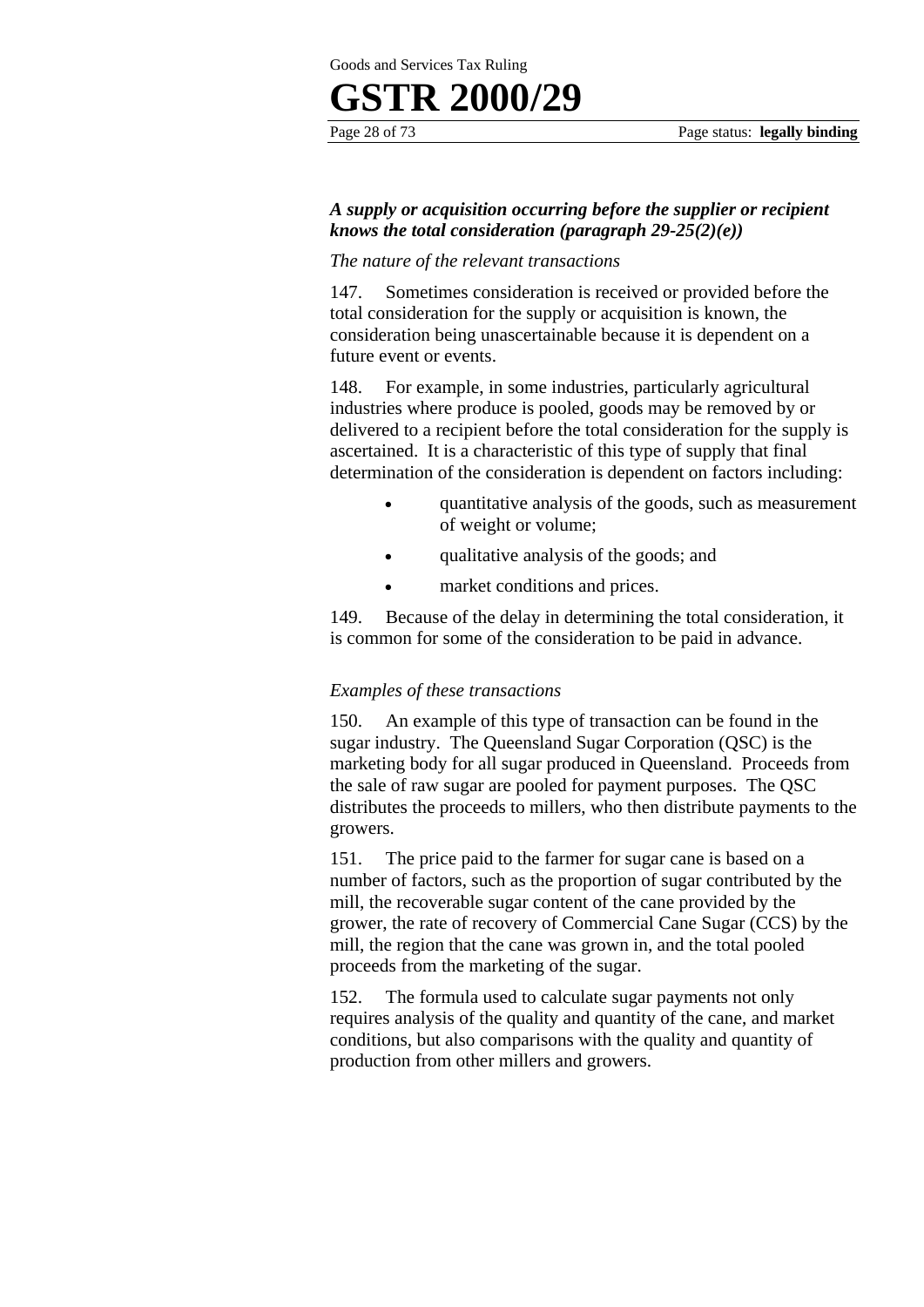### **GSTR 2000/29**

153. Mill owners receive progressive payments from the QSC during the sugar harvesting season. The mill owners make advance payments to the farmers. Harvesting takes place from August to December, but payments for the harvest may take place over a period of 11 months. The initial advance payment rate is based on the estimated final average price for the sugar. The advance rates may vary due to factors such as changes to anticipated cash flows and the estimated final average price. The final payment is made in July in the year after a particular harvest.<sup>55</sup>

154. Until the final payment, farmers do not know the total consideration for their supplies of sugar cane.

#### *Is the application of the basic attribution rules inappropriate?*

155. Paragraph 29-25(2)(e) allows the Commissioner to remedy an inappropriate application of the basic attribution rules and any relevant special rule in circumstances involving 'a supply or acquisition occurring before the supplier or recipient knows the total consideration'.

156. If you do not account for GST on a cash basis and you do not know the amount of consideration for the supply, you will be unable to work out the GST payable or the input tax credit.

#### *Determination under section 29-25*

157. The Commissioner is satisfied that the application of the basic attribution rules is inappropriate in these circumstances and has made a determination under section 29-25 to alter the application of those rules.

158. If, in a tax period, before the total consideration for a taxable supply has been ascertained, an invoice is issued relating to the supply and you receive any consideration for the supply, you attribute GST payable on the supply to that tax period, but only to the extent that you know the consideration and only to the extent that the GST has not been previously attributed to an earlier tax period.

159. For example, if, in a particular tax period, you issue an invoice for \$100,000 relating to a supply for which the total consideration is not known and you receive \$50,000 in that tax period, you attribute GST on the supply to the extent that you know the consideration, that is, you attribute  $1/11^{th}$  of \$100,000.

<sup>55</sup> *Australian Sugar Industry Handbook*, Canegrowers, ch 7.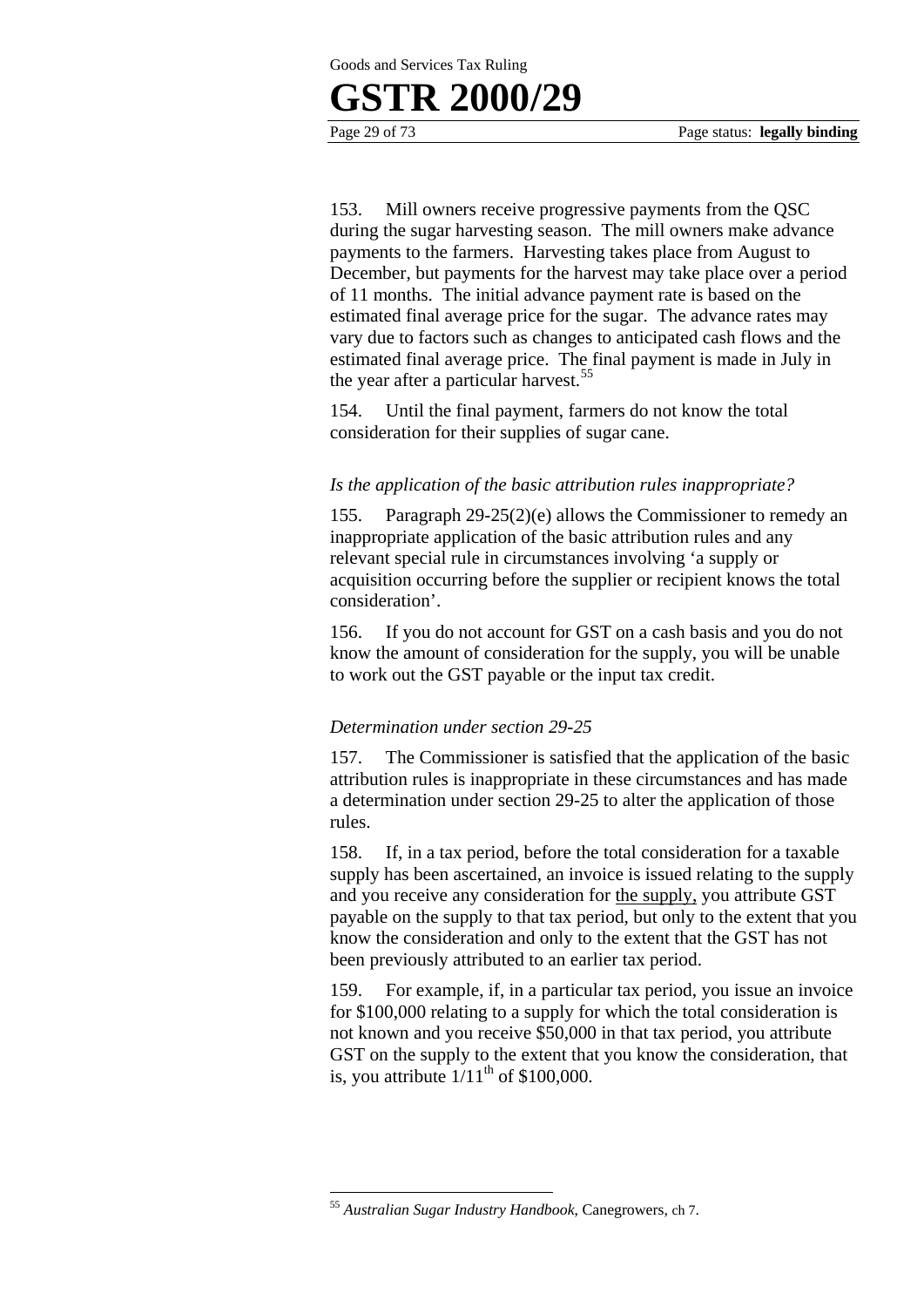### **GSTR 2000/29**

Page 30 of 73 Page status: **legally binding**

160. If, in a tax period, before the total consideration for a taxable supply has been ascertained, an invoice is issued relating to the supply and no consideration is received for the supply, you attribute GST payable on the taxable supply to that tax period, but only to the extent of the amount of consideration stated in the invoice and to the extent that the GST has not been previously attributed to an earlier tax period.

161. If, in a tax period, before the total consideration for the taxable supply has been ascertained, and an invoice is not issued relating to the supply, but consideration is received for the supply, you attribute GST payable on the supply to that tax period to the extent that consideration is received in that tax period and to the extent that the GST has not been previously attributed to an earlier tax period

162. However, when you know the total consideration for the supply, any GST payable on the supply that has not been previously attributed to an earlier tax period is attributable to the tax period in which you first know the total consideration for the supply.

163. If, in a tax period, before the total consideration for a creditable acquisition has been ascertained, an invoice is issued relating to the acquisition and you provide any consideration for the acquisition, the input tax credit for the acquisition is attributable to that tax period, but only to the extent that you know the consideration and only to the extent that the input tax credit has not been previously attributed to an earlier tax period.

164. If, in a tax period, before the total consideration for a creditable acquisition has been ascertained, an invoice is issued relating to the acquisition and you do not provide any consideration for the acquisition, the input tax credit for the acquisition is attributable to that tax period but only to the extent of the amount of the consideration stated in the invoice and only to the extent that the input tax credit has not been previously attributed to an earlier tax period.

165. If, in a tax period, before the total consideration for a creditable acquisition has been ascertained, and an invoice is not issued relating to the acquisition, but you provide consideration for the acquisition, the input tax credit for the creditable acquisition is attributable to that tax period but only to the extent that you provide consideration in that tax period and only to the extent that the input tax credit has not been previously attributed to an earlier tax period.

166. However, when you know the total consideration for the acquisition, any input tax credit that has not been previously attributed to an earlier tax period is attributable to the tax period in which you first know the total consideration for the acquisition.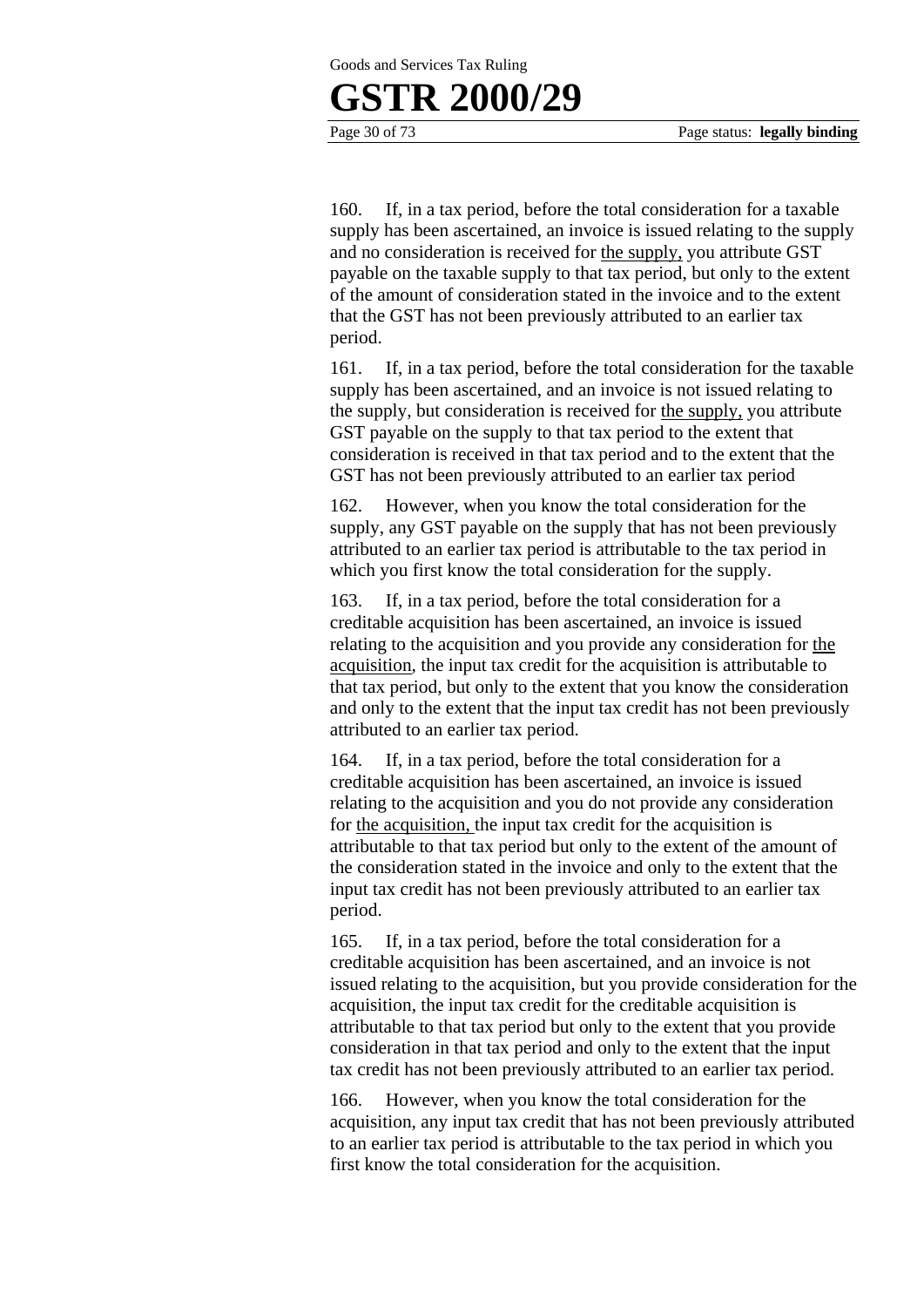### **GSTR 2000/29**

Page 31 of 73 Page status: **legally binding**

167. If the consideration for a supply is to be ascertained by the recipient, you, the supplier, are not taken to know the consideration until the recipient of the supply notifies you. This means that you are not required to work out the consideration yourself for the purposes of attributing the GST payable before you are given the relevant notification by the recipient.

168. This determination only applies if the consideration for a supply or acquisition is not known at the time some of the consideration is received or provided, or an invoice is issued, because the amount of the consideration depends on a future event or events. The determination does not apply if that event is entirely within the control of the supplier.

169. It is not accepted that you do not know the consideration for a supply simply because there is a possibility that the amount of the consideration for the supply may change.

170. This determination only applies where the total consideration for the supply is expressed as an amount of money.

#### *Application of certain special rules*

171. This determination does not alter the application of Division 156. If Division 156 applies, the attribution rule determined by the Commissioner under section 29-25 operates in respect of each separate supply.

#### *Supplies or acquisitions made under contracts that provide for the retention of some or all of the consideration until certain conditions are met (paragraph 29-25(2)(g))*

*The nature of the relevant transactions* 

172. Provisions for retention amounts are very common in building and construction contracts between the builder/contractor and developer/proprietor and also between the builder/contractor and its subcontractors.

173. The recipient withholds a retention amount from the total amount payable in order to provide the recipient with some protection that the builder/contractor or subcontractor will satisfactorily perform its obligations under the contract.

174. The retention amounts may be significant, with some contracts allowing the recipient to withhold as much as 10 per cent of payments pending full and satisfactory performance of the contract or until the end of the defects liability period. Recipients may retain these retention amounts for lengthy periods.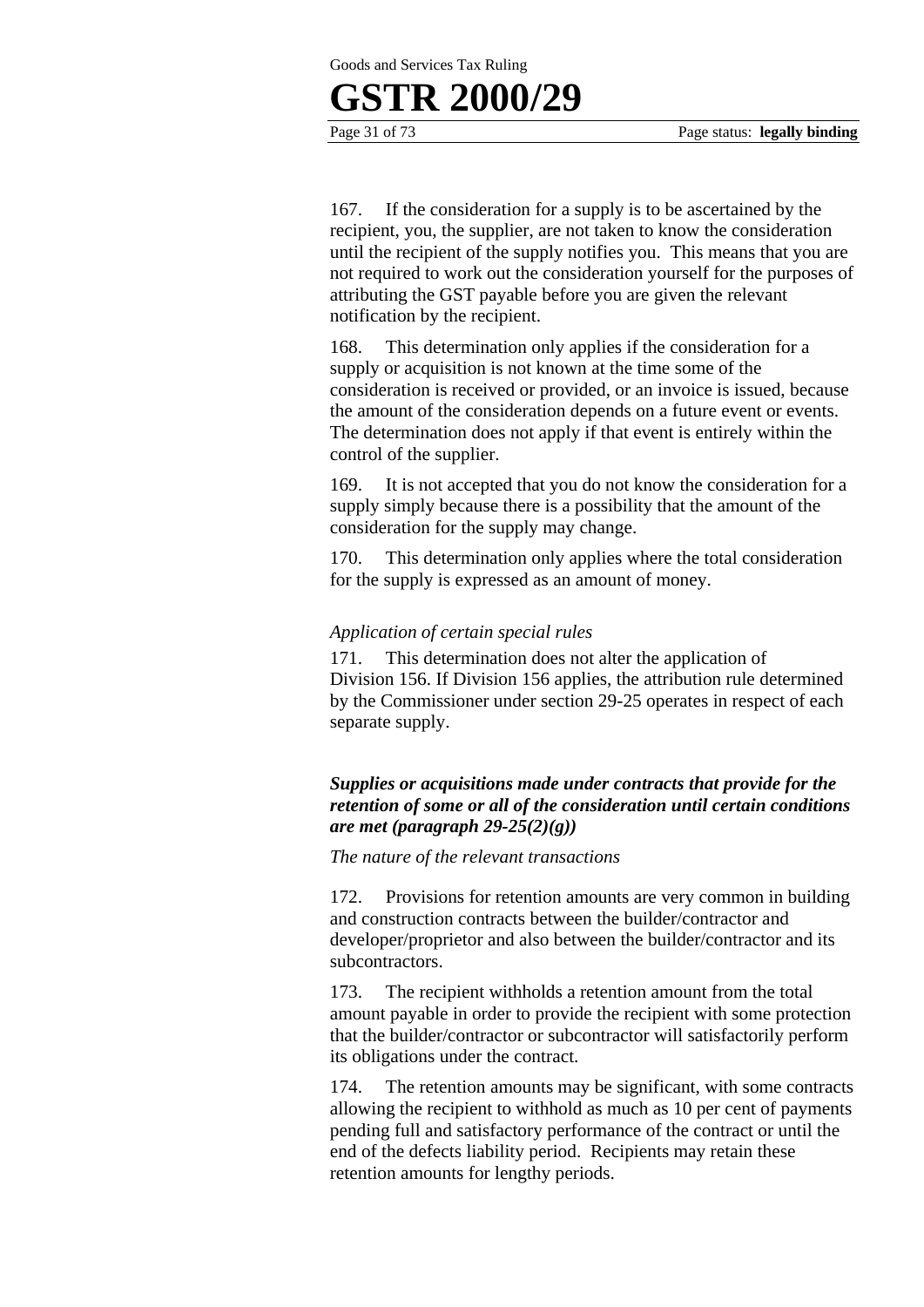## **GSTR 2000/29**

#### *Is the application of the basic attribution rules inappropriate?*

175. Paragraph 29-25(2)(g) allows the Commissioner to remedy an inappropriate application of the basic attribution rules and any special rules in circumstances involving 'a supply or acquisition made under a contract that provides for retention of some or all of the consideration until certain conditions are met'.

176. Under subsection 29-5(1), if you do not account for GST on a cash basis, you attribute all the GST payable on a taxable supply (or each separate supply if Division 156 applies) to the tax period in which an invoice is issued or you receive an amount of consideration in respect of that supply, whichever is the earlier, even though that amount of consideration excludes the retention amount.

177. Under subsection 29-10(1), if you do not account for GST on a cash basis, you attribute the whole input tax credit for a creditable acquisition (or for each separate acquisition if Division 156 applies) to the tax period in which an invoice is issued or you pay an amount of consideration in respect of that acquisition, whichever is the earlier, even though that amount of consideration excludes the retention amount.

178. Having regard to the delay in receiving or paying retention amounts, the Commissioner is satisfied that this application of the basic attribution rules produces an inappropriate result.

#### *Determination under section 29-25*

179. Accordingly, the Commissioner has made a determination under section 29-25 to defer attribution of GST payable and input tax credits but only to the extent related to the retention amount.

180. If you make a taxable supply of this kind, attribution of the part of the total GST payable that relates to the retention amount is based on the extent to which the retention amount is received or an invoice relating to the retention amount is issued following the end of the defects liability period.

181. This determination overrides subsection 29-5(1) to the extent that it would otherwise operate to attribute the GST payable in relation to the retention amount to an earlier tax period.

182. For example, if a document is issued after the end of a defects liability period asking for payment of part or all of a retention amount, the GST payable on the retention amount is attributable to the tax period in which the document is issued.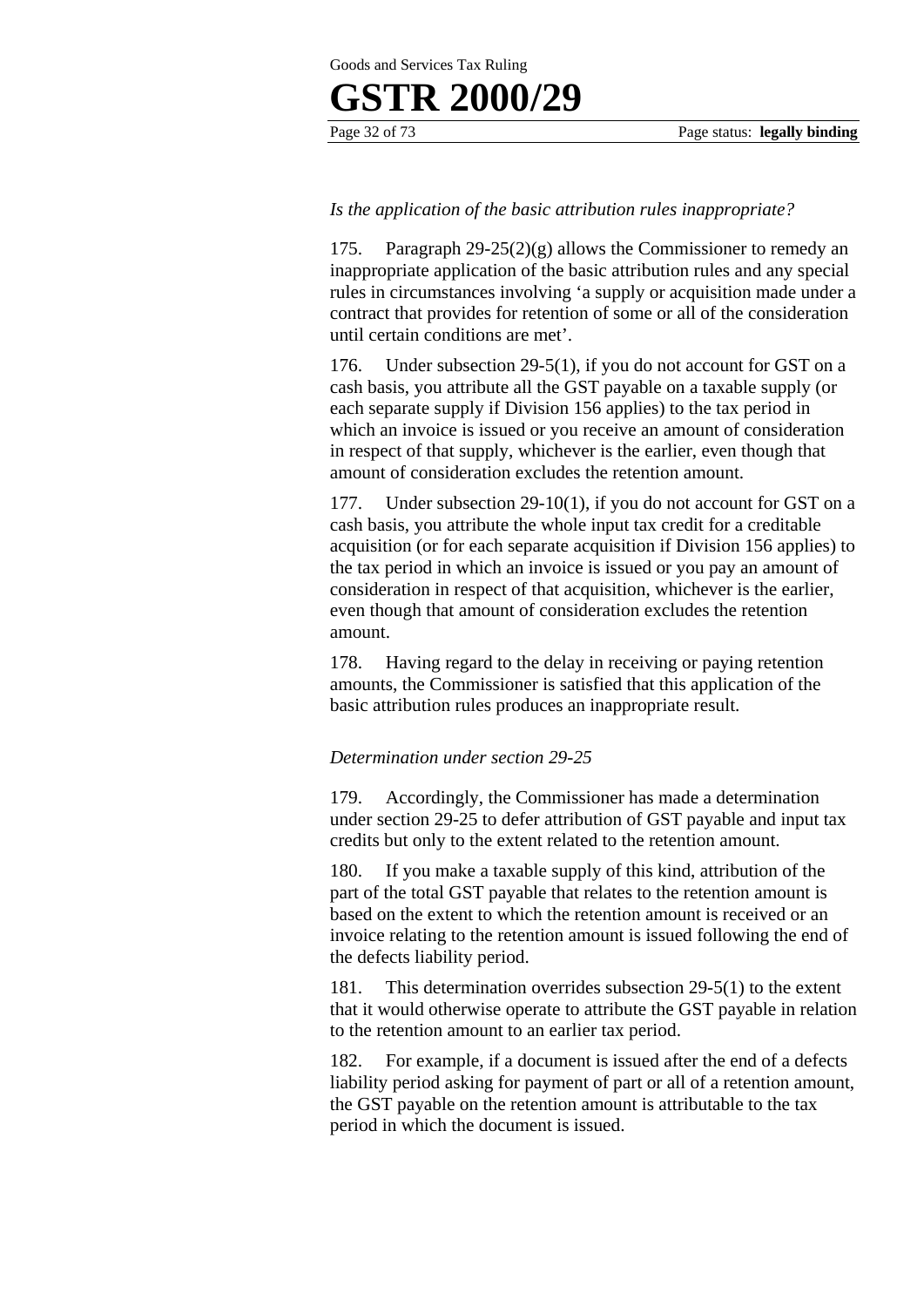### **GSTR 2000/29**

Page 33 of 73 Page status: **legally binding**

183. However, if a payment of part or all of the retention amount is received before a document notifying an obligation to pay the retention amount is issued, the GST on the retention amount is attributable to the tax period in which the amount is received, but only to the extent of the amount received.

184. If you make a creditable acquisition of this kind, attribution of the part of the total input tax credit that relates to the retention amount is based on the extent to which the retention amount is provided or an invoice relating to the retention amount is issued following the end of the defects liability period.

185. This determination overrides subsection 29-10(1) to the extent that it would otherwise operate to attribute the input tax credit in relation to the retention amount to an earlier tax period.

186. The rest of the GST payable (or input tax credit) is attributable according to the basic attribution rules in subsection 29-5(1) or 29-10(1). Attribution of only the part that relates to the retention amount is deferred.

187. This determination does not apply if you account on a cash basis.

188. This Ruling does not address any issues about whether there is GST payable where an amount retained before 1 July 2000 is received after 1 July 2000. You can find out more about these issues in Goods and Services Tax Ruling 2000/18 Goods and Services Tax: construction and building services which span 1 July 2000.

#### *Application of certain special rules*

189. This determination does not alter the application of Division 156. If Division 156 applies, the attribution rule determined by the Commissioner under section 29-25 operates in respect of each separate supply.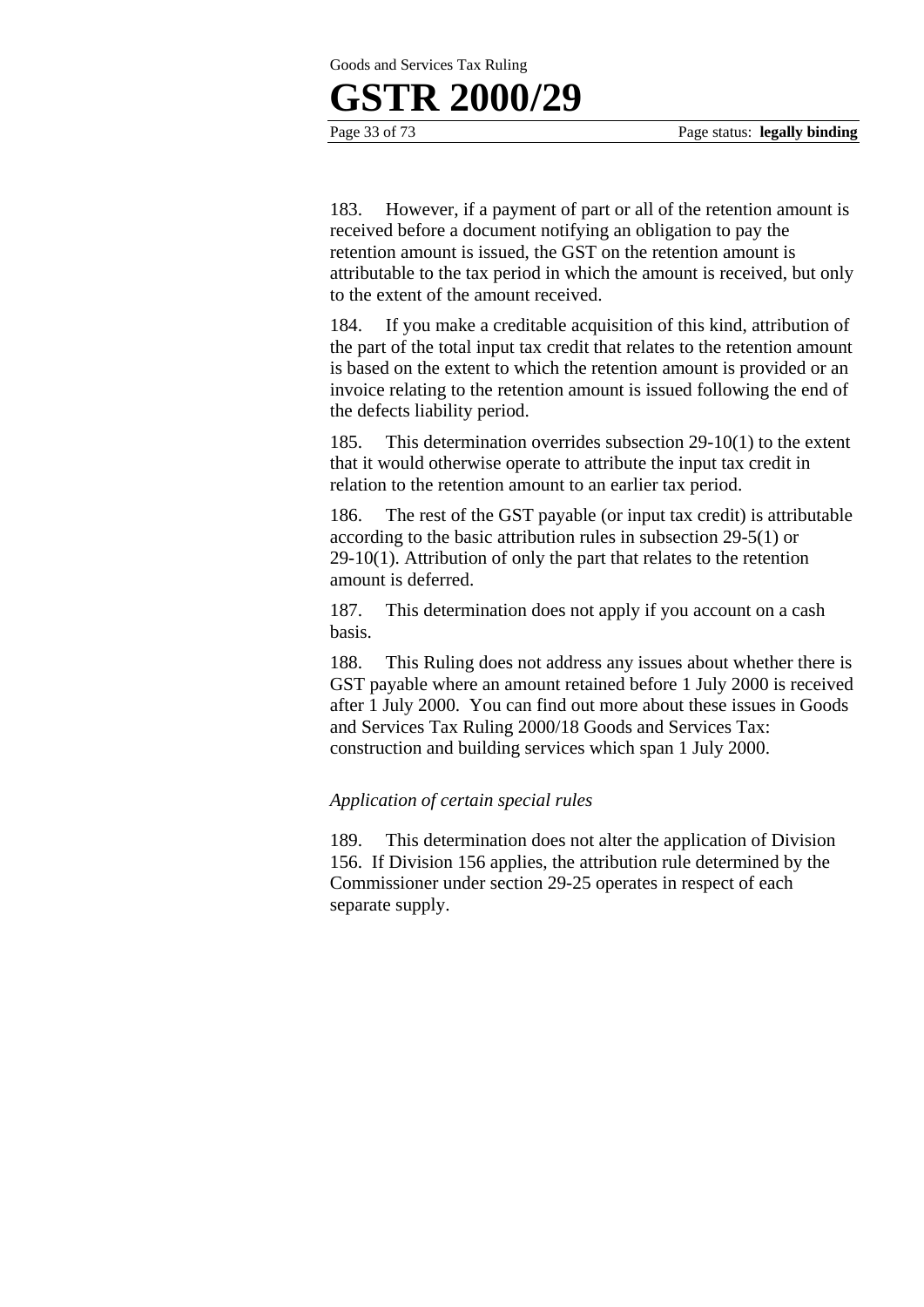#### **Determinations not made by the Commissioner**

*A supply or acquisition in which possession of goods passes, but title in the goods will, or may, pass at some time in the future* 

*Supplies and acquisitions made under hire purchase agreements* 

#### *The nature of the relevant transactions*

190. One of the ways in which goods may be supplied is under a hire purchase agreement. The key features of a hire purchase agreement are:

- hiring charges are calculated to cover the cash price of the goods plus credit charges, delivery, insurance etc, less any cash deposit or trade in; and
- the recipient takes possession of the goods, and has a right to use the goods, as well as an option to buy the goods, exercisable at or before the end of the hire period.

191. Agreements for the purchase of goods by instalments where title in the goods does not pass until the final instalment is paid are within the income tax definition of a hire purchase agreement.<sup>56</sup> The GST Act applies in the same way, for attribution purposes, to supplies and acquisitions made under these agreements as it does to supplies and acquisitions made under hire purchase agreements.

#### *Does the special rule in Division 156 apply to supplies and acquisitions under hire purchase agreements?*

192. Where a supply of goods is made for a period or on a progressive basis and the consideration is also provided on a progressive or periodic basis, the GST payable on that taxable supply is attributable in accordance with the basic attribution rule in section 29-5 as if each periodic or progressive component of the supply were a separate supply.<sup>57</sup>

193. Likewise, the input tax credit that arises on a creditable acquisition to which Division 156 applies is attributable in accordance with the basic attribution rule in section 29-10 as if each periodic or progressive component of the acquisition were a separate acquisition.<sup>58</sup>

<sup>&</sup>lt;sup>56</sup> Section 995-1 of the *Income Tax Assessment Act 1997*.<br><sup>57</sup> Section 156-5.

<sup>58</sup> Section 156-10.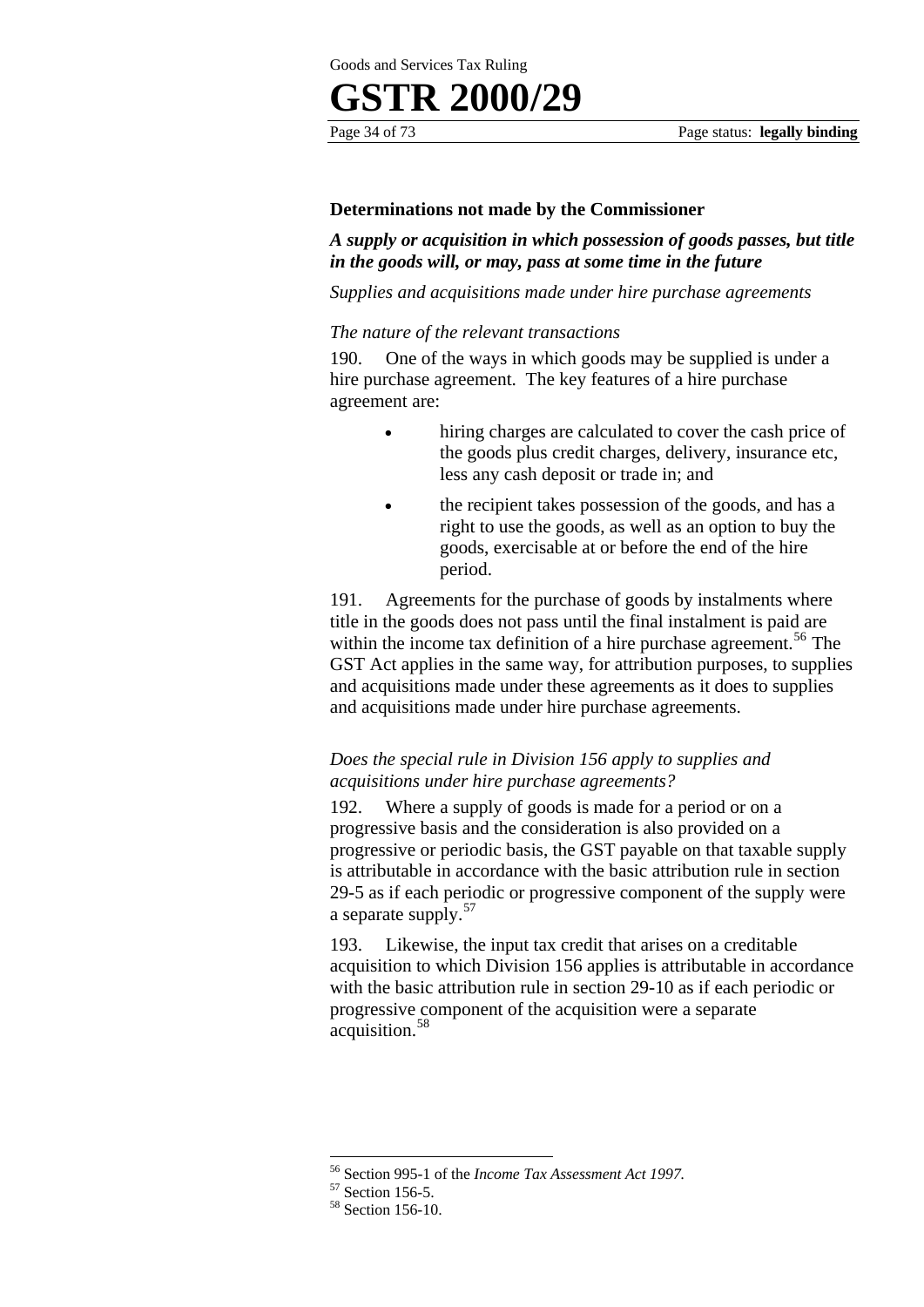## **GSTR 2000/29**

Page 35 of 73 Page status: **legally binding**

194. Division 156 does not apply to a supply of goods under a hire purchase agreement because:

- (c) the supply or acquisition of goods under a hire purchase agreement is not a supply or acquisition for a period or on a progressive basis and so does not fall within section 156-5 or section 156-10; and
- (d) a hire purchase agreement is not similar to a lease or hire arrangement and so does not fall within section 156-22.

195. The essential nature of a hire purchase agreement was discussed by Finnemore J in *Warman v. Southern Counties Car Finance Corporation Ltd W J Ameris Car Sales* [1949] 2 KB 576. His Honour outlined at page 582 of his judgement, the nature of a hire purchase agreement as follows:

> 'A hire purchase agreement is in law, an agreement in two parts. It is an agreement to rent a particular chattel for a certain length of time. If during the period or at the end of the period the hirer does not wish to buy the chattel he is not bound to do so. On the other hand, the essential part of the agreement is that the hirer has the option of purchase, **and it is common knowledge – and I suppose, common sense – that when people enter into a hire purchase agreement they enter into it not so much for the purpose of hiring, but for the purpose of purchasing, by a certain method**, by what is, in effect, deferred payments, and that is done by this special kind of agreement known as a hire purchase agreement, the whole object of which is to acquire the option to purchase the chattel when certain payments have been made. (**our emphasis**)

> Now, I think it might well be right to say if at any stage the option to purchase goes, the whole value of the agreement to the hirer has gone with it. If he wanted to make an agreement merely to hire a car he would make it, but he enters into a hirepurchase agreement because he wants to have the right to purchase the car; that is the whole basis of the agreement, the very foundation of it.'

196. This statement by Finnemore J recognises two basic ingredients of a hire purchase agreement, namely, the paramount purpose of purchasing and the financing element of the hire purchase (purchasing by deferred payments).

197. Looked at as a whole, the hire purchase agreement is a method by which the 'hirer' purchases the goods. It is in commercial substance a method by which the 'hirer' purchases goods on deferred payment terms.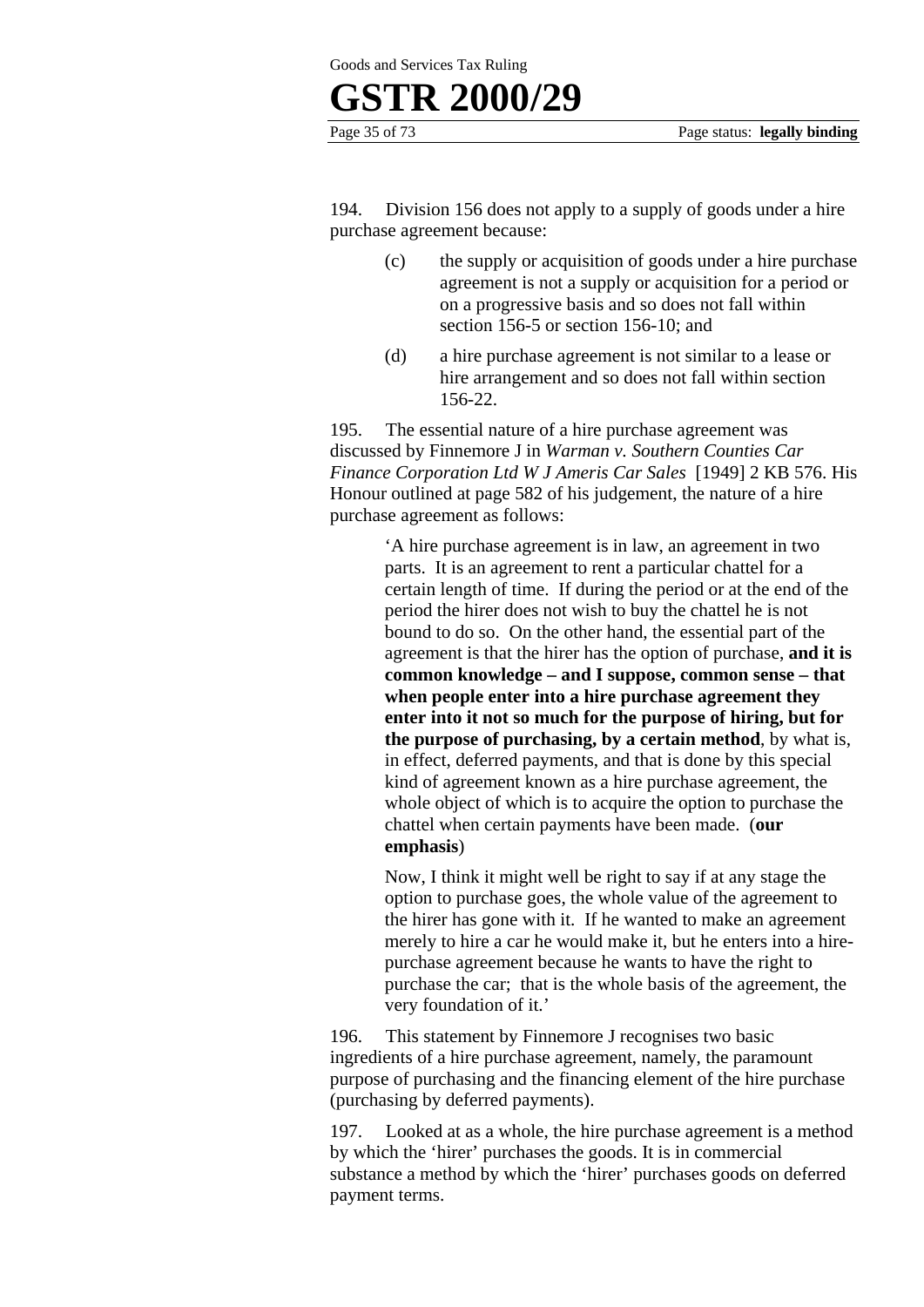

198. Unlike a lease or hire arrangement, the capital cost of the goods under a hire purchase agreement is paid off over the term of the agreement and full ownership of the goods will pass to the recipient at the time of the final payment.

199. Further, when the legal nature of the hire purchase arrangement involves bailment and an option to purchase, there is not a supply of goods for a period or progressively because it is not intended by the parties that the goods in question will be returned to the original owner, but will remain with the hirer who, when the option is exercised, is able to deal freely with the goods.

200. For these reasons, a supply of goods by way of hire purchase is not a supply for a period or on a progressive basis in the same way that a supply of goods by way of sale is not a supply for a period.

201. This approach is consistent with the income tax treatment of hire purchase arrangements. The Commissioner's long standing practice is to allow the 'hirer' depreciation on plant acquired under a hire purchase agreement, even though the hirer does not legally own the plant until the last instalment is paid. $59$ 

202. Further, the Explanatory Memorandum that accompanied the *A New Tax System (Indirect Tax and Consequential Amendments) Bill 1999* stated that:

> 'Liability for GST under a hire purchase agreement will arise at the commencement of the agreement and not continuously throughout the period of the agreement. If a hire purchase agreement is entered into prior to 1 July 2000 it will not be subject to GST'. $^{60}$

203. This result could only be achieved if a supply of goods under a hire purchase agreement is not a supply of goods for a period or on a progressive basis.

204. Taxation regimes in other countries typically account for GST or VAT on hire purchase agreements on the date of entry into the agreement.

# *Alternative view about the application of Division 156*

205. It may be argued that Division 156 applies to a supply or acquisition made under hire purchase agreements.

<sup>59</sup> See, for example, Income Tax Ruling IT 2236.

<sup>&</sup>lt;sup>60</sup> Explanatory memorandum accompanying A New Tax System (Indirect Tax and Consequential Amendments) Bill 1999 at page 69.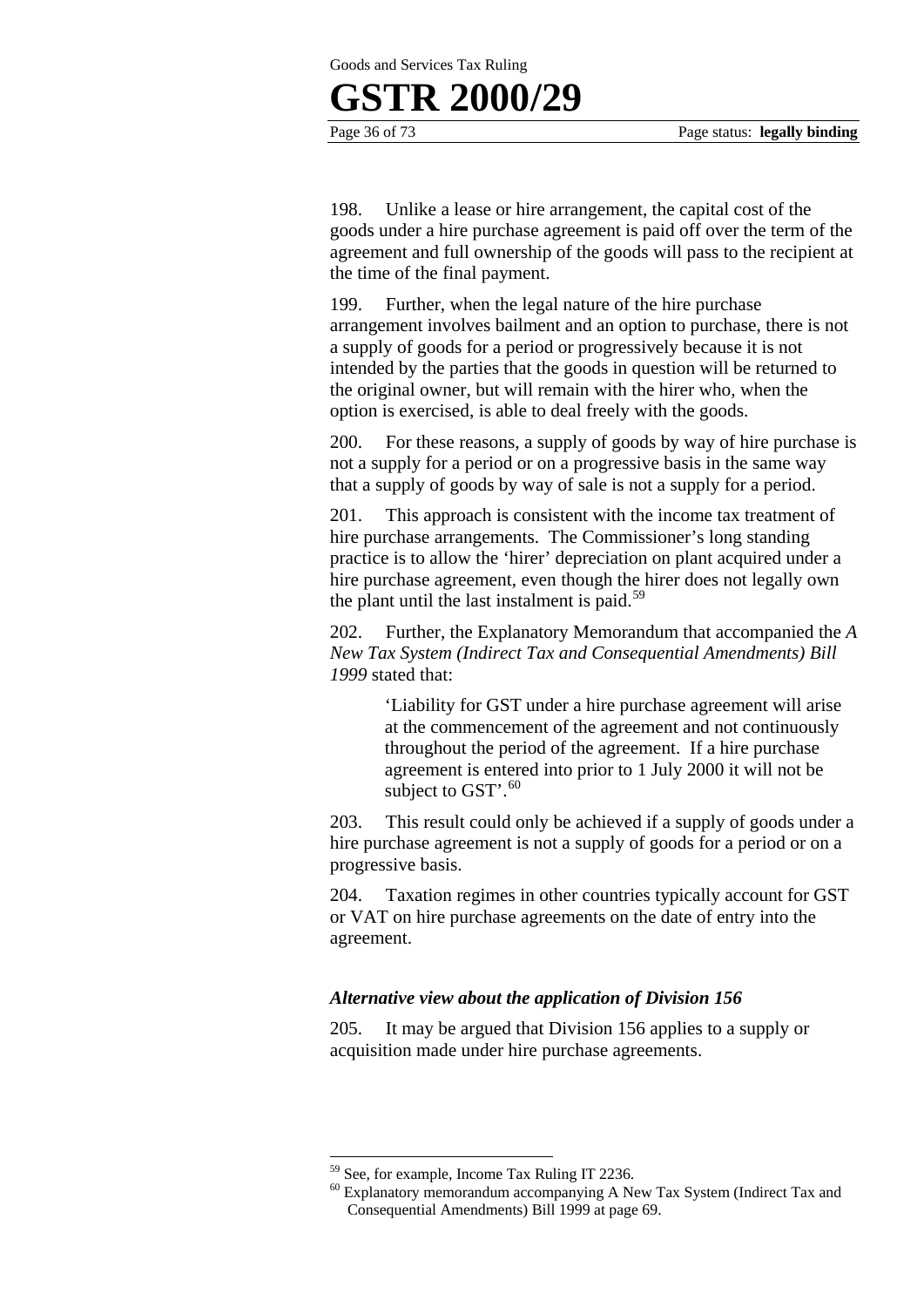# **GSTR 2000/29**

Page 37 of 73 Page status: **legally binding**

206. This argument is based on the characterisation of a hire purchase agreement as a supply of rights to use goods for a period and the supply of a right to purchase the goods at or before the end of the period. Where there is a supply of rights for a period and the consideration is to be provided on a progressive or periodic basis, Division 156 would apply. The effect of its application would be that GST payable and input tax credits on the supply or acquisition are attributable as if each progressive or periodic component of the supply were a separate supply.

207. The characterisation of a hire purchase agreement as the provision of rights to hire and an option to purchase is inconsistent with the policy intentions as discussed above and would produce unintended outcomes under the GST Transition Act. If we adopt the alternative view, hire purchase agreements which are entered into before 1 July 2000 and which span that date would not be outside the GST net. Further this view ignores the commercial substance of a hire purchase arrangement.

# *Application of the basic attribution rules*

208. The application of the basic attribution rules to supplies and acquisitions under hire purchase agreements is the same as for a supply or acquisition of goods under an ordinary sale agreement. Note, however, that there is no GST payable on the part of the supply under a hire purchase agreement for which the consideration is a credit charge that is separately identified and disclosed to the hirer.

209. If you do not account for GST on a cash basis and you receive any consideration, or issue an invoice, for the supply of goods under a hire purchase agreement, you attribute all the GST payable on a taxable supply of the goods to the tax period in which you receive the consideration or issue the invoice, whichever is the earlier.<sup>61</sup> The hire purchase agreement may constitute an invoice.

210. If you account for GST on a cash basis and you make a taxable supply of goods under a hire purchase agreement, the GST payable on the supply is attributable to the tax periods in which you receive consideration for the supply, but only to the extent that the consideration is received in those tax periods. $62$ 

 $61$  Subsection 29-5(1).

 $62$  Subsection 29-5(2).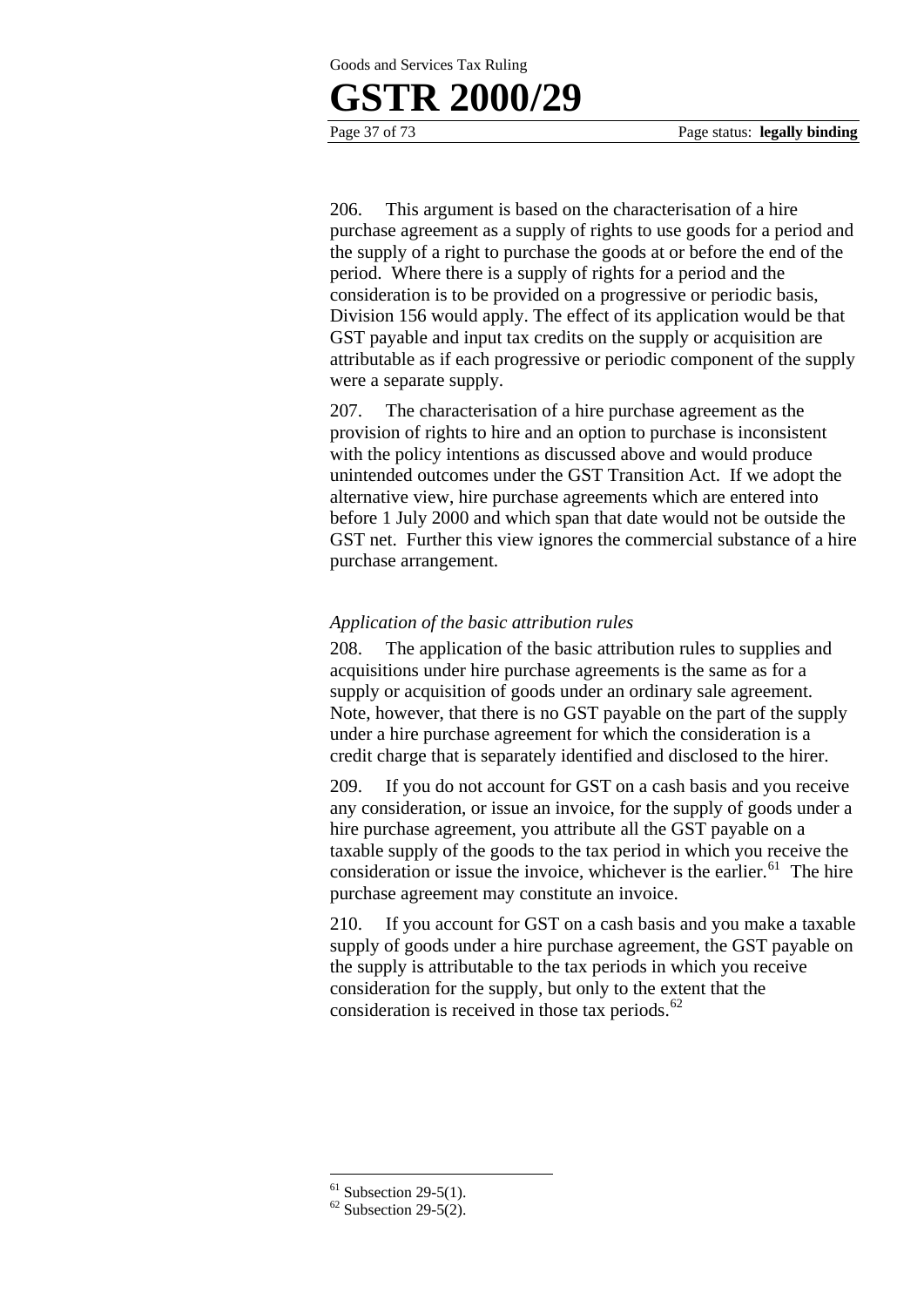# **GSTR 2000/29**

Page 38 of 73 Page status: **legally binding**

211. If you do not account for GST on a cash basis and you provide any consideration, or an invoice is issued, for a creditable acquisition of goods under a hire purchase agreement, you attribute all the input tax credit to the tax period in which you provide the consideration or the invoice is issued, whichever is the earlier. $63$  The hire purchase agreement may constitute an invoice.

212. If you account for GST on a cash basis and you make a creditable acquisition of goods under a hire purchase agreement, you attribute input tax credits for the acquisition to the tax periods in which you provide consideration for the acquisition, but only to the extent that you provide consideration in those tax periods.<sup>64</sup>

213. Where a hire purchase agreement provides for a separate credit charge, and the charge is disclosed to the recipient of the goods, the credit charge is input taxed as it is consideration for a financial supply and not consideration for the supply or acquisition of goods.<sup>65</sup> However, if the credit charges are not separately identified and disclosed to the recipient, all the consideration received or provided under the hire purchase agreement is consideration for the supply or acquisition of the goods.

# *Is the application of the basic attribution rules inappropriate?*

214. The basic attribution rules provide the same outcome for a supply and acquisition of goods under a hire purchase agreement as results from the application of the basic attribution rules to the supply of goods by way of sale. This outcome is consistent with the income tax treatment of hire purchase agreements. The Commissioner is not satisfied that the application of the basic attribution rules in relation to hire purchase agreements is inappropriate.

### *Adjustments*

215. Adjustments may arise in relation to supplies and acquisitions made under hire purchase agreements in the following circumstances:

- (i) goods are returned;
- (ii) goods are repossessed;
- (iii) amounts due are not received or paid.

216. The circumstances outlined in (i) and (ii) above are adjustment events and adjustments may be required under Division 19. Goods and Services Tax Ruling GSTR 2000/19 provides some guidance about Division 19 adjustments generally.

 $63$  Subsection 29-10(1).

 $64$  Subsection 29-10(2).

 $^{65}$  A New Tax System (Goods and Services Tax) Regulations 1999, Item 8 in table in subregulation 40-5.09(3).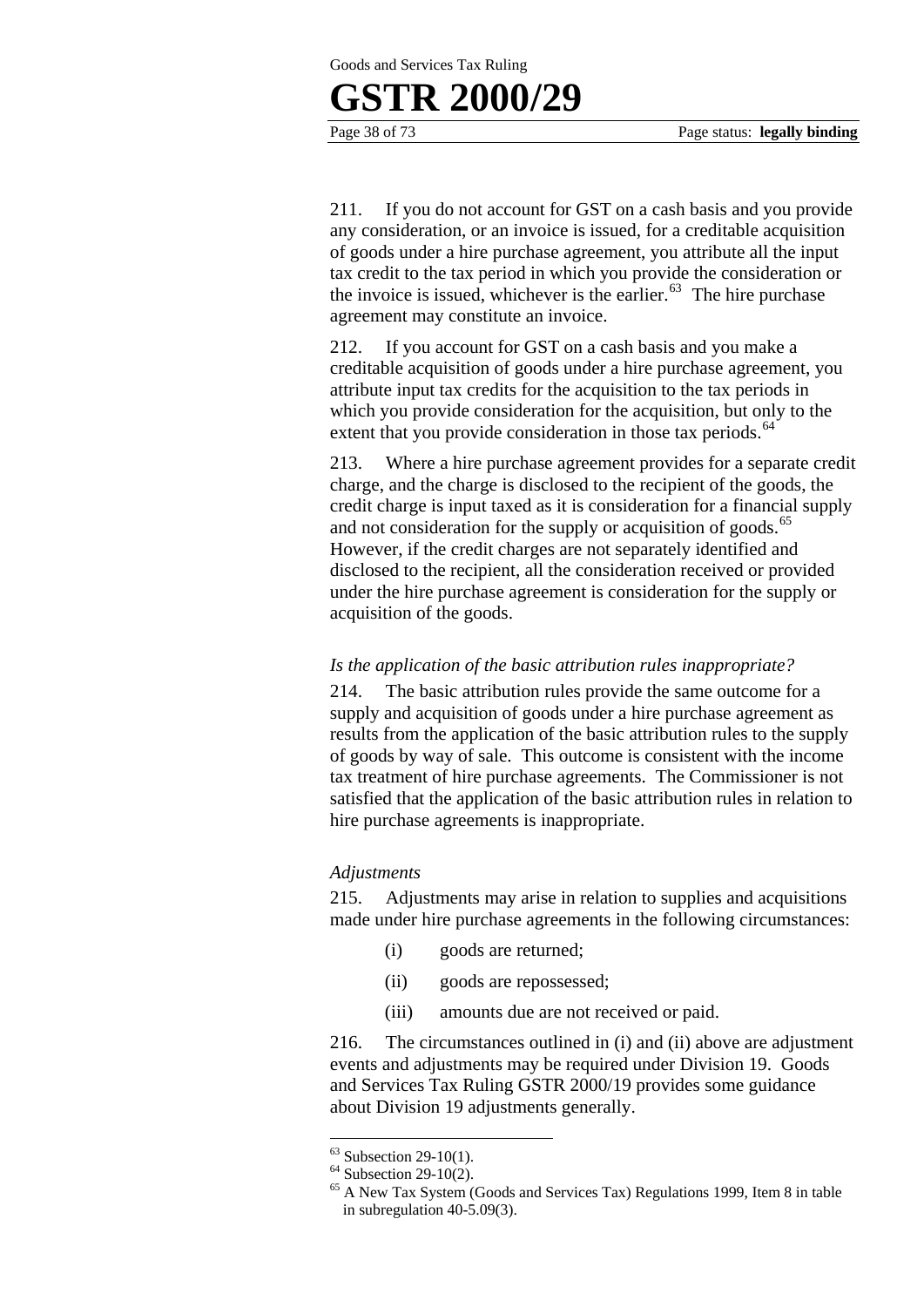# **GSTR 2000/29**

217. In the circumstances outlined in (iii) above, bad debts adjustments may be required. Goods and Services Tax Ruling GSTR 2000/2 provides some guidance about bad debts adjustments.

# *Supplies and acquisitions under floor plan arrangements*

# *The nature of the relevant transactions*

218. There are various forms of floor plan arrangements, also known as display or bailment arrangements. This Ruling applies to floor plan arrangements with the following features:

- a manufacturer/distributor sells goods to a floor plan financier;
- the floor plan financier supplies limited rights over the goods to a dealer to hold and display the goods for sale until such time as a customer is found. In some instances, no floor plan financier is involved and the manufacturer/distributor supplies limited rights over the goods directly to the dealer under a bailment arrangement;
- the dealer takes possession of the goods under the bailment arrangement until such time as a customer is found. The dealer pays regular bailment fees under this arrangement; and
- when a customer is found, the goods are purchased by the dealer, who will then be invoiced and liable to pay for them. The dealer is now in a position to sell the goods to the customer.

219. The essence of a typical floor plan arrangement is that, initially, ownership and title to the goods remain with the manufacturer, distributor or financier (the supplier), while possession and limited rights over the goods (and the obligation to return the goods if unsold) are granted to the dealer. This allows the dealer to offer the goods for sale without having to purchase them before securing a customer.

220. Other arrangements may involve the dealer merely acting as agent for the owner. In these cases, the dealer does not obtain title to the goods at any stage. This type of arrangement is not discussed in this part of the Ruling.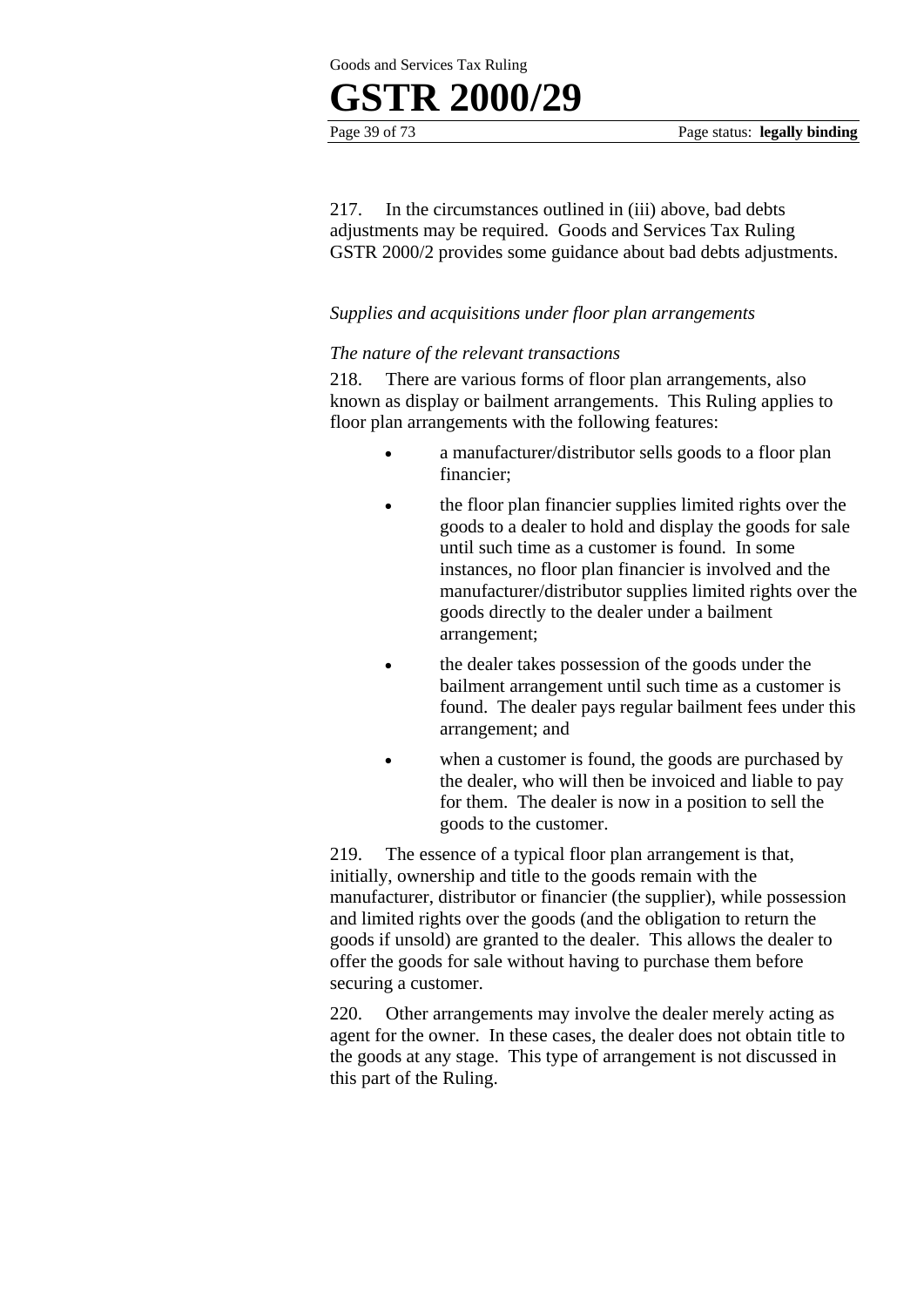# **GSTR 2000/29**

# *Examples of floor plan arrangements*

221. These arrangements are used to finance trading stock, especially where the stock consists of a high volume of expensive items. This is because one feature of trading stock is that it fluctuates from time to time, the amount being diminished as stock is sold and the amount increasing as new stock is acquired and added. Because of its fluctuating nature, it is often financed differently to, for example, items of plant which may be acquired and retained for a number of years.

222. Examples of the types of goods typically held under a floor plan arrangement include motor vehicles, motor cycles, caravans, power boats, pianos and jewellery.

# *Application of the basic attribution rules*

223. For attribution purposes, there are two separate supplies made by the financial, manufacturer or distributor to a dealer under these floor plan arrangements:

- a supply of a right to display the goods for sale, for which regular bailment fees are paid; and
- a supply of goods by way of sale, which occurs when a customer is secured for the goods.

224. If you are the financier, manufacturer or distributor operating under a floor plan arrangement, the basic attribution rules apply to those taxable supplies as follows.

225. If you account for GST on a cash basis, you attribute GST payable on a taxable supply of goods, and a taxable supply of rights to display the goods, to the tax period or periods in which you receive payment for the supplies from the dealer, but only to the extent that consideration is received in that tax period.<sup>66</sup>

226. If you do not account for GST on a cash basis you attribute all of the GST payable on a taxable supply to the earlier of tax period in which you receive any part of the consideration for the supply, or issue an invoice relating to the supply.<sup>67</sup> In relation to the supply of goods to the dealer, this will usually not occur until the dealer purchases the goods, having secured a customer for them.

227. If you are the dealer acquiring stock under a floor plan arrangement, the basic attribution rules apply as follows.

 $66$  Subsection 29-5(2).

 $67$  Subsection 29-5(1).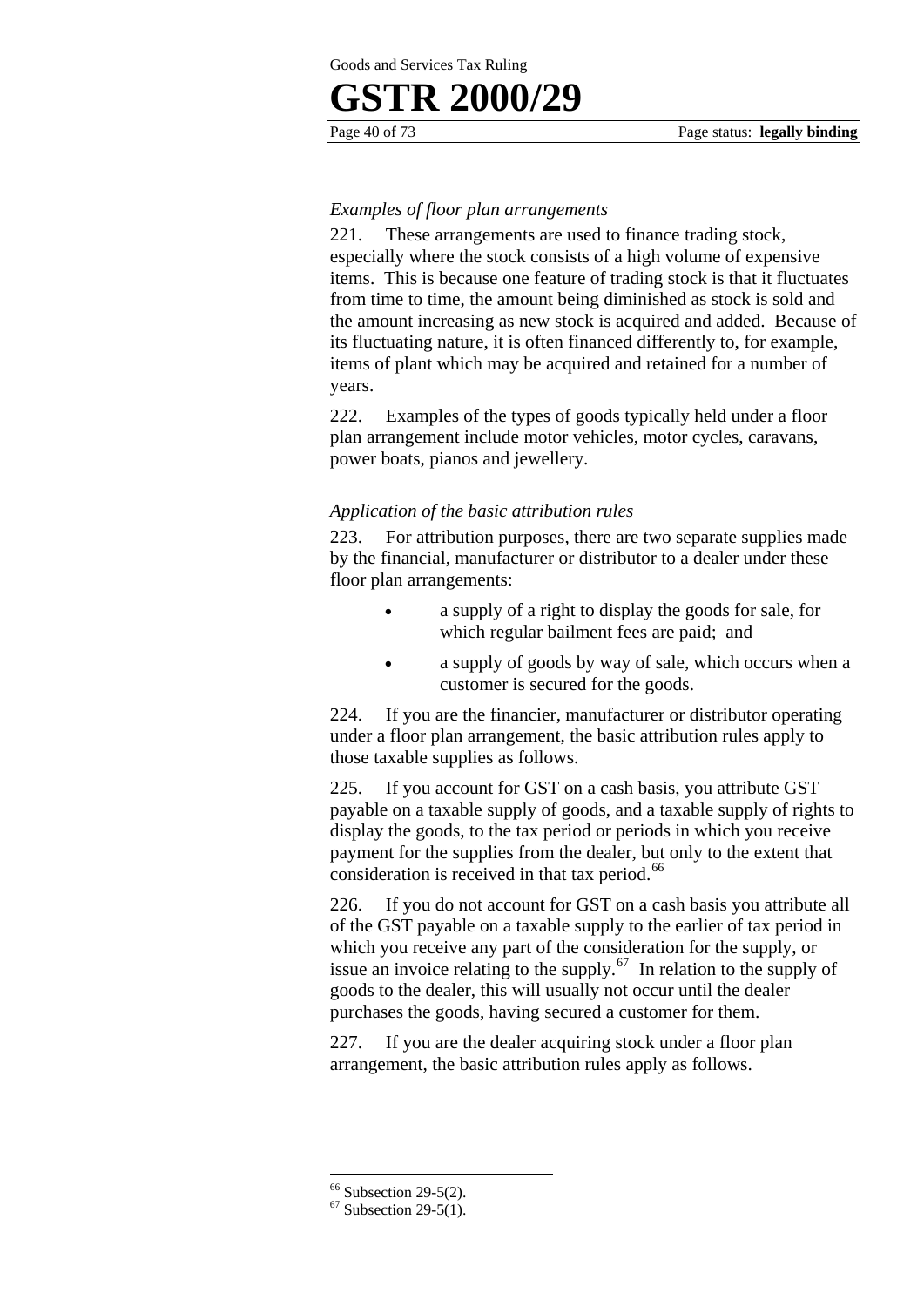

228. If you account for GST on a cash basis, you attribute the input tax credit for a creditable acquisition to the tax period or periods in which you provide consideration for the acquisition, but only to the extent that you provide the consideration in that tax period.<sup>68</sup>

229. If you do not account for GST on a cash basis you attribute all of the input tax credit for a creditable acquisition to the tax period in which you provide any of the consideration for the acquisition, or an invoice is issued, whichever is the earlier. $69$  In relation to the acquisition of goods, this will usually not occur until you purchase the goods, having secured a customer for them.

# *Application of any relevant special attribution rules*

230. If you do not account for GST on a cash basis, Division 156 will apply to the supply or acquisition of a right to display goods under a floor plan arrangement if the supply is made for a period or on a progressive basis and the consideration is provided on a progressive or periodic basis.<sup>70</sup>

231. If the supply of a right to display the goods is a supply to which Division 156 applies, each periodic or progressive component of the supply is treated as a separate supply for attribution purposes. The basic attribution rules apply in respect of each separate supply. The GST payable on each separate supply is attributable to the tax period in which any of the consideration is received for that separate supply or an invoice is issued in relation to that separate supply, whichever is the earlier. $71$ 

232. If the acquisition of a right to display the goods is an acquisition to which Division 156 applies, each periodic or progressive component of the supply is treated as a separate acquisition for attribution purposes. This means that the input tax credit for each separate supply is attributable to the tax period in which you provide any of the consideration for the separate acquisition or an invoice is issued in relation to that separate acquisition, whichever is the earlier.<sup>72</sup>

<sup>1</sup>  $68$  Subsection 29-10(2).

 $69$  Subsection 29-10(1).

<sup>70</sup> Goods and Services Tax Ruling GSTR 2000/35 *Goods and Services Tax:* 

*Division 156 – supplies and acquisitions made on a progressive or periodic basis.* 71 Sections 156-5 and 29-5.

<sup>72</sup> Sections 156-10 and 29-10.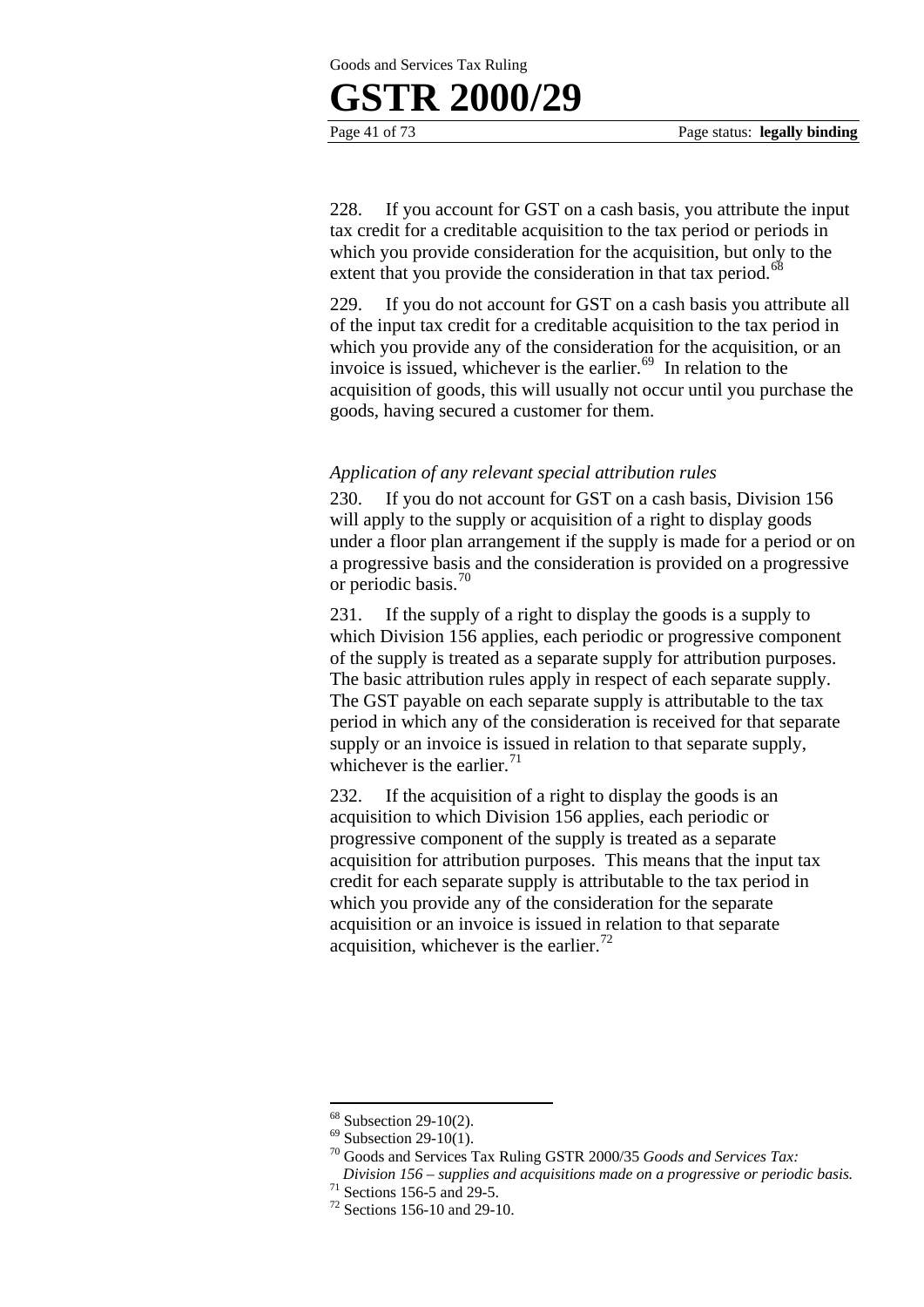# *Is the application of the basic and special rules inappropriate?*

233. Paragraph 29-25(2)(a) allows the Commissioner to remedy an inappropriate application of the basic attribution rules and any special attribution rules in circumstances involving 'a supply or acquisition in which possession of goods passes but title in the goods will, or may, pass at some time in the future'.

234. The supply of goods to a dealer, and the acquisition of goods by a dealer, under a floor plan arrangement would fit within this description.

235. The supply of goods to a dealer under a floor plan arrangement does not occur until the dealer has secured a customer for the goods. Before that happens, there will be no payments made or received, nor any invoice issued in respect of the supply of the goods. The documentation accompanying the physical delivery of the goods to the dealer at the commencement of the bailment period is not an invoice. Whether you account for GST on a cash basis or not, there will be no attribution of GST payable or input tax credits to a tax period earlier than the period in which the dealer purchases the goods from the financier.

236. The bailment fee payable under a floor plan arrangement is the consideration provided by the recipient (the dealer) for the supply of a right to display the goods subject to the arrangement. This supply is not a financial supply.<sup>73</sup> The supplier will be liable to pay GST on the supply and the recipient is entitled to input tax credits for the acquisition.<sup>74</sup> If the supply of the rights to display the goods is made for a period or progressively, and the consideration for the supply (the bailment fee) is provided periodically or progressively, Division 156 applies if the supplier and/or recipient does not account for GST on a cash basis.

237. The Commissioner is not satisfied that the way in which the basic attribution rules apply in conjunction with Division 156 in relation to floor plan arrangements is inappropriate and does not propose to make a determination under section 29-25 to vary the application of these rules.

 $73$  A New Tax System (Goods and Services Tax) Regulations 1999, item 18 in table in regulation 40-5.12.<br><sup>74</sup> Provided that a tax invoice is held.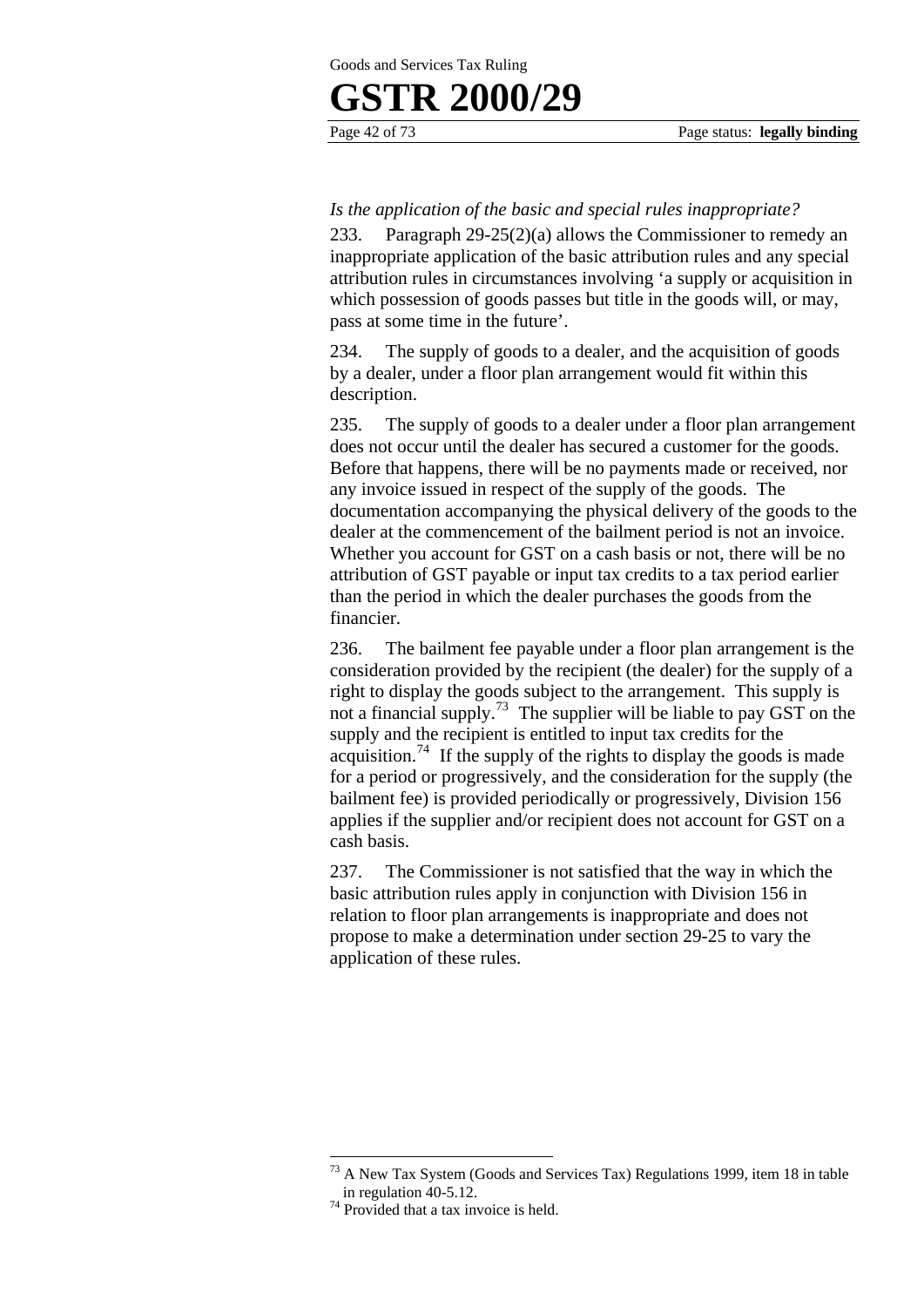# **GSTR 2000/29**

Page 43 of 73 Page status: **legally binding**

*Supplies and acquisitions under agreements for the supply of goods on approval, or on 'sale or return' terms* 

# *The nature of the relevant transactions*

238. A retailer may take goods on approval or on sale or return terms in circumstances where the retailer is unwilling to purchase the goods until he is sure that he will be able to sell them. This allows the retailer to offer goods for sale without having to purchase them before securing a customer for the goods. The essence of these transactions is that, under the contract:

- possession of the goods passes to the recipient retailer;
- property in the goods remains with the supplier until the recipient accepts the goods for resale (or own use), or on-sells them; and
- the recipient is not liable to pay for the goods until he has accepted or on-sold the goods to a customer.

# *Application of the basic and any special attribution rules*

239. For attribution purposes, there are two separate supplies made under arrangements for the supply of goods on approval, or on 'sale or return' terms:

- a supply of a right to display the goods for sale, for which no consideration is paid; and
- a supply of goods by way of sale, which occurs when the goods are accepted or on-sold.

240. Under these arrangements (unlike the bailment fee in floor plan arrangements) the supply of rights to display goods for sale is not for consideration and therefore will not constitute a taxable supply.<sup>75</sup>

241. The subsequent supply of goods by the manufacturer or wholesaler (and the acquisition of goods by the retailer) will be for consideration. The basic attribution rules will apply to that transaction as it is a taxable supply.

242. The retailer may return the goods to the supplier before the agreed acceptance period (if any) expires, having decided not to accept them. The return of the goods to the supplier where the original supply was not for consideration does not have any GST consequences.

<sup>&</sup>lt;sup>75</sup> Paragraph 9-5(a), but refer to Division 72 if the supply is to your associate.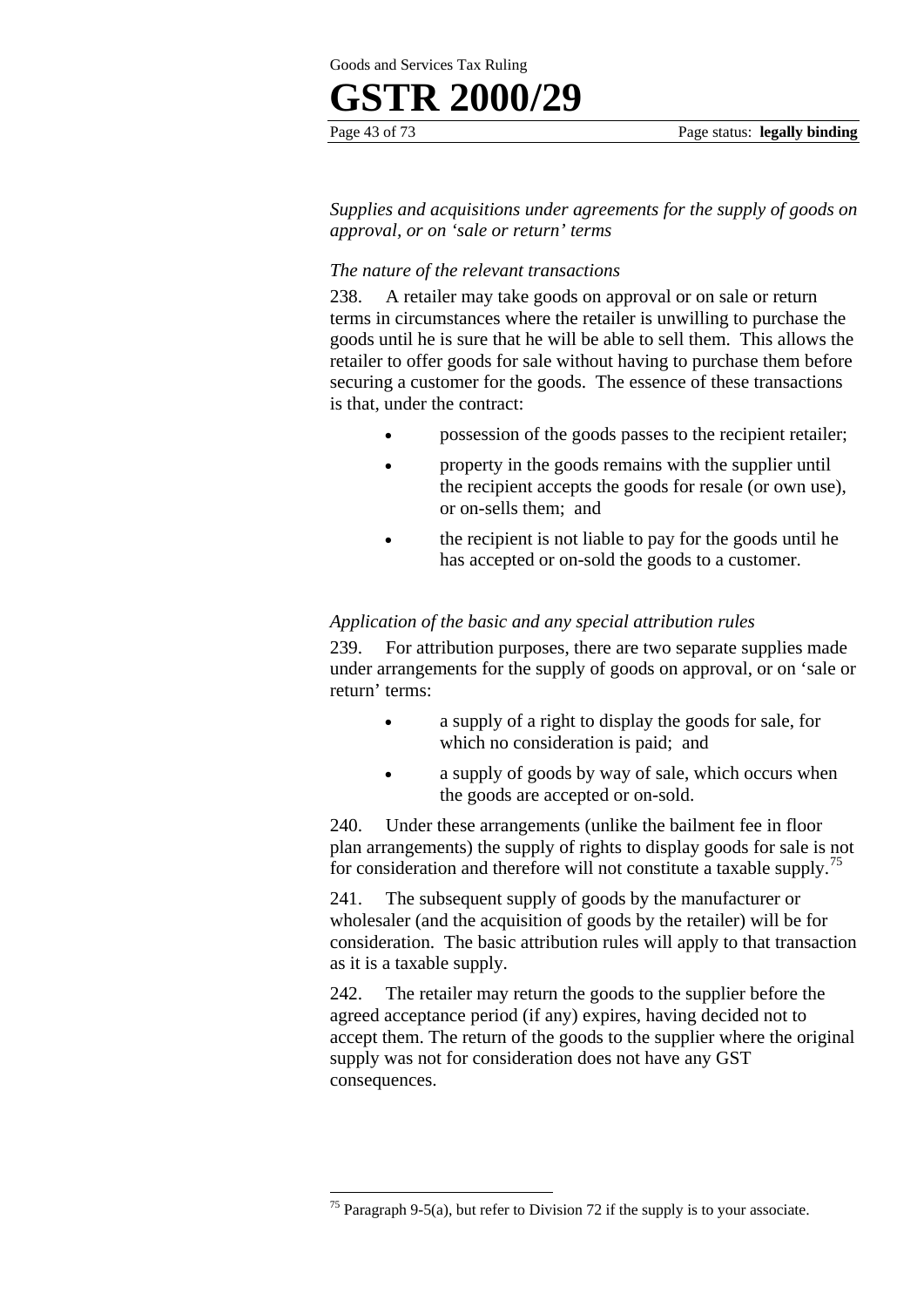# *Is the application of the basic attribution rules inappropriate*

243. Paragraph 29-25(2)(a) allows the Commissioner to remedy an inappropriate application of the basic attribution rules and any special rules in circumstances involving 'a supply or acquisition in which possession of goods passes but title in the goods will, or may, pass at some time in the future'.

244. The supply or acquisition of goods under agreements for the sale of the goods on approval or on 'sale or return' terms would fit within this description.

245. Under an arrangement of this type, there would usually be no payments made or received, nor any invoice issued in respect of the supply of the goods until the retailer has either accepted, or secured a customer for, the goods.

246. Whether you account for GST on a cash basis or nor, there will be no attribution of GST payable or input tax credits to a tax period earlier than the period in which the retailer purchases the goods from the wholesaler or manufacturer. If the retailer decides not to accept the goods and returns them to the supplier before any acceptance or on-sale, there is no attribution of GST payable or input tax credits.

247. The Commissioner is not satisfied that this application of the basic attribution rules is inappropriate and does not propose to make a determination under section 29-25 to vary their application.

# **Application of the GST Transition Act**

248. GST is only payable on a supply or importation to the extent that it is made on or after 1 July 2000. Similarly, an entitlement to an input tax credit only arises on an acquisition to the extent that it is made on or after that date. $76$ 

249. Section 6 of the GST Transition Act sets out how to determine when a supply or acquisition is made on or after 1 July 2000. The rules in that section are discussed at paragraphs 63 to 67 above.

250. Some practical implications of the application of the time of supply or acquisitions rules in the GST Transition Act are noted below for the following supplies and acquisitions.

<sup>76</sup> The GST Transition Act, section 7.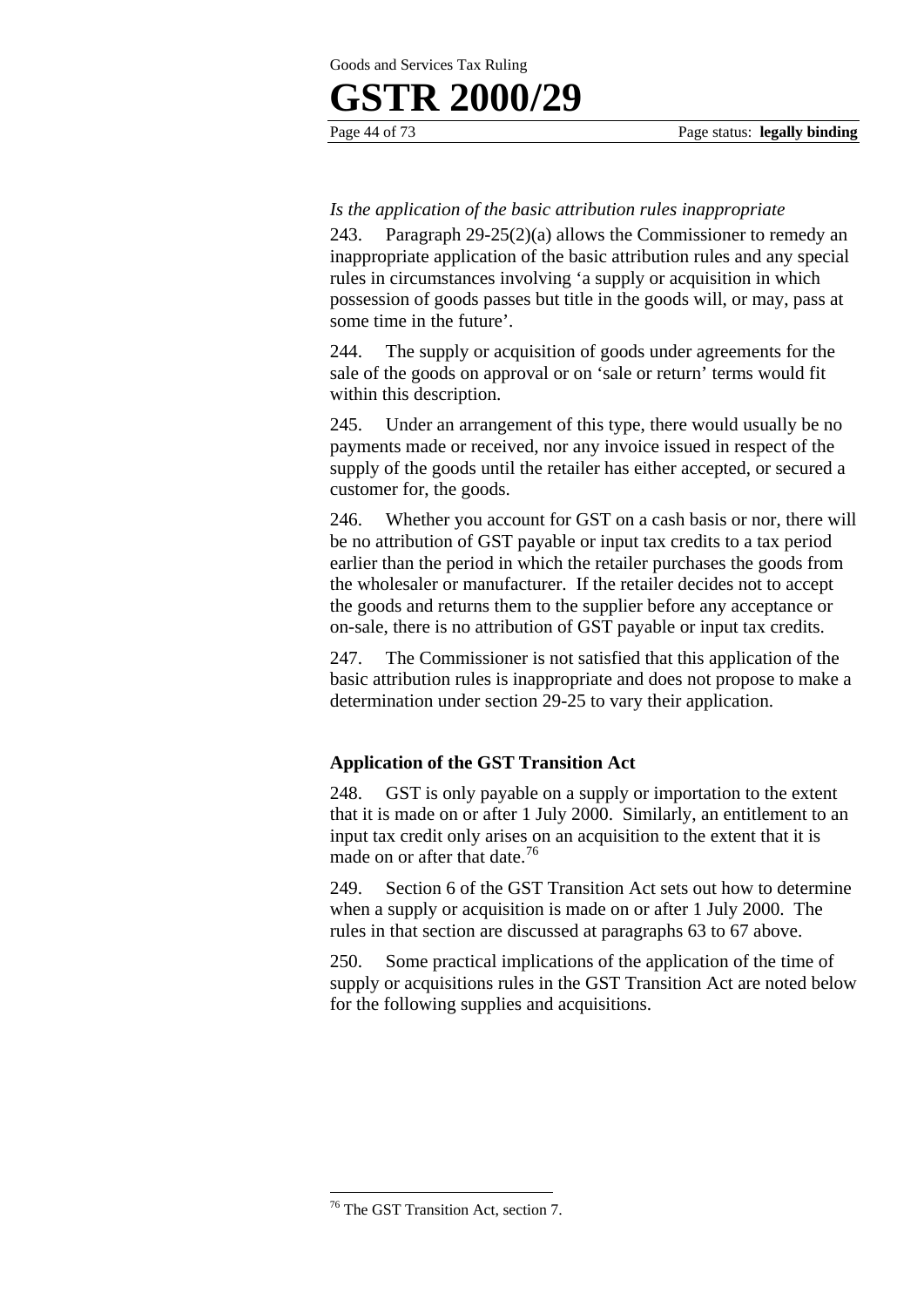# **GSTR 2000/29**

# *Certain supplies made through banknote and coin operated machines and similar devices*

251. If you make supplies through a banknote-operated machine, coin-operated machine or similar device, you may have difficulty working out what goods were removed from the machine or rights granted through the machine on or after 1 July 2000. If you are unable to do this accurately, a reasonably based estimate will be accepted. An example of an acceptable basis is apportionment of total supplies made over a period that spans 1 July 2000 on a pro-rata time basis.

# *Supplies and acquisitions made under agreements for the supply of goods on approval, or on 'sale or return' terms*

252. For supplies where the goods are removed before it is certain that a supply will be made, for example, for goods taken on approval, sale or return or similar terms, the supply is made when the supply is certain.<sup>77</sup>

253. This means that, for example, if goods are passed from a wholesaler to a retailer on approval or on 'sale or return' terms before 1 July 2000, the supply of those goods to the retailer will not be subject to GST if the retailer accepts or on-sells the goods before that date.

### *Supplies and acquisitions made under floor plan arrangements*

### *Supply of goods*

1

254. For the purposes of working out whether a supply of goods is made on or after 1 July 2000, the time of supply is taken to be the time when the goods are removed or made available to the recipient (if they are not to be removed). However, for supplies where the goods are removed before it is certain that a supply will be made, for example, for goods taken on approval, sale or return or similar terms, the supply is made when the supply is certain.<sup>78</sup>

255. Under a floor plan arrangement, it is not certain that a supply of goods will be made to the dealer until the dealer secures a customer for the goods. This means that, if goods are passed from a supplier to a dealer under a floor plan arrangement before 1 July 2000, the supply of those goods will be subject to GST if the dealer does not buy the goods until on or after that date.

 $77$  The GST Transition Act, subsection 6(2).

<sup>&</sup>lt;sup>78</sup> The GST Transition Act, subsection 6(2).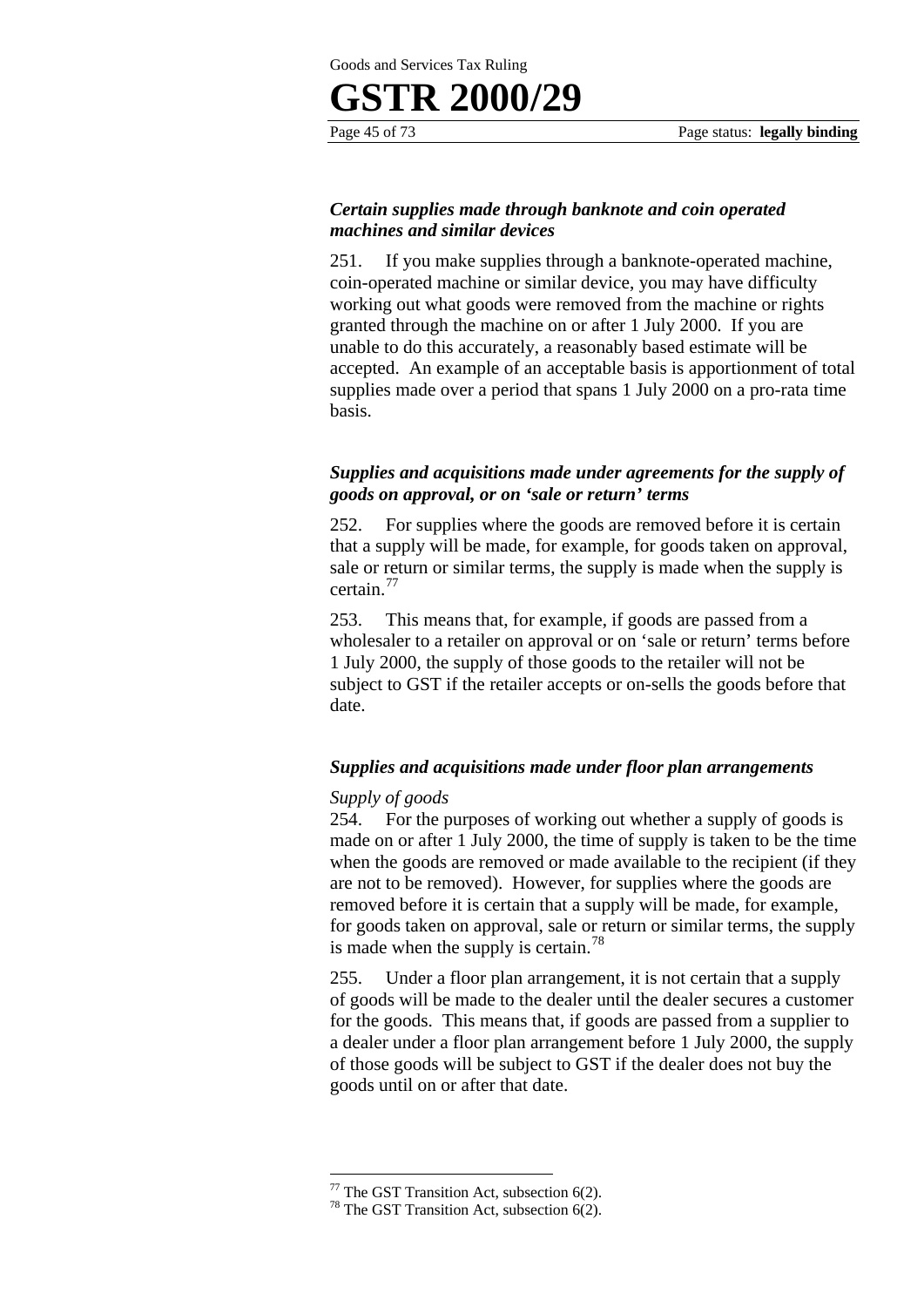# *Supply of rights*

256. The GST Transition Act provides that the supply or acquisition of 'any other thing', which includes rights, is made when the thing is performed or done.<sup>79</sup> Supplies of rights made on and after 1 July 2000 will be subject to GST.

257. Section 12 of the GST Transition Act applies to a supply which is made for a period or progressively over a period which starts before 1 July 2000 and ends on or after that date. If the supply of rights to display goods under a floor plan arrangement is made for a period, or progressively over a period, section 12 will apply to that supply.

258. Subsection 12(2) provides that the supply is taken to be made continuously and uniformly throughout that period. This means that the bailment fee payable for a supply for a period or progressively over a period which spans 1 July 2000 will be apportioned on a time basis. That part of the fee which relates to a supply or acquisition for the period before 1 July 2000 will not be subject to GST. That part of the fee which relates to a supply or acquisition for the period from 1 July 2000 will be subject to GST.

259. If a supply of a right to display goods under a floor plan arrangement is not a supply to which section 12 applies, section 11 of the GST Transition Act may apply.<sup>80</sup> Under section 11, a supply of a right that has been, or is, granted on or after 2 December 1998 and before 1 July 2000, is taken to be a supply made on or after 1 July 2000 if, and to the extent that, the right could reasonably be expected to be exercised on or after 1 July  $2000$ .<sup>81</sup>

### *Supplies or acquisitions made under a hire purchase agreement*

260. Under a hire purchase agreement, the supply of goods is made when the goods are removed. Therefore, where a hire purchase agreement is entered into before 1 July 2000, and the goods subject to that agreement are removed before that date, then the supply of goods will not attract GST.

261. Section 11 of the GST Transition Act applies to a supply of rights exercisable on or after 1 July 2000. This section was amended to expressly exclude the supply of a right that is an option to purchase goods under a hire purchase agreement.<sup>82</sup>

<sup>&</sup>lt;sup>79</sup> The GST Transition Act, subsection  $6(5)$ .

<sup>80</sup> Goods and Services Tax Ruling GSTR2000/7: transitional arrangements supplies, including supplies of rights, made before 1 July 2000 and the extent to which such supplies are taken to be made on or after 1 July 2000.

 $81$  The GST Transition Act, subsection 11(1).

 $82$  The GST Transition Act, paragraph 11(1A)(b).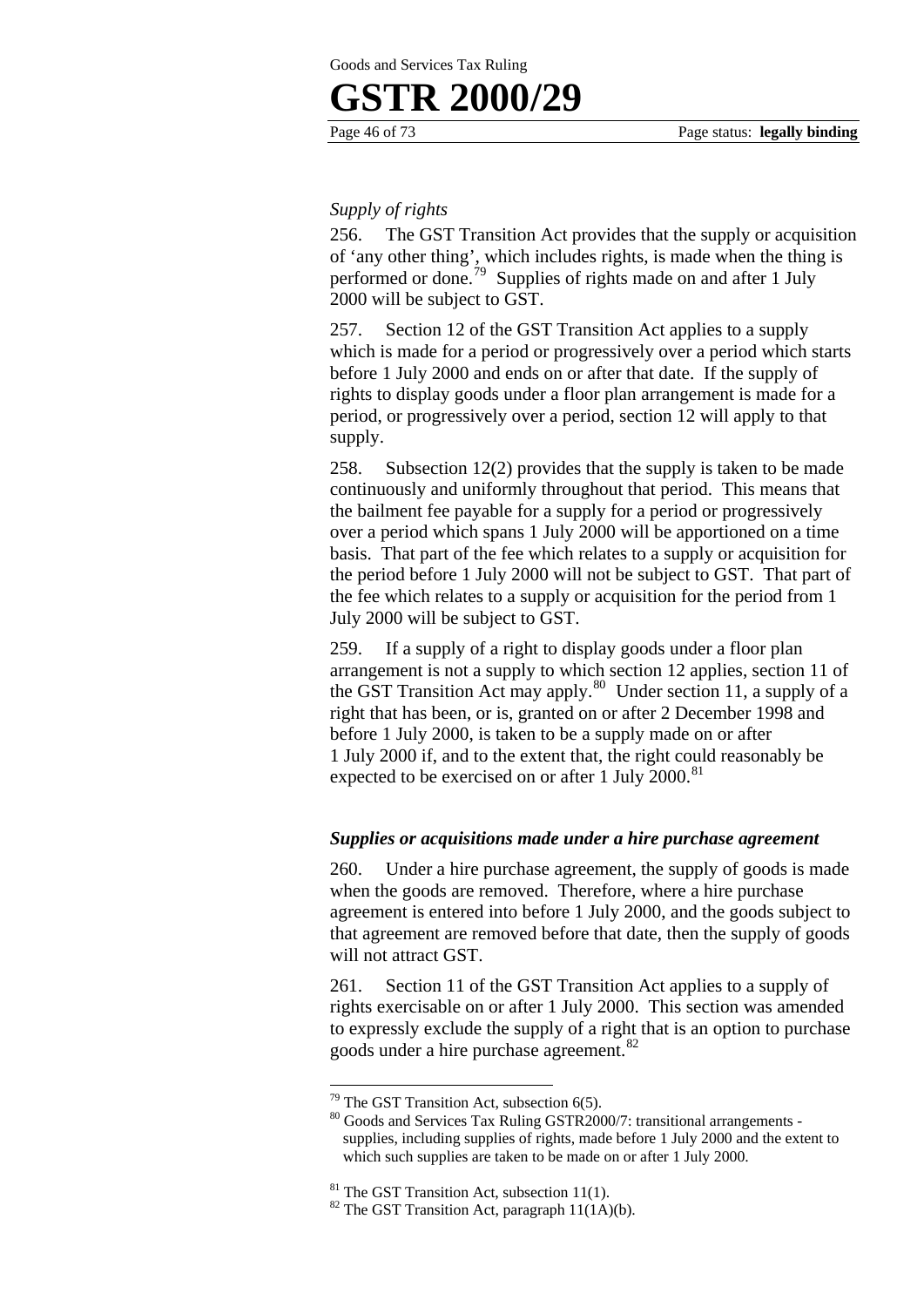



Page status: **legally binding** 

# **Detailed contents list**

| Below is a detailed contents list for this Ruling:<br>262.                                                   |           |
|--------------------------------------------------------------------------------------------------------------|-----------|
|                                                                                                              | Paragraph |
| What this Ruling is about                                                                                    | 1         |
| Date of effect                                                                                               | 11        |
| <b>Context of attribution</b>                                                                                | 12        |
| The basic attribution rules                                                                                  | 13        |
| Accounting for GST on a cash basis                                                                           | 14        |
| Taxable supplies                                                                                             | 14        |
| Example 1                                                                                                    | 15        |
| Creditable acquisitions                                                                                      | 18        |
| Example 2                                                                                                    | 21        |
| Creditable importations                                                                                      | 23        |
| Adjustments                                                                                                  | 25        |
| If you do not account for GST on a cash basis                                                                | 32        |
| Taxable supplies                                                                                             | 32        |
| Example 3                                                                                                    | 34        |
| Creditable acquisitions                                                                                      | 35        |
| Example 4                                                                                                    | 37        |
| Creditable importations                                                                                      | 39        |
| Adjustments                                                                                                  | 40        |
| Special rules about attribution                                                                              | 46        |
| Supplies and acquisitions made on a progressive or<br>periodic basis                                         | 46        |
| Example 5                                                                                                    | 48        |
| Special attribution rule for security deposits                                                               | 54        |
| Determination of particular attribution rules under<br>section 29-25                                         | 58        |
| Attribution of GST payable and input tax credits on<br>supplies and acquisitions to which the GST Transition |           |
| Act applies                                                                                                  | 62        |
| <b>Ruling</b>                                                                                                | 74        |
| Determinations made by the Commissioner                                                                      | 74        |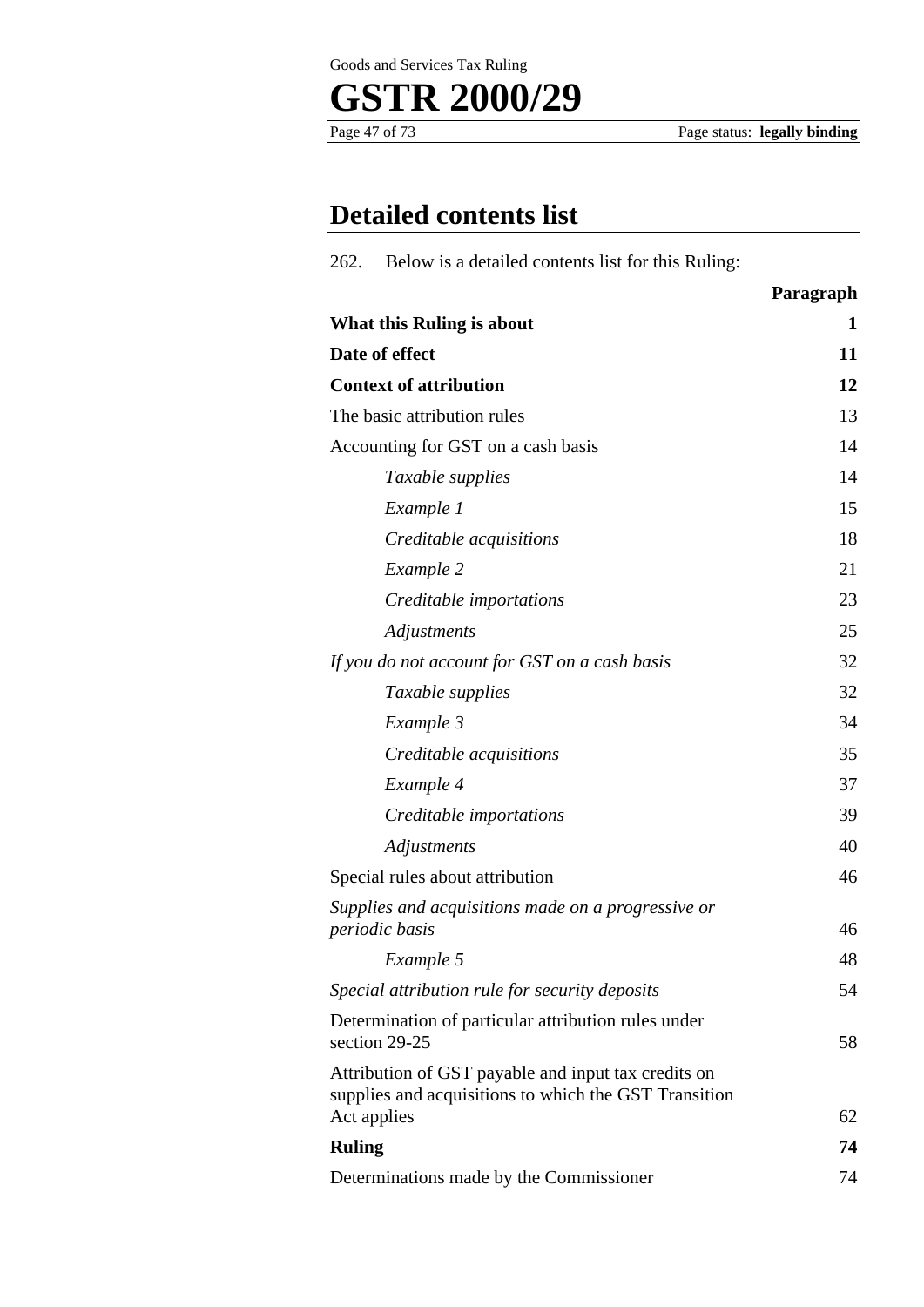# **GSTR 2000/29** Page 48 of 73

Page status: **legally binding** 

| A supply or acquisition occurring, but still being subject<br>to a statutory cooling off period under an Australian law<br>(paragraph $29-25(2)(c)$ )                        | 79  |
|------------------------------------------------------------------------------------------------------------------------------------------------------------------------------|-----|
| A supply or acquisition occurring before the supplier<br>or recipient knows it has occurred (paragraph $29-25(2)(d)$ )                                                       | 83  |
| Supplies made through banknote and coin-operated<br>machines and similar devices                                                                                             | 83  |
| Supplies and acquisitions made through agents who<br>provide the information required by suppliers and<br>recipients for attribution purposes                                | 87  |
| A supply or acquisition occurring before the supplier or recipient<br>knows the total consideration (paragraph $29-25(2)(e)$ )                                               | 92  |
| A supply or acquisition made under a contract that provides<br>for retention of some or all of the consideration until certain<br>conditions are met (paragraph 29-25(2)(g)) | 99  |
| Determinations not made by the Commissioner                                                                                                                                  | 104 |
| A supply or acquisition in which possession of goods passes,<br>but title in the goods will, or may, pass at some time<br>in the future (paragraph 29-25(2)(a))              | 105 |
| Supplies and acquisitions made under hire purchase<br>agreements                                                                                                             | 105 |
| Application of the basic attribution rules                                                                                                                                   | 105 |
| Application of any relevant special attribution rule                                                                                                                         | 106 |
| Supplies and acquisitions made under floor plan arrangements                                                                                                                 | 107 |
| Application of the basic and any relevant special<br><i>attribution rules</i>                                                                                                | 107 |
| Supplies and acquisitions under agreements for the supply<br>of goods on approval, or on 'sale or return' terms                                                              | 108 |
| Application of the basic and any relevant special<br><i>attribution rules</i>                                                                                                | 108 |
| <b>Explanation</b>                                                                                                                                                           | 109 |
| Determinations made by the Commissioner                                                                                                                                      | 109 |
| A supply or acquisition occurring, but still being subject<br>to a statutory cooling off period under an Australian law<br>$\frac{1}{2}$ (paragraph 29-25(2)(c))             | 109 |
| The nature of the relevant transactions                                                                                                                                      | 109 |
| Examples of these transactions                                                                                                                                               | 112 |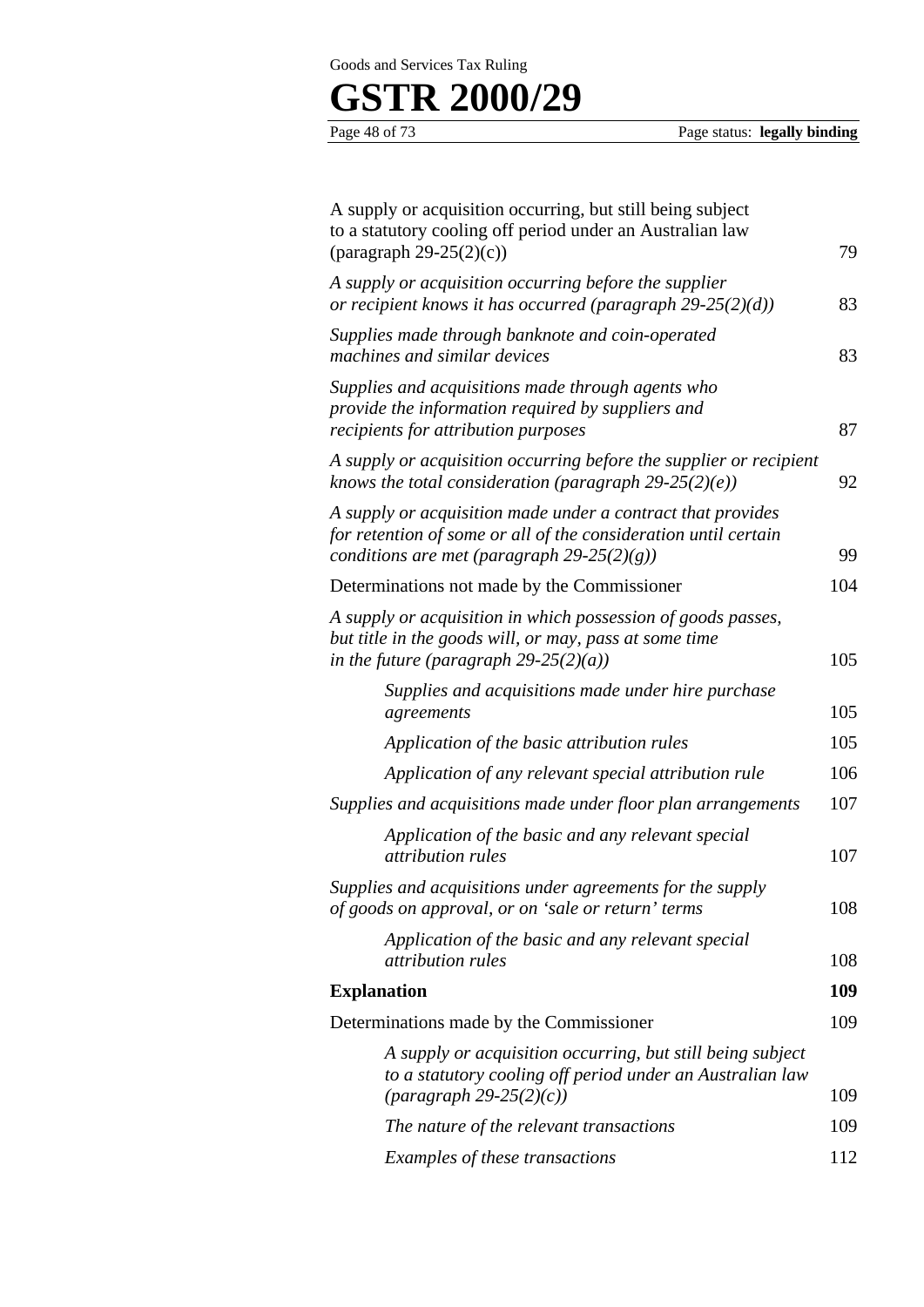# **GSTR 2000/29**

Page status: **legally binding** 

| Is the application of the basic attribution rules<br><i>inappropriate?</i>                                                                              | 114 |
|---------------------------------------------------------------------------------------------------------------------------------------------------------|-----|
| Determination under section 29-25                                                                                                                       | 116 |
| A supply or acquisition occurring before the supplier or recipient<br>knows it has occurred (paragraph $29-25(2)(d)$ )                                  | 119 |
| Supplies made through banknote and coin-operated<br>machines and similar devices                                                                        | 119 |
| The nature of the relevant transactions                                                                                                                 | 119 |
| Examples of these transactions                                                                                                                          | 120 |
| Is the application of the basic attribution rules<br><i>inappropriate?</i>                                                                              | 121 |
| Determination under section 29-25                                                                                                                       | 124 |
| Supplies and acquisitions made through agents who<br>provide the information required by suppliers and<br>recipients for attribution purpose            | 126 |
| The nature of the relevant transactions                                                                                                                 | 126 |
| Is the application of the basic rules inappropriate?                                                                                                    | 129 |
| Determination under section 29-25                                                                                                                       | 133 |
| Becoming aware                                                                                                                                          | 141 |
| Application of certain special rules                                                                                                                    | 144 |
| A supply or acquisition occurring before the supplier or recipient<br>knows the total consideration (paragraph $29-25(2)(e)$ )                          | 147 |
| The nature of the relevant transactions                                                                                                                 | 147 |
| Examples of these transactions                                                                                                                          | 150 |
| Is the application of the basic attribution rules<br><i>inappropriate?</i>                                                                              | 155 |
| Determination under section 29-25                                                                                                                       | 157 |
| Application of certain special rules                                                                                                                    | 171 |
| Supplies or acquisitions made under contracts that provide for<br>the retention of some or all of the consideration until certain<br>conditions are met | 172 |
| The nature of the relevant transactions                                                                                                                 | 172 |
| Is the application of the basic attribution rules                                                                                                       |     |
| <i>inappropriate?</i>                                                                                                                                   | 175 |
| Determination under section 29-25                                                                                                                       | 179 |
| Application of certain special rules                                                                                                                    | 189 |
|                                                                                                                                                         |     |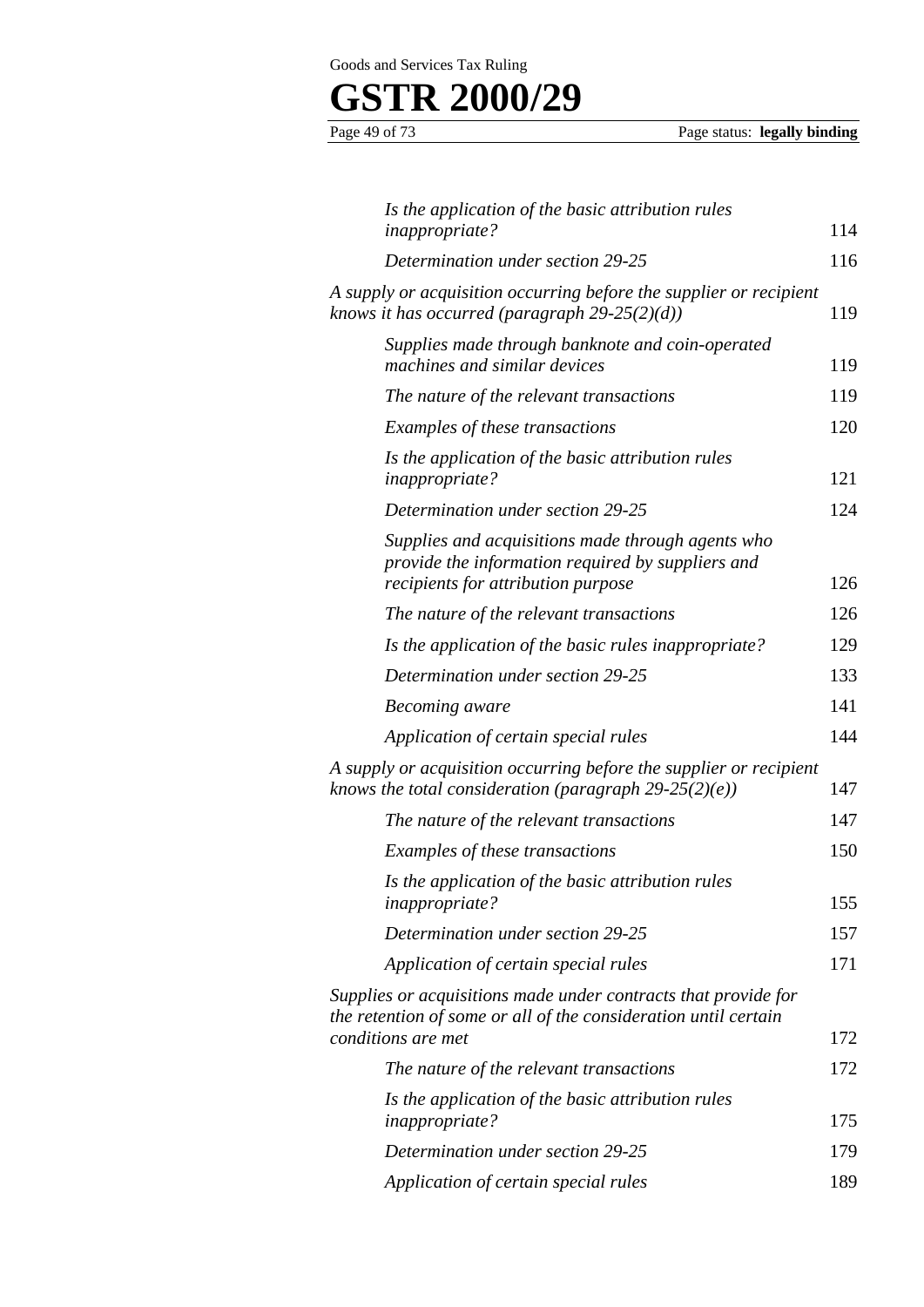# **GSTR 2000/29**

Page status: **legally binding** 

| Determinations not made by the Commissioner                                                                                                                     | 190 |
|-----------------------------------------------------------------------------------------------------------------------------------------------------------------|-----|
| A supply or acquisition in which possession of goods passes,<br>but title in the goods will, or may, pass at some time in<br>the future (paragraph 29-25(2)(a)) | 190 |
| Supplies and acquisitions made under hire purchase                                                                                                              |     |
| agreements                                                                                                                                                      | 190 |
| The nature of the relevant transactions                                                                                                                         | 190 |
| Does the special rule in Division 156 apply to supplies<br>and acquisitions under hire purchase agreements?                                                     | 192 |
| Alternative view about the application of Division 156                                                                                                          | 205 |
| Application of the basic attribution rules                                                                                                                      | 208 |
| Is the application of the basic attribution rules<br><i>inappropriate?</i>                                                                                      | 214 |
| Adjustments                                                                                                                                                     | 215 |
| Supplies and acquisitions under floor plan arrangements                                                                                                         | 218 |
| The nature of the relevant transactions                                                                                                                         | 218 |
| Examples of floor plan arrangements                                                                                                                             | 221 |
| Application of the basic attribution rules                                                                                                                      | 223 |
| Application of any relevant special attribution rules                                                                                                           | 230 |
| Is the application of the basic and special rules<br><i>inappropriate?</i>                                                                                      | 233 |
| Supplies and acquisitions under agreements for the<br>supply of goods on approval, or on 'sale or return' terms                                                 | 238 |
| The nature of the relevant transactions                                                                                                                         | 238 |
| Application of the basic and any special attribution rules                                                                                                      | 239 |
| Is the application of the basic attribution rules                                                                                                               |     |
| inappropriate                                                                                                                                                   | 243 |
| Application of the GST Transition Act                                                                                                                           | 248 |
| Certain supplies made through banknote and coin operated<br>machines and similar devices                                                                        | 251 |
| Supplies and acquisitions made under agreements for the supply<br>of goods on approval, or on 'sale or return' terms                                            | 252 |
| Supplies and acquisitions under floor plan arrangements                                                                                                         | 254 |
| Supply of goods                                                                                                                                                 | 254 |
| Supply of rights                                                                                                                                                | 256 |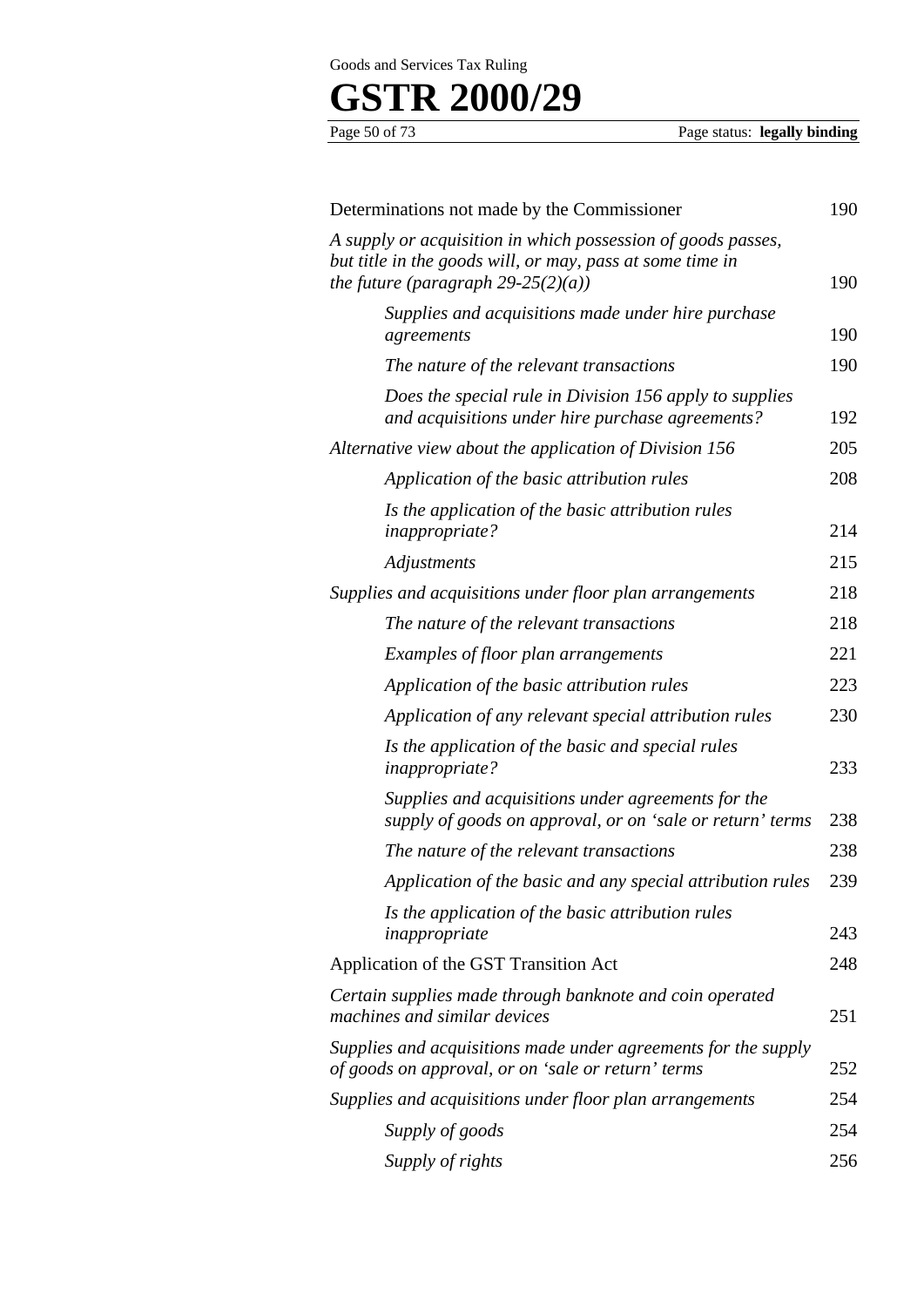# **GSTR 2000/29**

Page 51 of 73 Page status: **legally binding** 

# *Supplies and acquisitions made under a hire purchase agreement* 260

| <b>Detailed contents list</b> | 262     |
|-------------------------------|---------|
| <b>Schedule 1</b>             | page 54 |
| <b>Schedule 2</b>             | page 56 |
| <b>Schedule 3</b>             | page 59 |
| <b>Schedule 4</b>             | page 61 |
| <b>Schedule 5</b>             | page 65 |
| <b>Schedule 6</b>             | page 69 |

**Commissioner of Taxation**  30 June 2000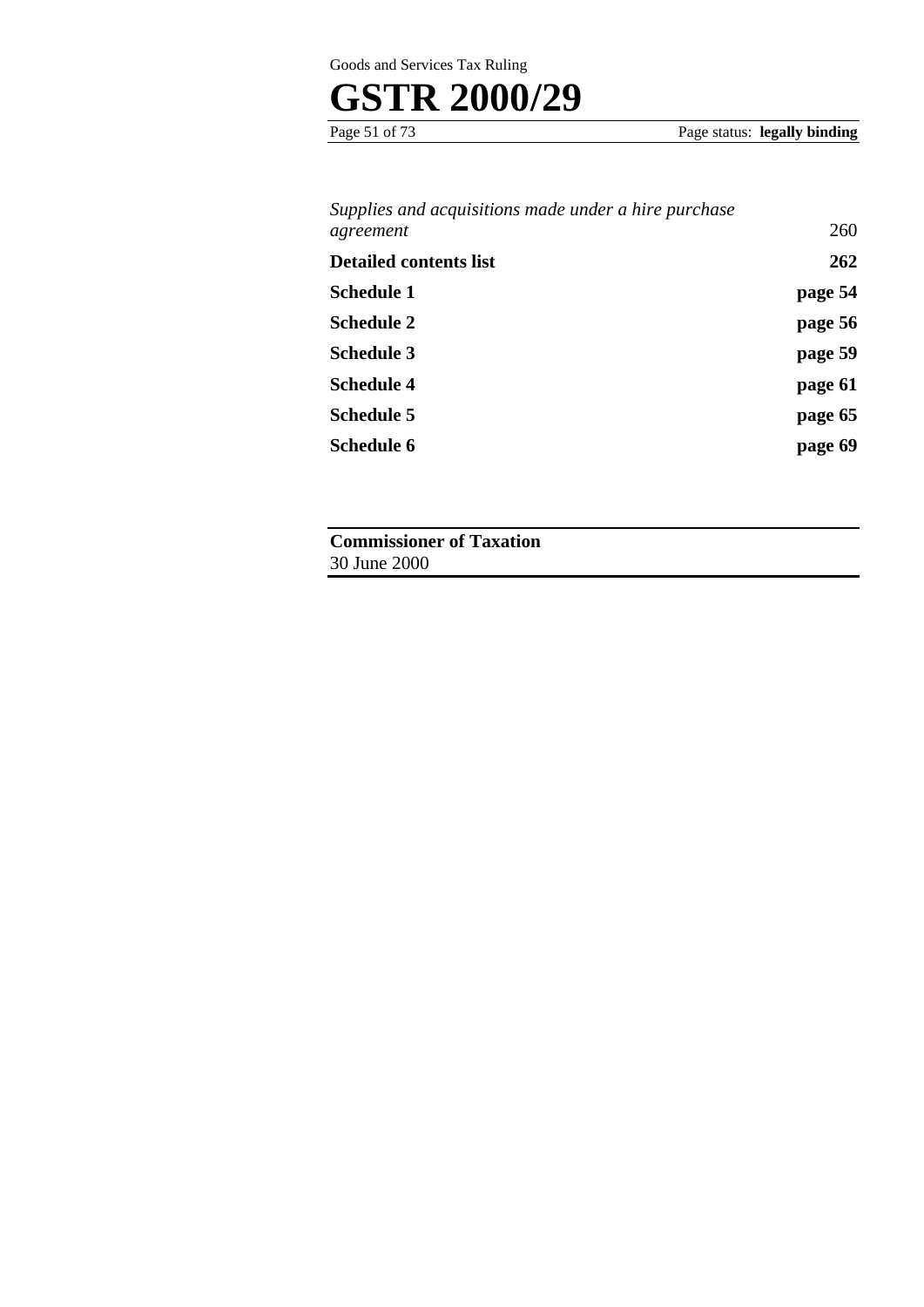# **GSTR 2000/29**

# Page status: **legally binding**

|                          | Previously released:                                         |                          | ANTS(          |
|--------------------------|--------------------------------------------------------------|--------------------------|----------------|
|                          | Previously released in draft form as                         |                          | ANTS(          |
|                          | <b>GSTR 1999/D7</b>                                          | -                        | ANTS(          |
|                          |                                                              | -                        | ANTS(          |
|                          | <b>Related Rulings/Determinations:</b>                       | Ξ.                       | ANTS(          |
|                          |                                                              | Ξ.                       | ANTS(          |
|                          | IT 2236; TR 95/7; TR 2006/10;                                | Ξ.                       | ANTS(          |
|                          | GSTR 2013/1                                                  |                          | ANTS(          |
|                          |                                                              | $\overline{\phantom{0}}$ | ANTS(          |
|                          | Subject references:                                          |                          | ANTS(          |
|                          | acquisitions                                                 |                          | ANTS(          |
|                          | adjustments                                                  |                          | ANTS(<br>ANTS( |
| -                        | adjustment notes                                             |                          | ANTS(          |
| -                        | adjustment periods                                           |                          | ANTS(          |
|                          |                                                              | н.                       | ANTS(          |
|                          | agents                                                       | $\sim$                   | ANTS(          |
|                          | attribution                                                  | ۰.                       | ANTS(          |
| -                        | business activity statement                                  | ۰.                       | ANTS(          |
| -                        | cash basis                                                   | $\overline{\phantom{a}}$ | ANTS(          |
| -                        | coin-operated machines                                       | Ξ.                       | ANTS(          |
|                          | conditional contracts                                        | -                        | ANTS(          |
| -                        | consideration                                                |                          | ANTS(          |
|                          | cooling-off period                                           |                          | ANTS(          |
|                          | creditable acquisition                                       | -                        | ANTS(          |
| ÷                        | creditable importation                                       | $\overline{\phantom{0}}$ | ANTS(          |
| -                        | creditable purpose                                           | Ξ.                       | ANTS(          |
| -                        | decreasing adjustments                                       | н.                       | ANTS(          |
| -                        | floor plan arrangement                                       | н.                       | ANTS(          |
|                          | GST payable                                                  | ۰.                       | ANTS(          |
|                          | hire purchase                                                | н.                       | ANTS(          |
|                          | increasing adjustments                                       | $\overline{\phantom{0}}$ | ANTS(          |
|                          | input tax credits                                            | -                        | ANTS(          |
|                          | invoice                                                      | -                        | ANTS(          |
|                          | lay-by                                                       |                          | ANTS(          |
|                          | progressive or periodic supply<br>retention of consideration | $\overline{\phantom{0}}$ | ANTS(          |
|                          |                                                              | -                        | ANTS(          |
| $\overline{\phantom{0}}$ | taxable supply<br>tax invoice                                | $\overline{\phantom{0}}$ | ANTS(          |
| -                        |                                                              |                          | ANTS(          |
|                          | Legislative references:                                      |                          | ANTS(          |
|                          |                                                              | -                        | ANTS(          |
| -                        | ANTS(GST)A99 Div 9                                           | -                        | ANTS(          |
|                          | ANTS(GST)A99 9-5                                             | -                        | ANTS(          |
| ۰                        | ANTS(GST)A99 9-10                                            | Ξ.                       | ANTS(          |
| -                        | $ANTS(GST)$ A99 9-20                                         | ۰                        | ANTS(<br>ANTS( |
| -                        | ANTS(GST)A99 9-40<br>ANTS(GST)A99 9-70                       | -                        | ANTS(          |
| -                        | ANTS(GST)A99 9-75                                            |                          | ANTS(          |
|                          | ANTS(GST)A99 11-5                                            | $\overline{\phantom{0}}$ | ANTS(          |
|                          | ANTS(GST)A99 11-10                                           | -                        | ANTS(          |
|                          | ANTS(GST)A99<br>11-20                                        | -                        | ANTS(          |
| -                        | ANTS(GST)A99 11-25                                           | Ξ.                       | ANTS(          |
| -                        | ANTS(GST)A99 13-15                                           | Ξ.                       | ANTS(          |
| -                        | ANTS(GST)A99 15-5                                            | -                        | ANTS(          |
| -                        | ANTS(GST)A99 15-15                                           | Ξ.                       | ANTS(          |
| -                        | ANTS(GST)A99 Div 17                                          | $\overline{\phantom{0}}$ | ANTS(          |
| $\overline{\phantom{0}}$ | ANTS(GST)A99 17-1                                            | -                        | ANTS(          |
|                          |                                                              |                          |                |

|   | ANTS(GST)A99  | $17-5$             |
|---|---------------|--------------------|
|   | ANTS(GST)A99  | Div 19             |
|   | ANTS(GST)A99  | 19-10              |
|   |               |                    |
|   | ANTS(GST)A99  | Div 21             |
|   | ANTS(GST)A99  | Div <sub>29</sub>  |
|   | ANTS(GST)A99  | 29-5               |
|   | ANTS(GST)A99  | $29-5(1)$          |
|   | ANTS(GST)A99  | $29-5(2)$          |
|   | ANTS(GST)A99  | $29-10$            |
|   | ANTS(GST)A99  | $29-10(1)$         |
|   | ANTS(GST)A99  | $29-10(2)$         |
|   | ANTS(GST)A99  | $29-10(2)(b)$      |
|   | ANTS(GST)A99  | $29-10(3)$         |
|   |               | 29-15              |
| - | ANTS(GST)A99  |                    |
|   | ANTS(GST)A99  | $29-15(1)$         |
|   | ANTS(GST)A99  | 29-20              |
| - | ANTS(GST)A99  | $29-20(1)$         |
|   | ANTS(GST)A99  | $29-20(2)$         |
|   | ANTS(GST)A99  | $29-20(3)$         |
|   | ANTS(GST)A99  | 29-25              |
|   | ANTS(GST)A99  | $29-25(1)$         |
|   | ANTS(GST)A99  | $29-25(2)$         |
|   | ANTS(GST)A99  | $29-25(2)(a)$      |
| - | ANTS(GST)A99  | $29-25(2)(b)$      |
|   |               |                    |
|   | ANTS(GST)A99  | $29-25(2)(c)$      |
| - | ANTS(GST)A99  | $29-25(2)(d)$      |
|   | ANTS(GST)A99  | $29-25(2)(e)$      |
|   | ANTS(GST)A99  | $29-25(2)(g)$      |
|   | ANTS(GST)A99  | $29-25(3)$         |
|   | ANTS(GST)A99  | 29-40              |
|   | ANTS(GST)A99  | $29-45(1)$         |
|   | ANTS(GST)A99  | $29-70(1)$         |
|   | ANTS(GST)A99  | $29-70(1)(c)(iii)$ |
|   | ANTS(GST)A99  | $29 - 80(1)$       |
|   | ANTS(GST)A99  | $29 - 80(2)$       |
|   | ANTS(GST)A99  | 33-5               |
|   |               |                    |
|   | ANTS(GST)A99  | Div <sub>57</sub>  |
| - | ANTS(GST)R99  | Div <sub>72</sub>  |
|   | ANTS(GST)R99  | Div 99             |
|   | ANTS(GST)A99  | 99-10              |
|   | ANTS(GST)A99  | $99-10(1)$         |
|   | ANTS(GST)R99  | Div 129            |
|   | ANTS(GST)A99  | 129-20             |
|   | ANTS(GST)A99  | 129-90             |
|   | ANTS(GST)A99  | Div 153            |
|   | ANTS(GST)A99  | Div 156            |
|   | ANTS(GST)A99  | 156-5              |
|   |               |                    |
|   | ANTS(GST)A99  | 156-10             |
|   | ANTS(GST)A99  | 156-22             |
|   | ANTS(GST)A99  | 195-1              |
|   | ANTS(GST)R99  | 29-70.01           |
|   | ANTS(GST)R99  | 29-71              |
|   | ANTS(GST)R99  | 40-5.09            |
|   | ANTS(GST)R99  | 40-5.12            |
|   | ANTS(GSTT)A99 | 6                  |
|   | ANTS(GSTT)A99 | 6(3)               |
|   | $\mathbf{m}$  |                    |

 $(GSTT)A99 6(5)$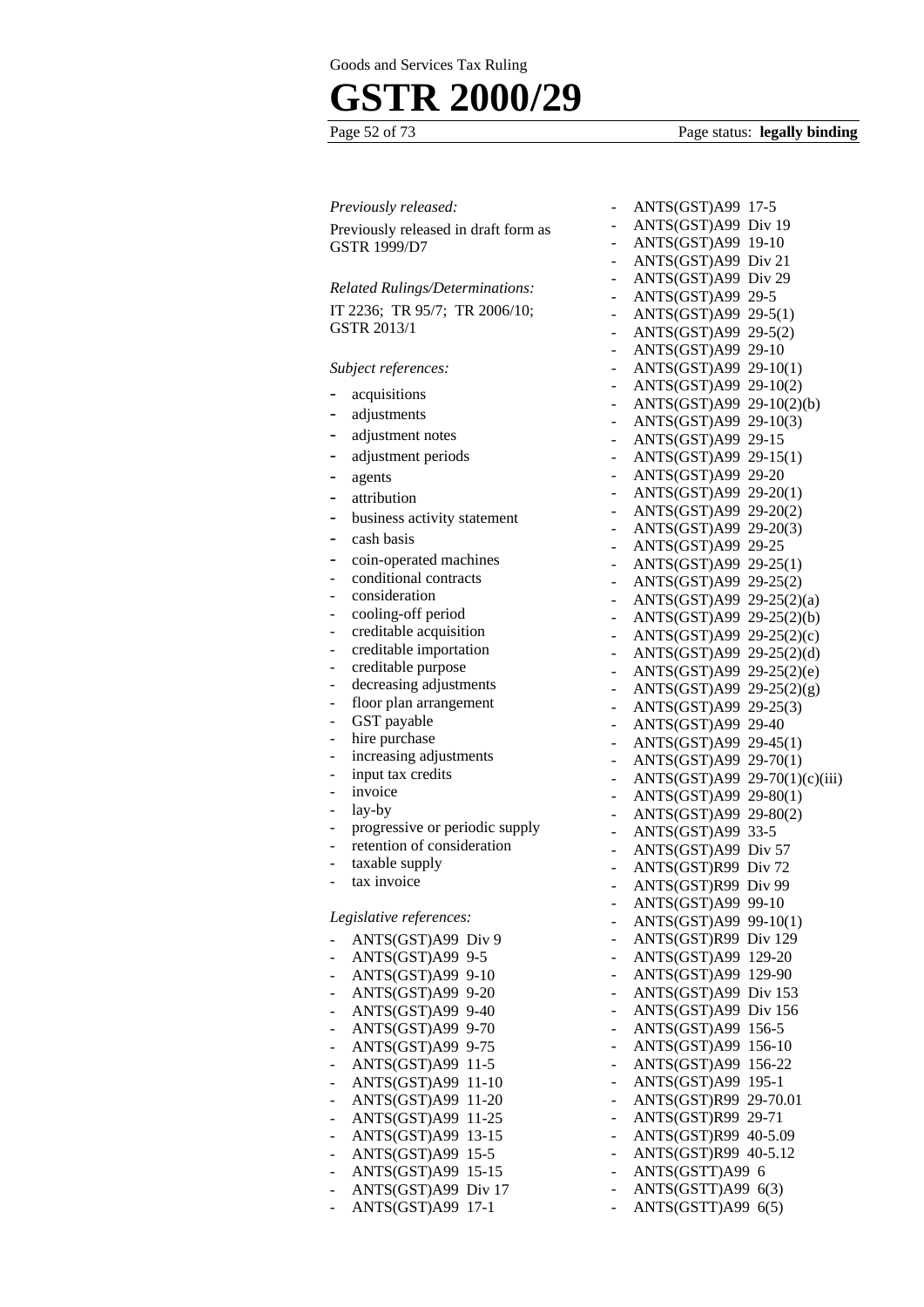# **GSTR 2000/29**

### Page 53 of 73 Page status: **legally binding**

- ANTS(GSTT)A99 7
- ANTS(GSTT)A99 7-6(2)
- ANTS(GSTT)A99 7-6(4)
- ANTS(GSTT)A99 10
- ANTS(GSTT)A99 11
- ANTS(GSTT)A99 11(1)
- ANTS(GSTT)A99 11(1A)
- ANTS(GSTT)A99 12
- ANTS(GSTT)A99 12(2)
- ANTS(GSTT)A99 12(3)
- ITAA 1997 995-1
- Fair Trading Act 1989 (Qld) 62
- Motor Car Traders Act 1986 (Vic)
- TAA 1953 Sch 1 Div 358

ATO references: NO 99/17930-9 BO FOI No: I 1021057 ISSN: 1034-9758

*Case references:* 

- Warman v. Southern Counties Car Finance Corporation Ltd W J Ameris Car Sales [1949] 2 KB 576

#### *Other references:*

- A New Tax System (Goods and Services Tax) Waiver of Tax Invoice Requirement (Acquisitions Where Total Consideration Not Known) Legislative Instrument 2013.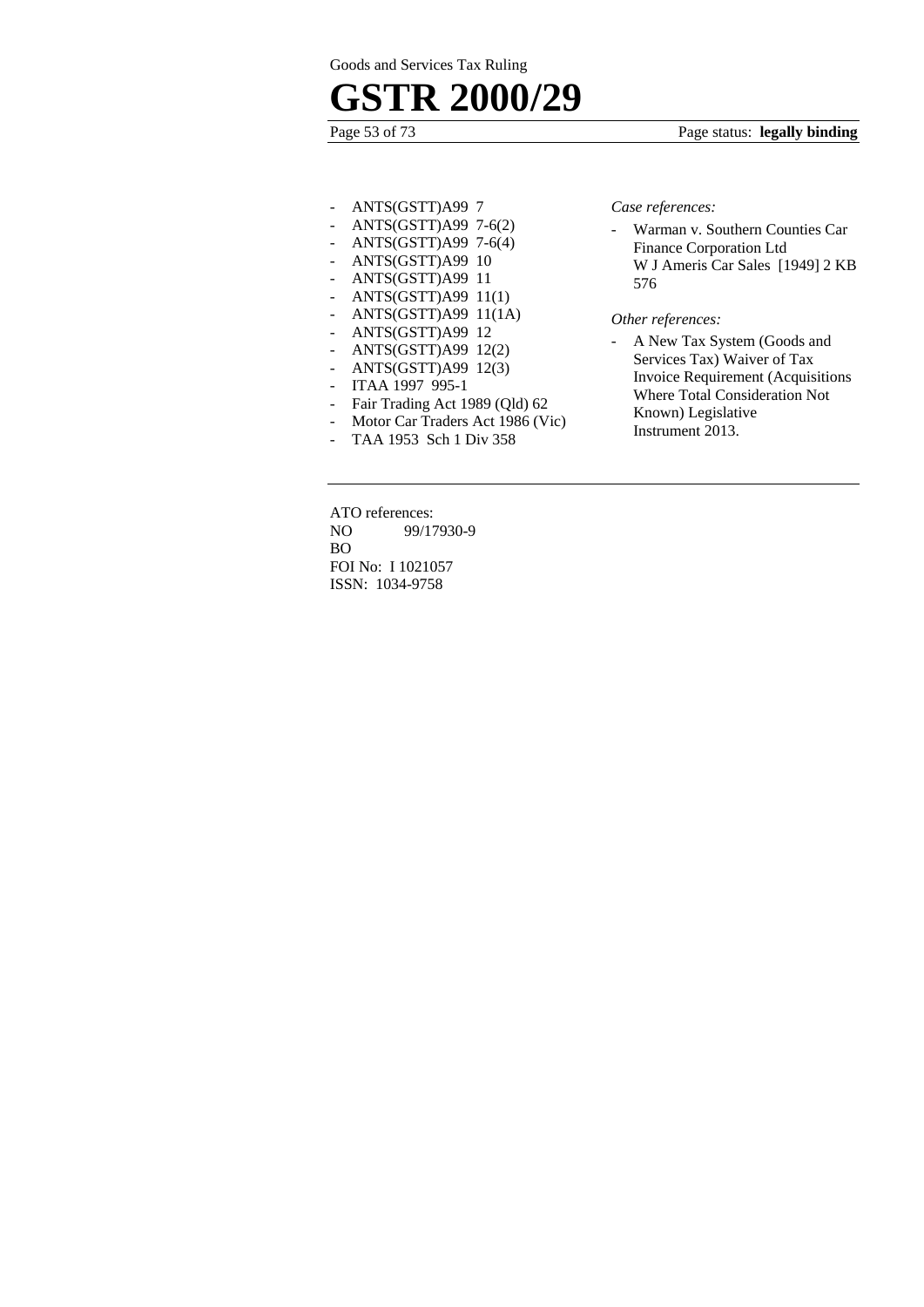Page status: **legally binding** Page 54 of 73

#### **Schedule 1**

## **COMMONWEALTH OF AUSTRALIA**

#### *A NEW TAX SYSTEM (GOODS AND SERVICES TAX) ACT 1999*

#### **DETERMINATION**

Under subsection 29-25(1) of the *A New Tax System (Goods and Services Tax) Act 1999* and subsection 4(1) of the *Acts Interpretation Act 1901,* I make the following determination:

#### *Citation*

1. This Determination is the *A New Tax System (Goods and Services Tax) Act 1999 (Application of Particular Attribution Rules Determinations) Determination (No. 1) 2000.* 

#### *Commencement*

2. This Determination commences on the date the *A New Tax System (Goods and Services Tax) Act 1999* commences.

*Attribution of GST payable on a taxable supply of a kind described in more than one determination made under section 29-25* 

- 3. (1) This rule applies if:
	- (a) you make a taxable supply of the kind described in more than one determination (other than this Determination) made by the Commissioner under subsection 29-25(1) of the Act; and
	- (b) the GST payable on the taxable supply that is attributable to a tax period is also attributable to another tax period or periods.
	- (2) The amount of that GST payable is attributable to the later, or latest of the tax periods.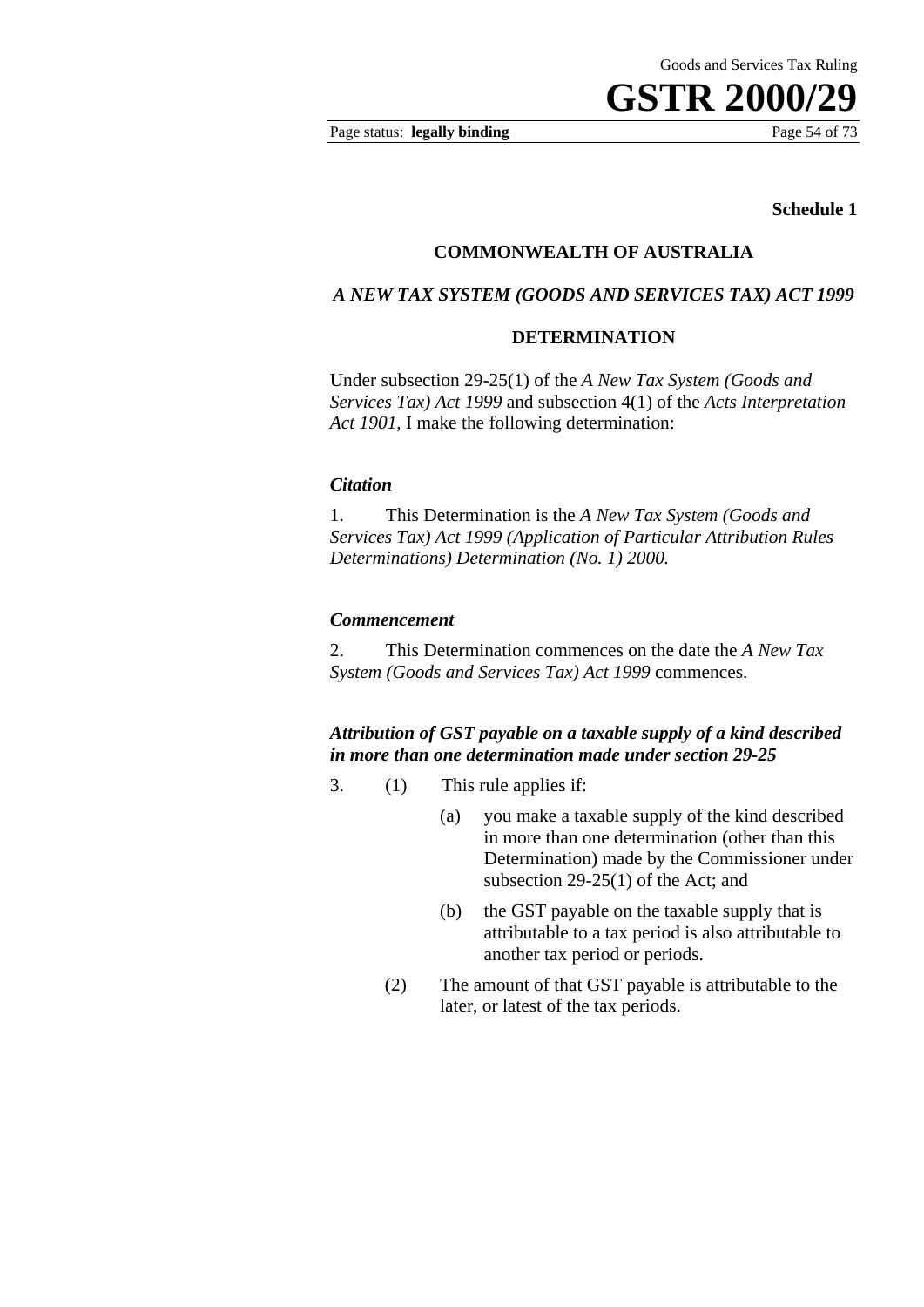#### Page status: **legally binding** Page 55 of 73

### *Attribution of an input tax credit arising from a creditable acquisition of a kind described in more than one determination made under section 29-25*

- 4. (1) This rule applies if:
	- (a) you make a creditable acquisition of the kind described in more than one determination (other than this Determination) made by the Commissioner under subsection 29-25(1) of the Act; and
	- (b) the input tax credit for the acquisition that is attributable to a tax period is also attributable to another tax period or periods.
	- (2) The amount of that input tax credit is attributable to the later, or latest, of the tax periods.

### *Definitions*

5. (1) The following expression is defined for the purposes of this Determination:

> *the Act* means the *A New Tax System (Goods and Services Tax) Act 1999.*

(2) Other expressions in this Determination have the same meaning as in the Act.

Signed this  $30<sup>th</sup>$  day of June 2000 Marilyn Knight Senior Tax Counsel Goods and Services Tax Program Delegate of the Commissioner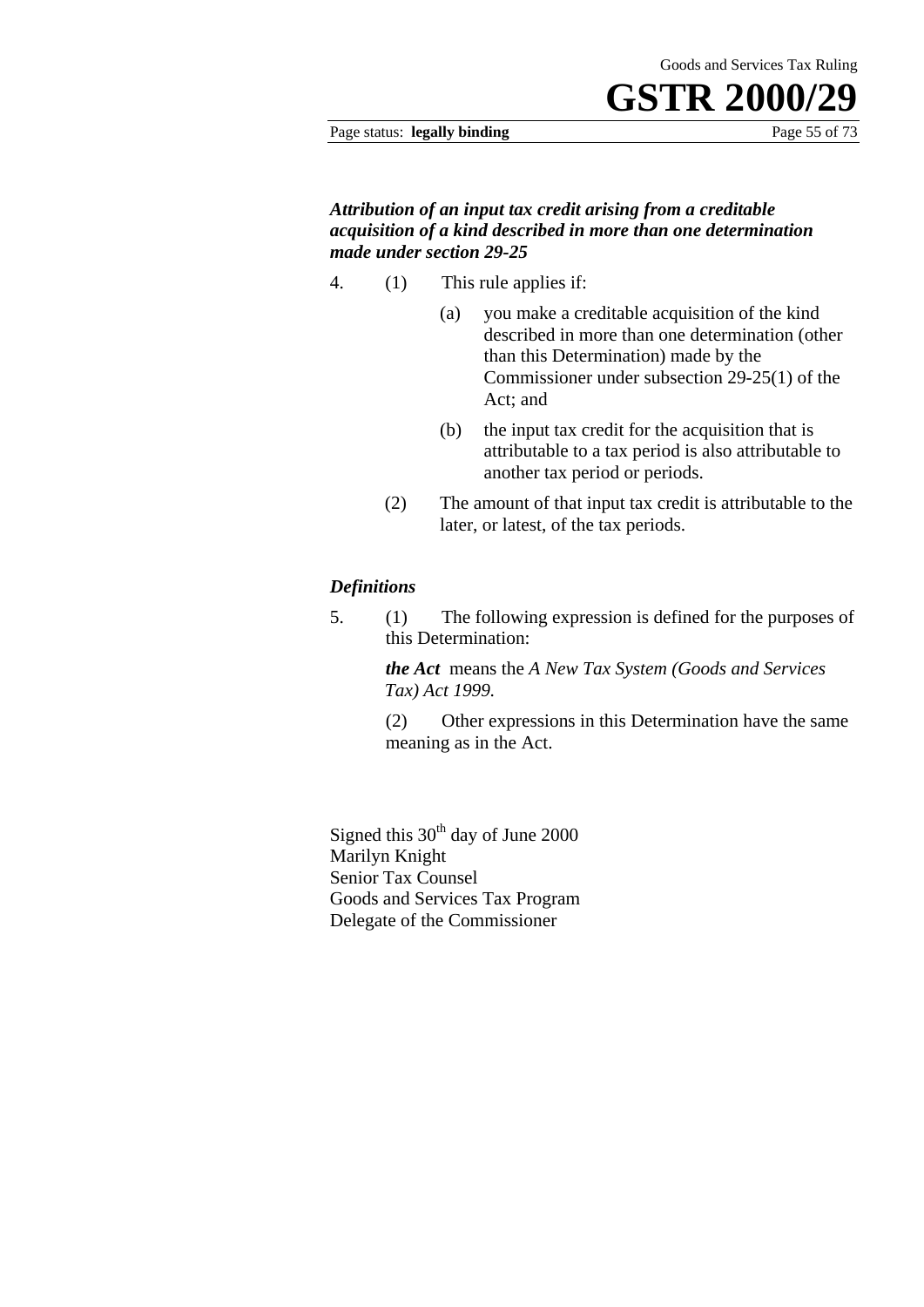Page status: **legally binding** Page 56 of 73

#### **Schedule 2**

#### **COMMONWEALTH OF AUSTRALIA**

### *A NEW TAX SYSTEM (GOODS AND SERVICES TAX) ACT 1999*

### **DETERMINATION**

Under subsection 29-25(1) of the *A New Tax System (Goods and Services Tax) Act 1999* and subsection 4(1) of the *Acts Interpretation Act 1901,* I make the following determination, being satisfied under paragraph  $29-25(2)(c)$  of the Act that it is necessary to prevent the provisions of Division 29 and Chapter 4 applying in a way that is inappropriate in circumstances involving a supply or acquisition occurring, but still being subject to a statutory cooling off period under an Australian law:

#### *Citation*

1. This Determination is the *A New Tax System (Goods and Services Tax) (Particular Attribution Rules for Cooling off Periods) Determination (No. 1) 2000.* 

#### *Commencement*

2. This Determination commences on the date the *A New Tax System (Goods and Services Tax) Act 1999* commences.

### *Particular attribution rule for GST payable on a taxable supply still subject to a statutory cooling off period under an Australian law*

- 3. (1) If you do not account on a cash basis and you make a taxable supply subject to a statutory cooling off period under an Australian law, then the GST payable on the supply is attributable to the earlier of:
	- (a) the tax period in which any of the consideration is received for the supply; or
	- (b) the tax period in which an invoice is issued relating to the supply.

(2) However, if the GST payable on the supply would be attributable under subclause (1) to a tax period that ends before the cooling off period expires, then the GST payable is attributable to the tax period in which the cooling off period expires.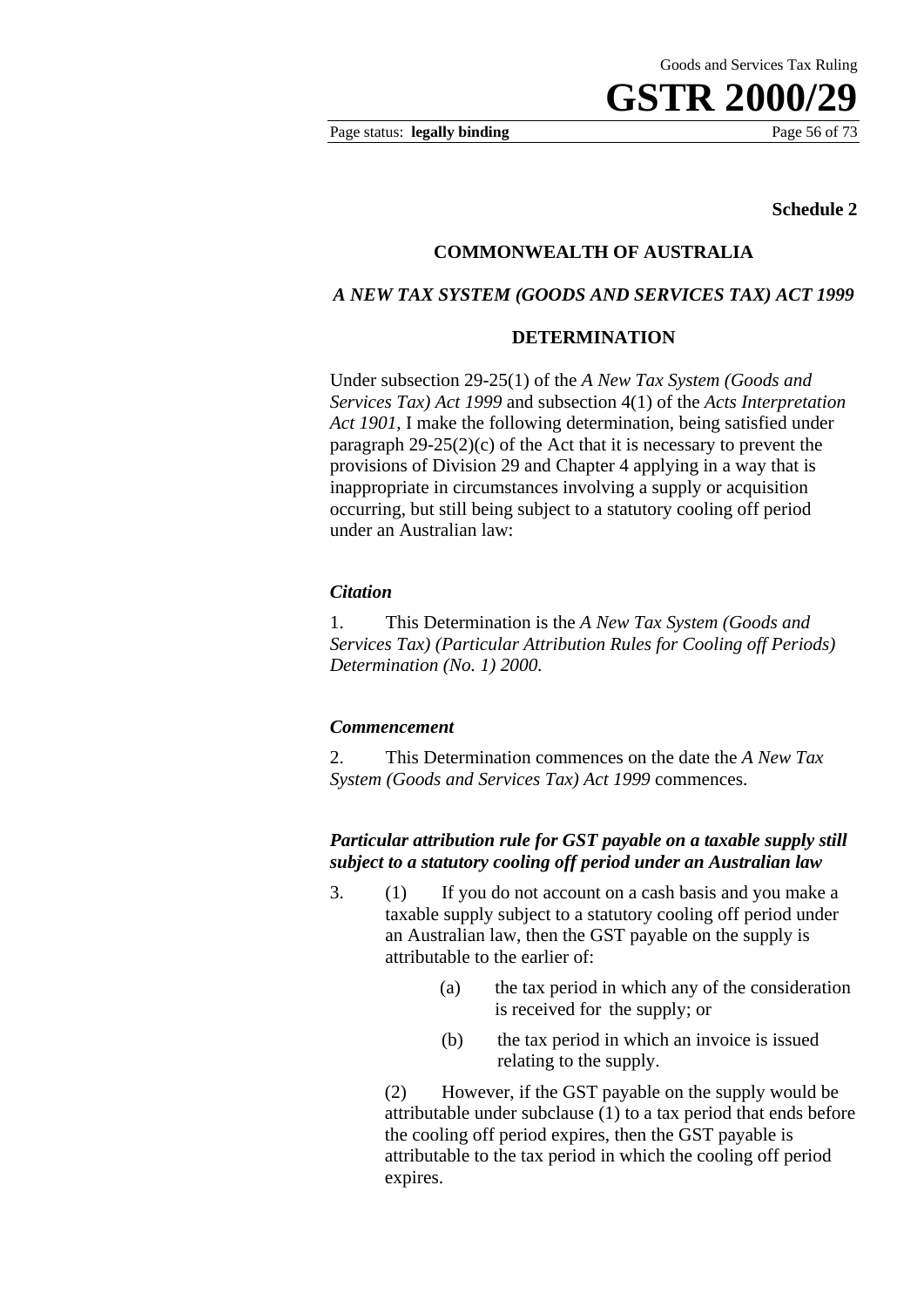#### Page status: **legally binding** Page 57 of 73

- 4. (1) If you account on a cash basis and you make a taxable supply subject to a statutory cooling off period under an Australian law, then the GST on the supply is attributable to:
	- (a) if, in a tax period, all of the consideration for the supply is received – the tax period in which that consideration is received; or
	- (b) if, in a tax period, part of the consideration is received – the tax period in which part of the consideration is received, but only to the extent that the consideration is received in that tax period.

(2) However, if some or all of the GST payable on the supply (the *relevant GST payable*) would be attributable under subclause (1) to a tax period or tax periods that end before the cooling off period expires, then the relevant GST payable is attributable to the tax period in which the cooling off period expires.

# *Particular attribution rule for input tax credits arising from a creditable acquisition still subject to a statutory cooling off period*

- 5. (1) If you do not account on a cash basis and you make a creditable acquisition subject to a statutory cooling off period under an Australian law, then the input tax credit to which you are entitled for the acquisition is attributable to the earlier of:
	- (a) the tax period in which you provide any of the consideration for the acquisition; or
	- (b) the tax period in which an invoice is issued relating to the acquisition.

(2) However, if the input tax credit for the acquisition would be attributable under subclause (1) to a tax period that ends before the cooling off period expires, the input tax credit is attributable to the tax period in which the cooling off period expires.

- 6. (1) If you account on a cash basis and you make a creditable acquisition subject to a statutory cooling off period under an Australian law, then the input tax credit to which you are entitled for the acquisition is attributable to:
	- (a) if, in a tax period, you provide all of the consideration for the acquisition – the tax period in which that consideration is provided; or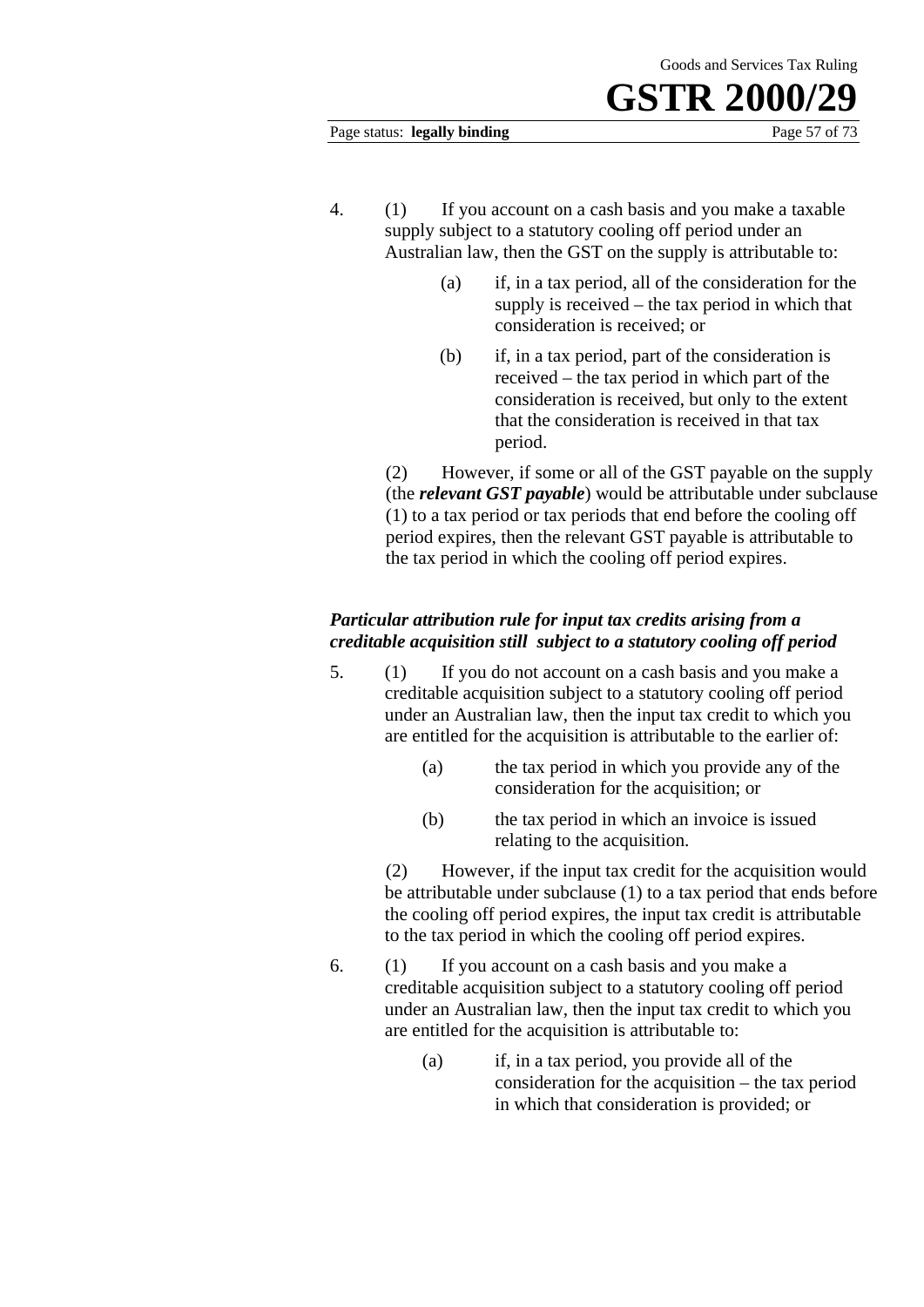Page status: **legally binding** Page 58 of 73

(b) if, in a tax period, you provide part of the consideration – the tax period in which part of the consideration is provided, but only to the extent that the consideration is provided in that tax period.

(2) However, if some or all of the input tax credit (the *relevant input tax credit*) would be attributable under subclause (1) to a tax period or tax periods that end before the cooling off period expires, then the relevant input tax credit is attributable to the tax period in which the cooling off period expires.

7. To avoid doubt, this determination is not intended to override subsection 29-10(3) or Division 156 of the Act.

### *Definitions*

8. (1) The following expression is defined for the purposes of this Determination*:* 

> *the Act* means the *A New Tax System (Goods and Services Tax) Act 1999*.

(2) Other expressions in this Determination have the same meaning as in the Act.

Signed this 30th day of June 2000 Marilyn Knight Senior Tax Counsel Goods and Services Tax Program Delegate of the Commissioner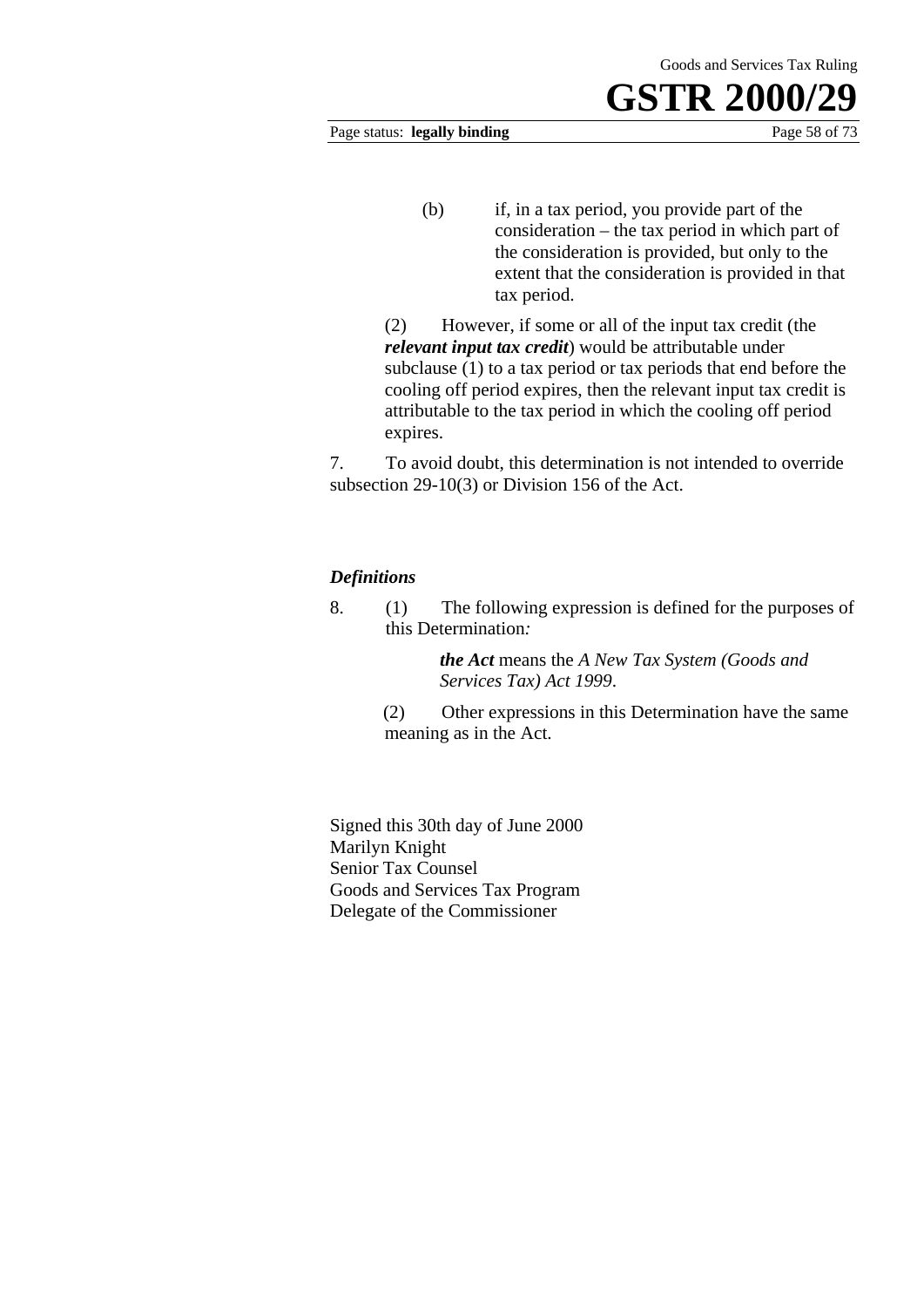Page status: **legally binding** Page 59 of 73

#### **Schedule 3**

## **COMMONWEALTH OF AUSTRALIA**

#### *A NEW TAX SYSTEM (GOODS AND SERVICES TAX) ACT 1999*

#### **DETERMINATION**

Under subsection 29-25(1) of the *A New Tax System (Goods and Services Tax) Act 1999* and subsection 4(1) of the *Acts Interpretation Act 1901,* I make the following determination, being satisfied under paragraph 29-25(2)(d) of the Act that it is necessary to prevent the provisions of Division 29 and Chapter 4 applying in a way that is inappropriate in circumstances involving a supply or acquisition occurring before the supplier or recipient knows it has occurred:

#### *Citation*

1. This Determination is the *A New Tax System (Goods and Services Tax) (Particular Attribution Rules for Banknote and Coinoperated Machines and Similar Devices) Determination (No. 1) 2000.* 

#### *Commencement*

2. This Determination commences on the date the *A New Tax System (Goods and Services Tax) Act 1999* commences.

## *Particular attribution rule for GST payable on a taxable supply made through a banknote or coin-operated machine or similar device before the supplier knows it has occurred*

- 3. (1) The GST payable by you on a taxable supply where:
	- (a) you receive the consideration through a banknote-operated machine, a coin-operated machine or a similar device; and
	- (b) removal of the notes and coins from the machine is the only way you have of knowing when the consideration is received;

is attributable to the tax period in which the consideration is removed from the machine or similar device.

 (2) This rule applies whether or not you account on a cash basis.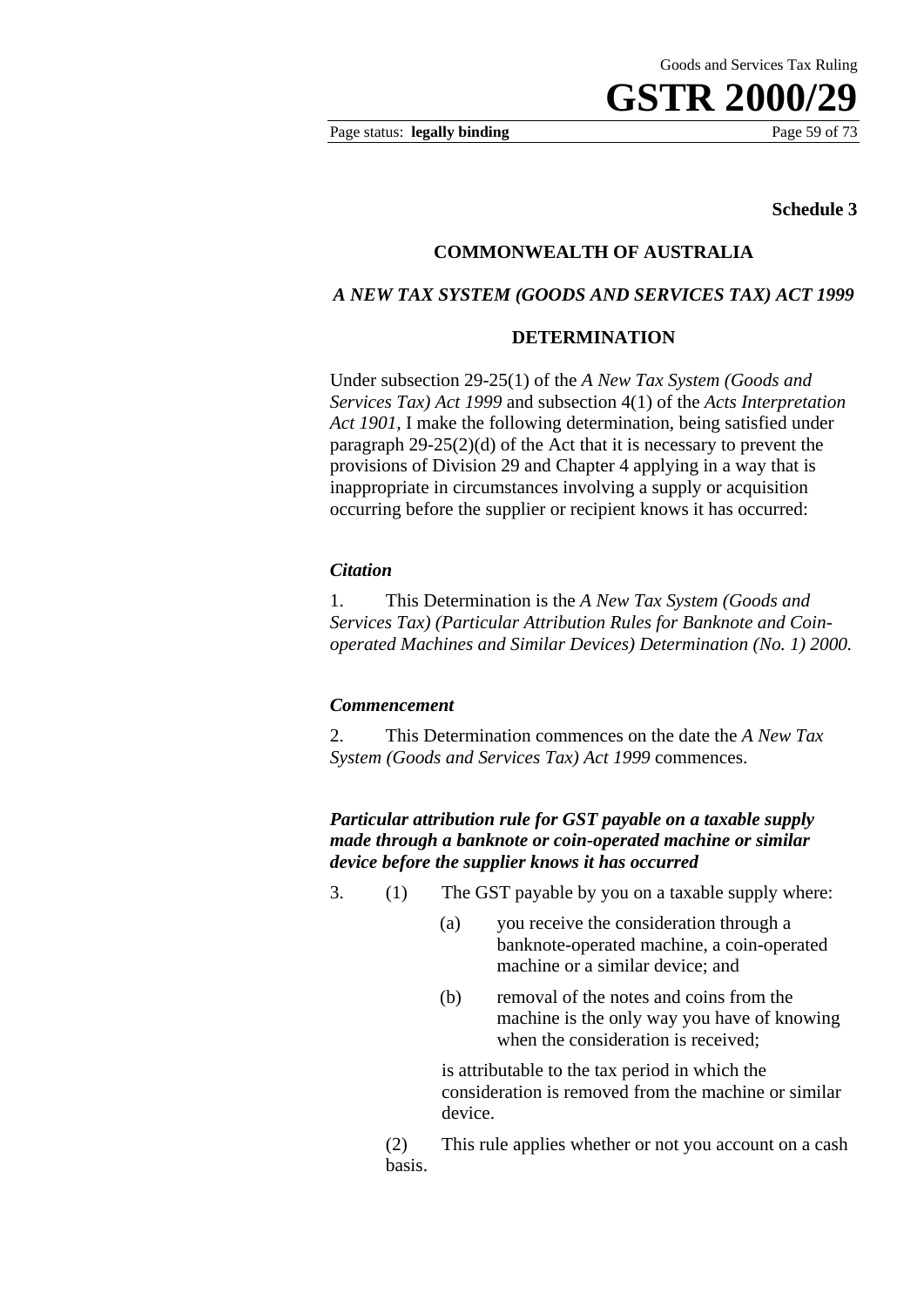## Page status: **legally binding** Page 60 of 73

#### *Definitions*

4. (1) The following expression is defined for the purposes of this Determination:

> *the Act* means the *A New Tax System (Goods and Services Tax) Act 1999*.

 (2) Other expressions in this Determination have the same meaning as in the Act.

Signed this 30th day of June 2000 Marilyn Knight Senior Tax Counsel Goods and Services Tax Program Delegate of the Commissioner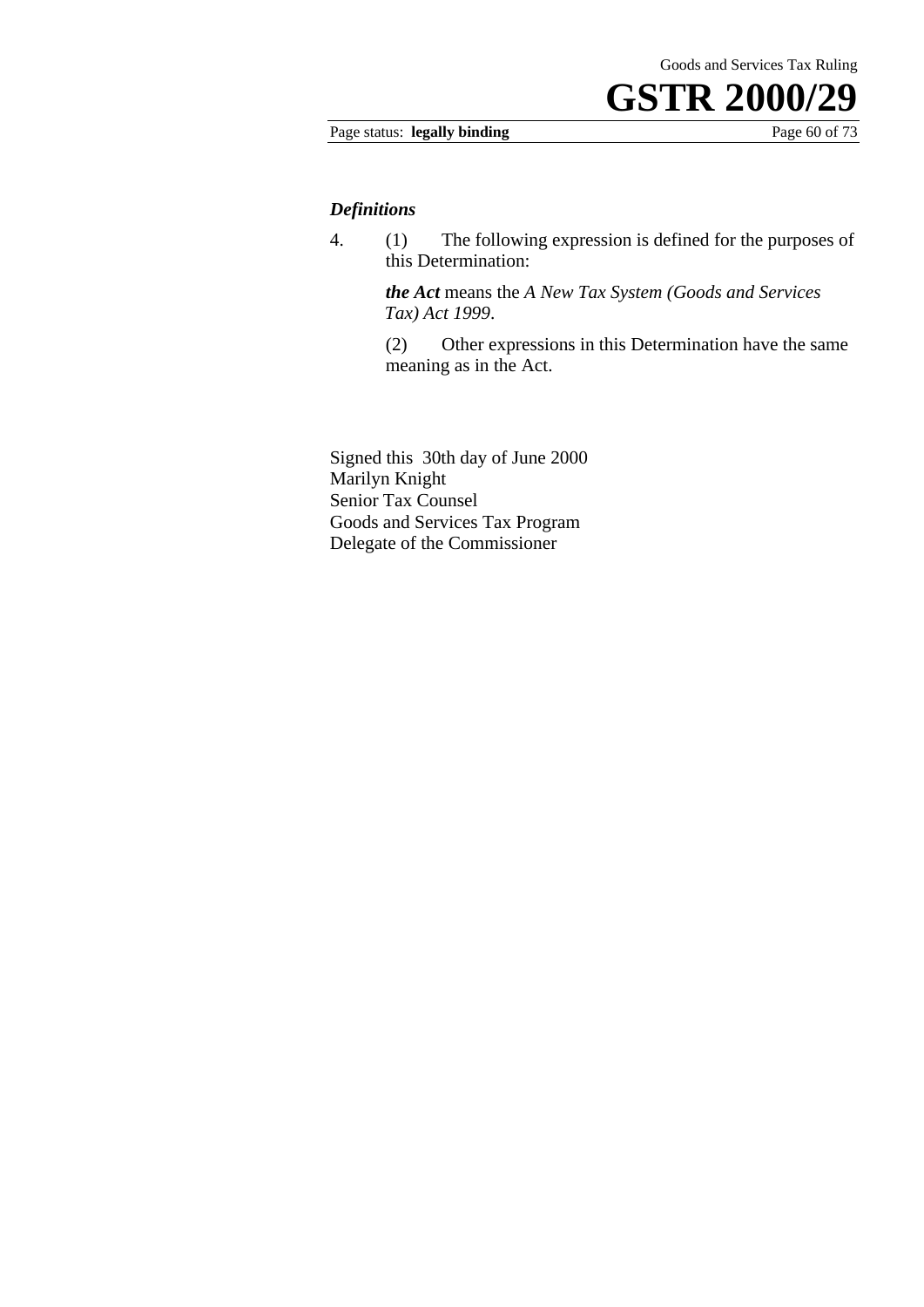Page status: **legally binding** Page 61 of 73

**Schedule 4** 

### **COMMONWEALTH OF AUSTRALIA**

### *A NEW TAX SYSTEM (GOODS AND SERVICES TAX) ACT 1999*

#### **DETERMINATION**

Under subsection 29-25(1) of the *A New Tax System (Goods and Services Tax) Act 1999* and subsection 4(1) of the *Acts Interpretation Act 1901*, I make the following determination, being satisfied under paragraph 29-25(2)(d) of the Act that it is necessary to prevent the provisions of Division 29 and Chapter 4 applying in a way that is inappropriate in circumstances involving a supply or acquisition occurring before the supplier or recipient knows it has occurred:

#### **Citation**

1. This Determination is the *A New Tax System (Goods and Services Tax) (Particular Attribution Rules for Supplies and Acquisitions made through Agents) Determination (No. 1) 2000.* 

#### **Commencement**

2. This Determination commences on the date the *A New Tax System (Goods and Services Tax) Act 1999* commences.

## *Particular attribution rules for GST payable on taxable supplies made through an agent occurring before the supplier knows it has occurred.*

- 3. (1) The GST payable by you on a taxable supply that you make through an agent upon whom you have to rely for information about the supply to attribute GST payable on the supply, is attributable to the earlier of:
	- (a) the tax period in which you, the principal, become aware that any of the consideration has been received; or
	- (b) the tax period in which you, the principal, become aware that an invoice has been issued relating to the supply.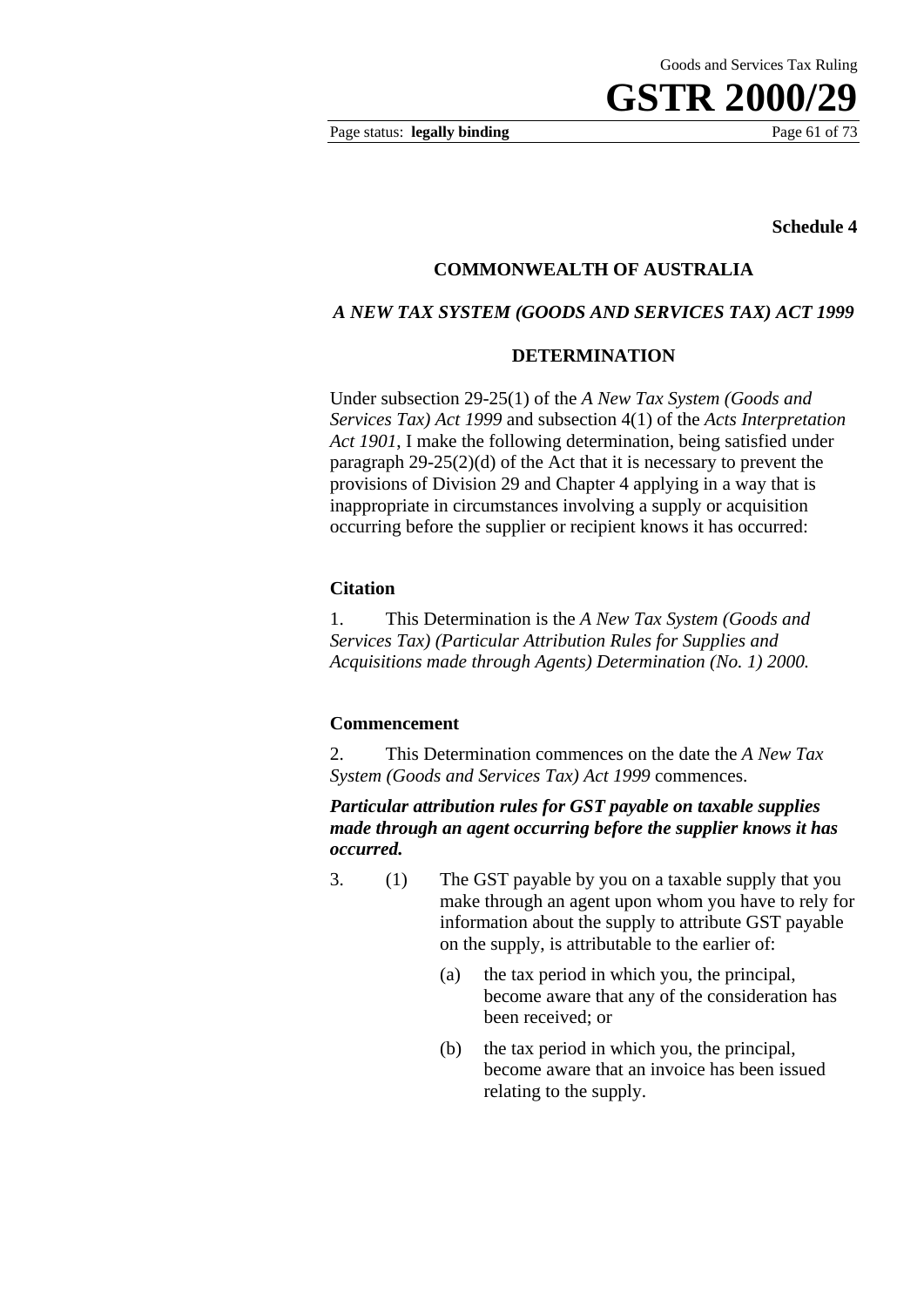Page status: **legally binding** Page 62 of 73

- 
- (2) However, if you account on a cash basis, then:
	- (a) if, in a tax period, you, the principal, become aware that all of the consideration has been received for a taxable supply – the GST payable on the supply is attributable to that tax period; or
	- (b) if, in a tax period, you, the principal, become aware that part of the consideration has been received for a taxable supply – the GST payable on the supply is attributable to that tax period, but only to the extent of the consideration that you, the principal, become aware has been received, or
	- (c) if, in a tax period, you, the principal, are not aware that any of the consideration has been received for a taxable supply - none of the GST payable on the supply is attributable to that tax period.

# *Particular attribution rules for input tax credits that arise on creditable acquisitions made through an agent before the recipient knows it has occurred*

- 4. (1) The input tax credit to which you are entitled for a creditable acquisition that you make through an agent upon whom you have to rely for information about the acquisition to attribute input tax credits to which you are entitled for a creditable acquisition, is attributable to the earlier of:
	- (a) the tax period in which you, the principal, become aware that any of the consideration has been provided; or
	- (b) the tax period in which you, the principal, become aware that an invoice has been issued relating to the acquisition.
	- (2) However, if you account on a cash basis, then:
		- (a) if, in a tax period, you, the principal, become aware that you have provided all of the consideration for a creditable acquisition – the input tax credit for the acquisition is attributable to that tax period; or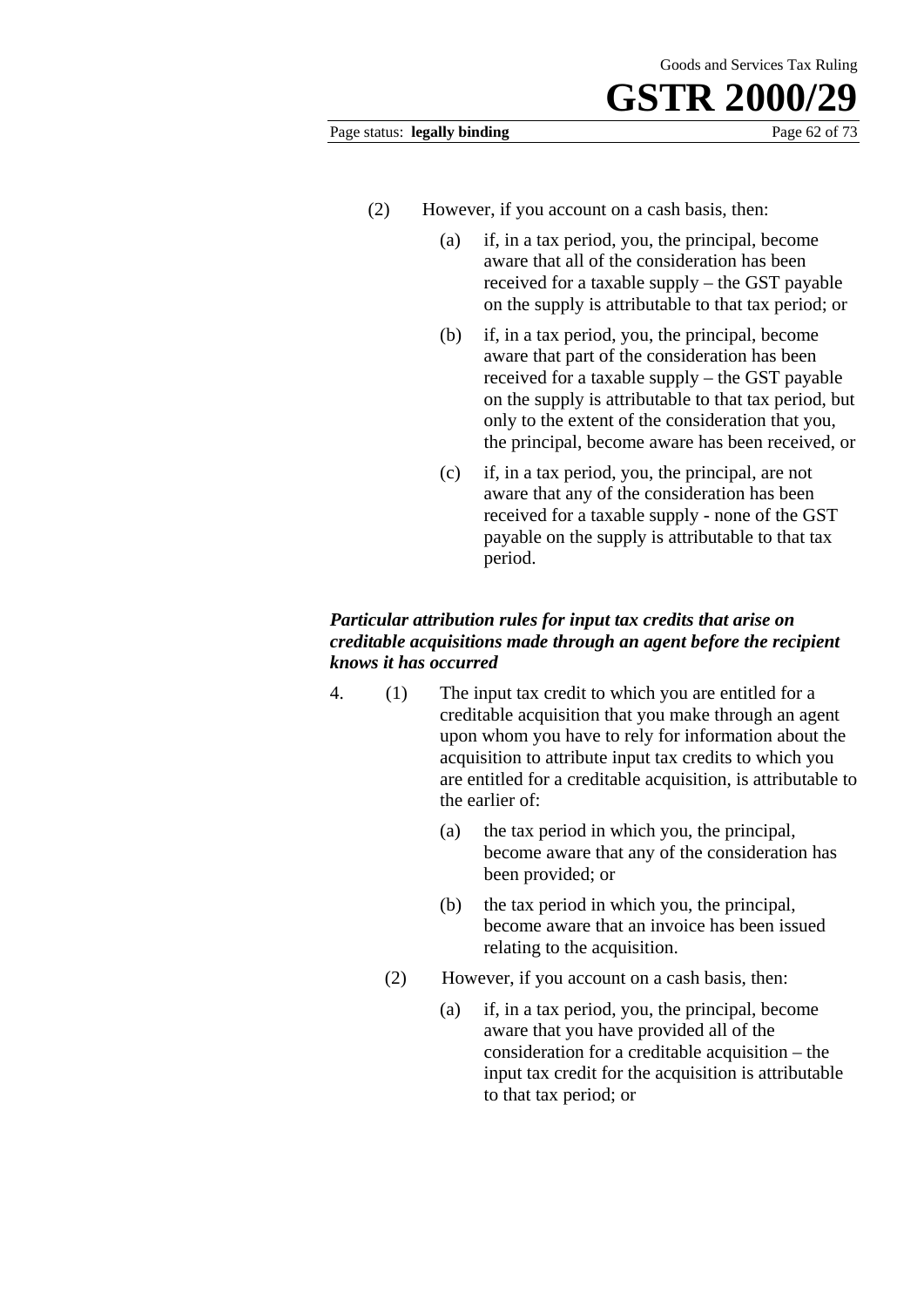#### Page status: **legally binding** Page 63 of 73

- (b) if, in a tax period, you, the principal, become aware that you have provided part of the consideration – the input tax credit for the acquisition is attributable to that tax period, but only to the extent of the consideration that you, the principal, are aware you have provided in that tax period, or
- (c) if, in a tax period, you, the principal, are not aware that you have provided any of the consideration, none of the input tax credit for the acquisition is attributable to that tax period.

### *Particular attribution rules for Adjustments*

- 5. (1) An adjustment you have in relation to a supply or acquisition made through an agent upon whom you have to rely for information to attribute the adjustment, is attributable to the tax period in which you, the principal, become aware of the adjustment.
	- (2) However, if you account on a cash basis, and the adjustment arises from an adjustment event as a result of which you are liable to provide consideration, then:
		- (a) if, in a tax period, you, the principal, become aware that you have provided *all* the consideration – the adjustment is attributable to that tax period; or
		- (b) if, in a tax period, you, the principal, become aware that you have provided *part* of the consideration – the adjustment is attributable to that tax period, but only to the extent of the consideration that you, the principal, are aware you have provided in that tax period; or
		- (c) if, in a tax period, you, the principal, are not aware that any of the consideration has been provided – none of the adjustment is attributable to that tax period.

6. To avoid doubt, this Determination is not intended to override subsection 29-10(3), subsection 29-20(3), Division 57, Division 153 or Division 156 of the Act.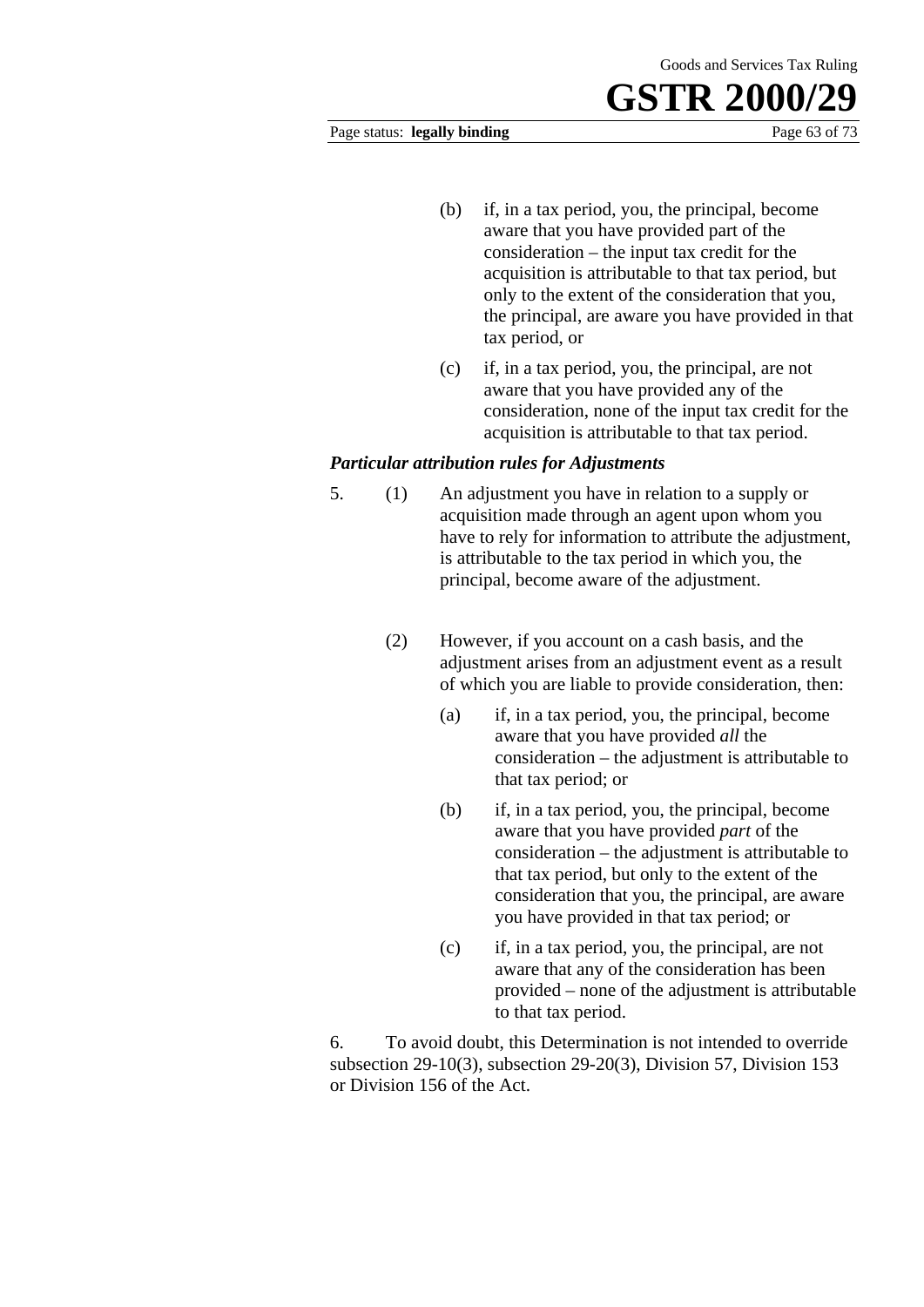# Page status: **legally binding** Page 64 of 73

#### *Definitions*

7. (1) The following expression is defined for the purposes of this Determination:

> *the Act* means the *A New Tax System (Goods and Services Tax) Act 1999*.

(2) Other expressions in this Determination have the same meaning as in the Act.

Signed this 30th day of June 2000 Marilyn Knight Senior Tax Counsel Goods and Services Tax Program Delegate of the Commissioner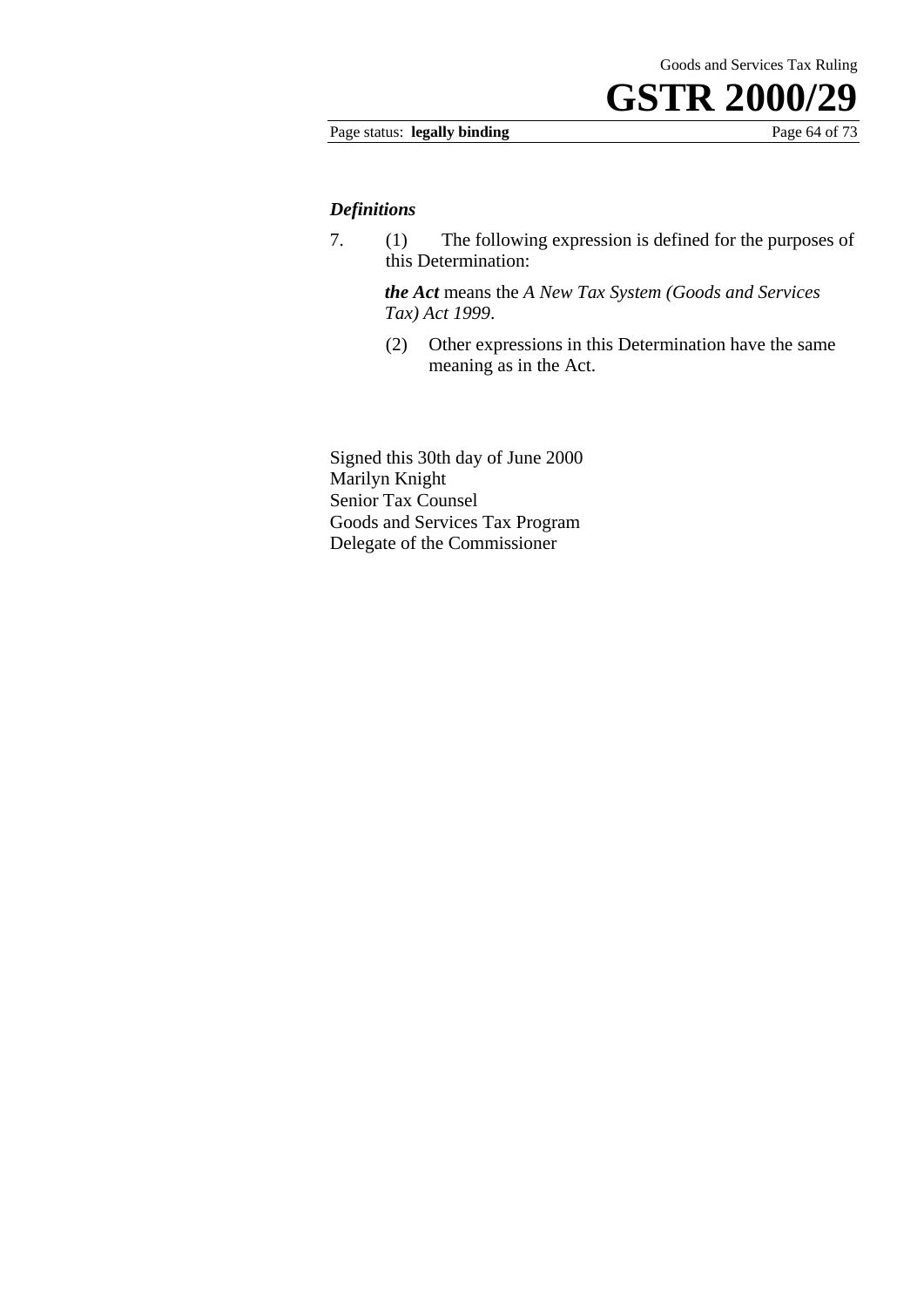Page status: **legally binding** Page 65 of 73

#### **Schedule 5**

## **COMMONWEALTH OF AUSTRALIA**

#### *A NEW TAX SYSTEM (GOODS AND SERVICES TAX) ACT 1999*

#### **DETERMINATION**

Under subsection 29-25(1) of the *A New Tax System (Goods and Services Tax) Act 1999* and subsection 4(1) of the *Acts Interpretation Act 1901,* I make the following determination, being satisfied under paragraph 29-25(2(e) of the Act that it is necessary to prevent the provisions of Division 29 and Chapter 4 applying in a way that is inappropriate in circumstances involving a supply or acquisition occurring before the supplier or recipient knows the total consideration:

#### *Citation*

1. This Determination is the *A New Tax System (Goods and Services Tax) (Particular Attribution Rules Where Total Consideration Not Known) Determination (No. 1) 2000.* 

#### *Commencement*

2. This Determination commences on the date the *A New Tax System (Goods and Services Tax) Act 1999* commences.

#### *Application of Determination*

- 3. (1) This Determination applies where:
	- (a) you make a taxable supply;
	- (b) you do not know the total consideration for the supply when any consideration is received for the supply or an invoice is issued relating to the supply; and
	- (c) the ascertainment of the total consideration depends on a future event or events that is not entirely within your control;

and either:

- (d) an invoice is issued relating to the supply; or
- (e) any consideration is received for the supply.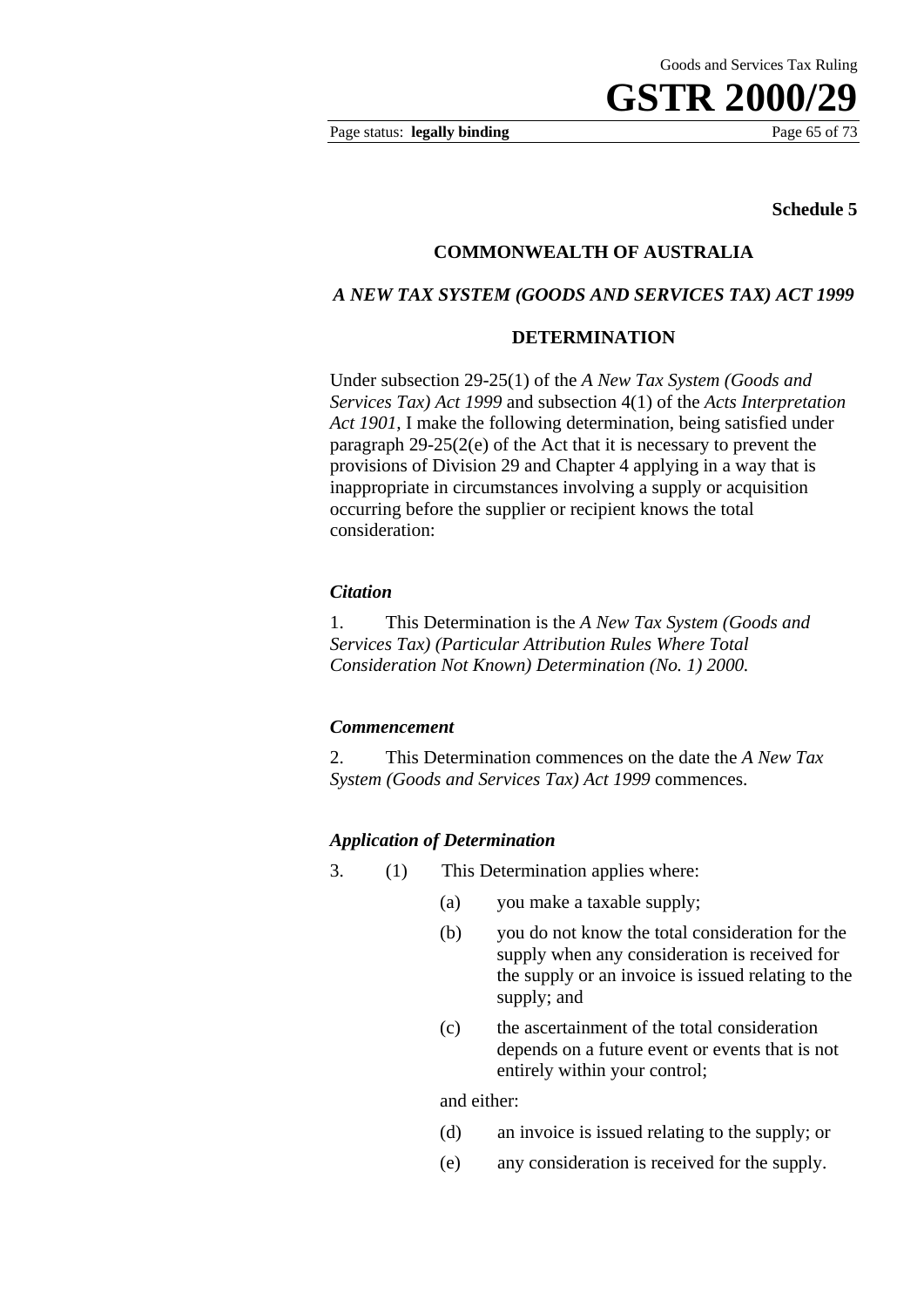#### Page status: **legally binding** Page 66 of 73

- (2) This Determination applies where:
	- (a) you make a creditable acquisition; and
	- (b) you do not know the total consideration for the acquisition when you provide any consideration for the acquisition or an invoice is issued relating to the acquisition; and
	- (c) the ascertainment of the total consideration depends on a future event or events that is not entirely within the control of the supplier;

and either:

- (d) an invoice is issued relating to the acquisition; or
- (e) you provide any consideration for the acquisition.
- (3) This Determination applies only if you do not account on a cash basis.

# *Particular attribution rule for GST payable on a taxable supply occurring before the supplier knows the total consideration*

- 4. (1) Where, in a tax period before you know the total consideration, *an invoice is issued* relating to a taxable supply which states an amount of consideration and:
	- (a) *no consideration is received for the supply in that tax period* - the GST on the supply is attributable to that tax period but only to the extent of the amount of the consideration stated in the invoice; or
	- (b) *consideration is received for the supply in that tax period* - the GST on the supply is attributable to that tax period but only to the extent:
		- (i) where the consideration received is less than or equal to the amount of the consideration stated in the invoice - the amount of consideration stated in the invoice; or
		- (ii) where the consideration received is more than the amount stated in the invoice - the amount of the consideration received.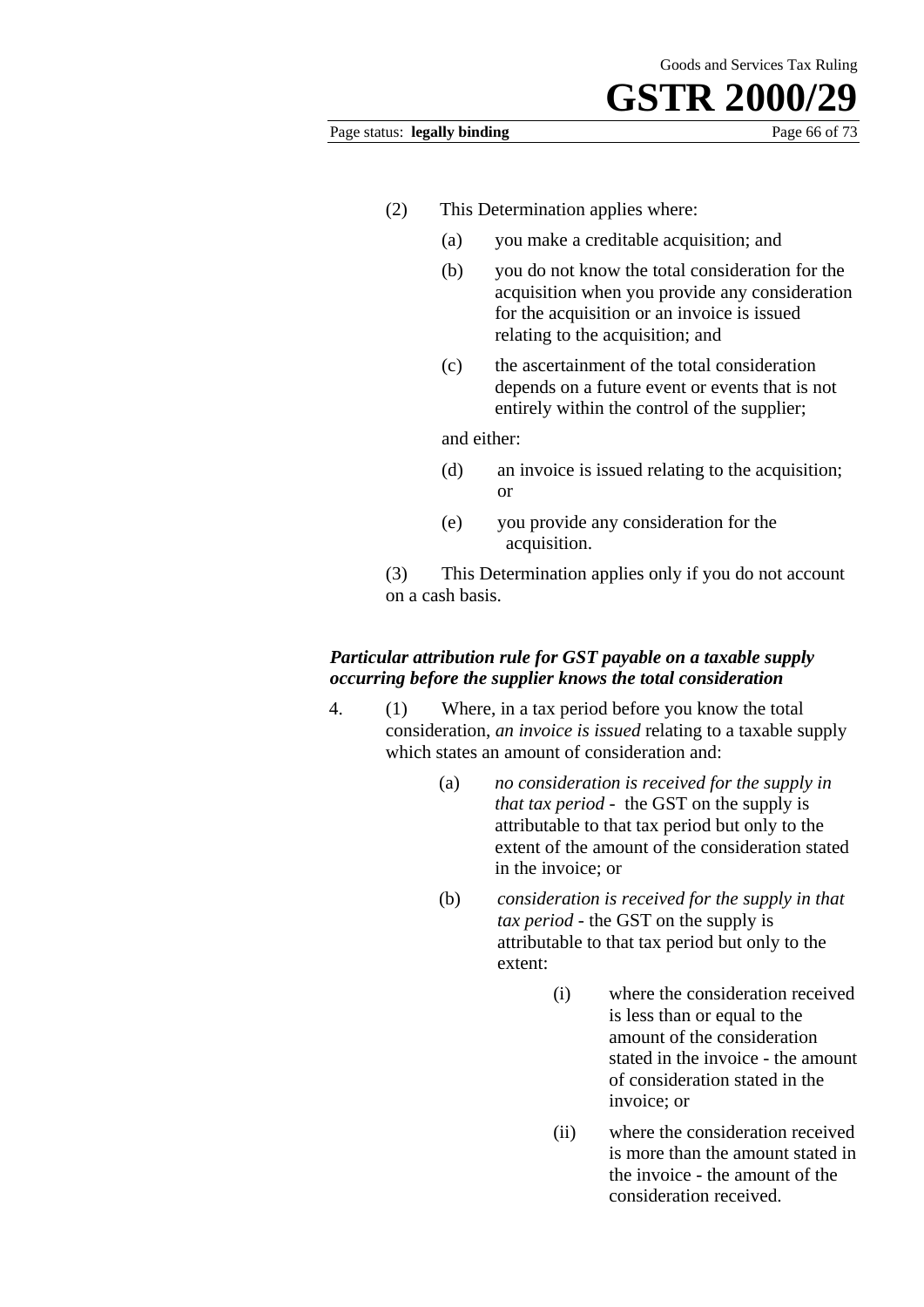# **GSTR 2000** Page status: **legally binding** Page 67 of 73

- (2) Where, in a tax period before you know the total consideration, *an invoice is not issued* relating to the supply and:
	- (a) *consideration is received for the supply in that tax period* - the GST payable on the taxable supply is attributable to that tax period but only to the extent of the consideration received in that tax period; or
	- (b) *no consideration is received for the supply in that tax period* – none of the GST on the supply is attributable to that tax period

(3) The GST payable on the taxable supply is attributable under subclauses (1) and (2) only to the extent that it has not been attributed to an earlier tax period.

(4) However, the GST payable on the taxable supply is attributable to the tax period in which you first know the total amount of consideration for the taxable supply to the extent that it has not been attributed to an earlier tax period.

# *Particular attribution rule for input tax credits arising from a creditable acquisition occurring before the recipient knows the total consideration*

- 5. (1) Where, in a tax period before you know the total consideration, *an invoice is issued* relating to a creditable acquisition which states an amount of consideration and you:
	- (a) *do not provide any of the consideration for the acquisition in that tax period* - the input tax credit for the acquisition is attributable to that tax period but only to the extent of the amount of the amount of the consideration stated on the invoice; or
	- (b) *provide any of the consideration for the acquisition in that tax period* - the input tax credit for the creditable acquisition is attributable to that tax period but only to the extent:
		- (i) where the consideration provided by you is less than or equal to the amount of the consideration stated in the invoice - the amount of the consideration stated in the invoice; or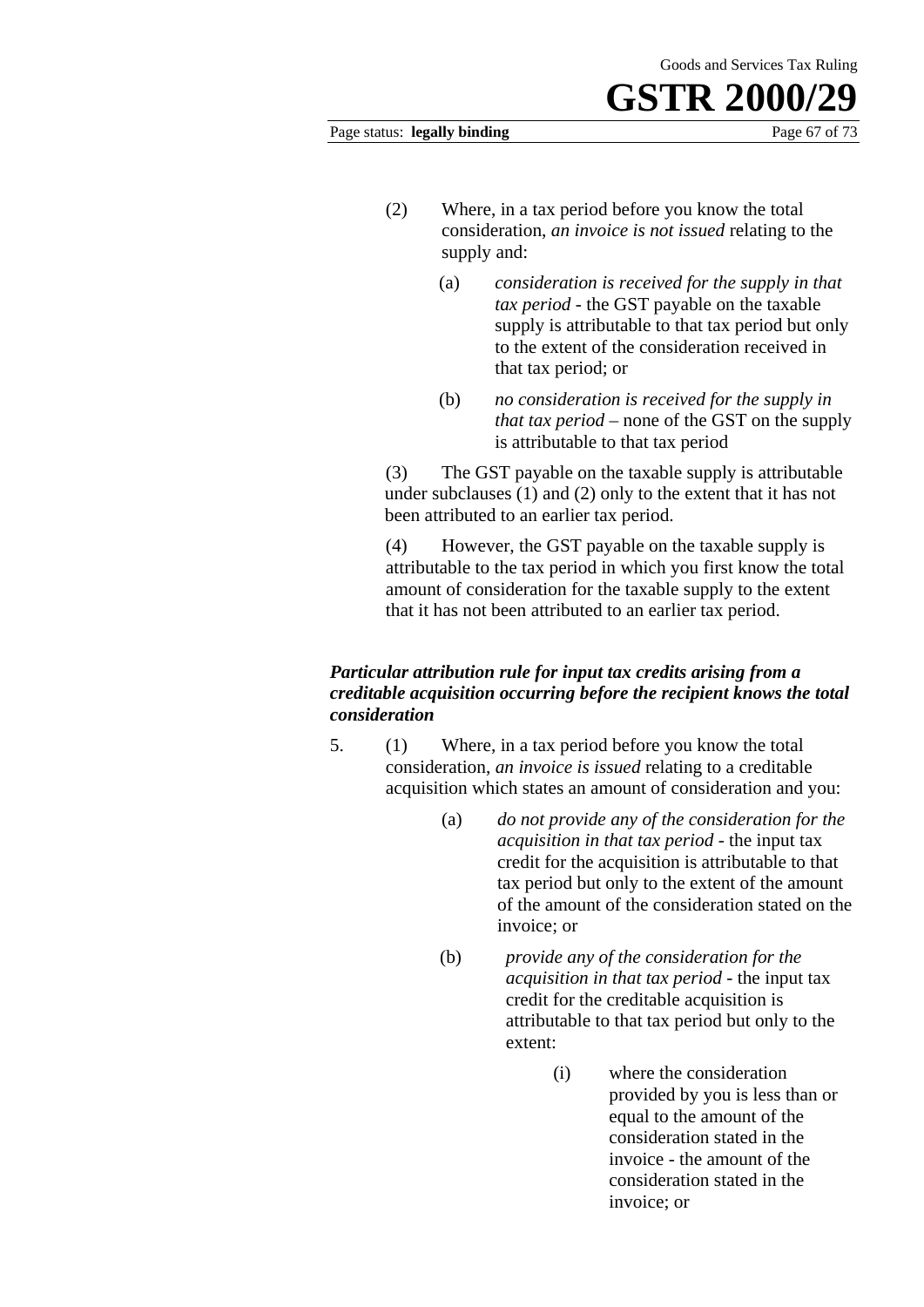#### Page status: **legally binding** Page 68 of 73

# **GSTR 2000**

- (ii) where the consideration provided by you is more than the amount stated in the invoice - the amount of the consideration provided.
- (2) Where, in a tax period before you know the total consideration, *an invoice is not issued* relating to a creditable acquisition and you:
	- (a) *provide any of the consideration for the acquisition in that tax period -* the input tax credit for the creditable acquisition is attributable to that tax period but only to the extent of the consideration that you provided in that tax period; or
	- (b) *provide none of the consideration for the acquisition in that tax period* – none of the input tax credit for the acquisition is attributable to that tax period.
- (3) The input tax credit to which you are entitled is attributable under subclauses (1) and (2) only to the extent that it has not been attributed to an earlier tax period.
- (4) However, the input tax credit to which you are entitled for a creditable acquisition is attributable to the tax period in which you first know the total amount of consideration for the creditable acquisition to the extent it has not been attributed to an earlier tax period.
- 7. To avoid doubt, this Determination is not intended to override subsection 29-10(3).

### *Definitions*

7. (1) The following expression is defined for the purposes of this Determination:

> *the Act* means the *A New Tax System (Goods and Services Tax) Act 1999*.

(2) Other expressions in this Determination have the same meaning as in the Act.

Signed this 30<sup>th</sup> day of June 2000 Marilyn Knight Senior Tax Counsel Goods and Services Tax Program Delegate of the Commissioner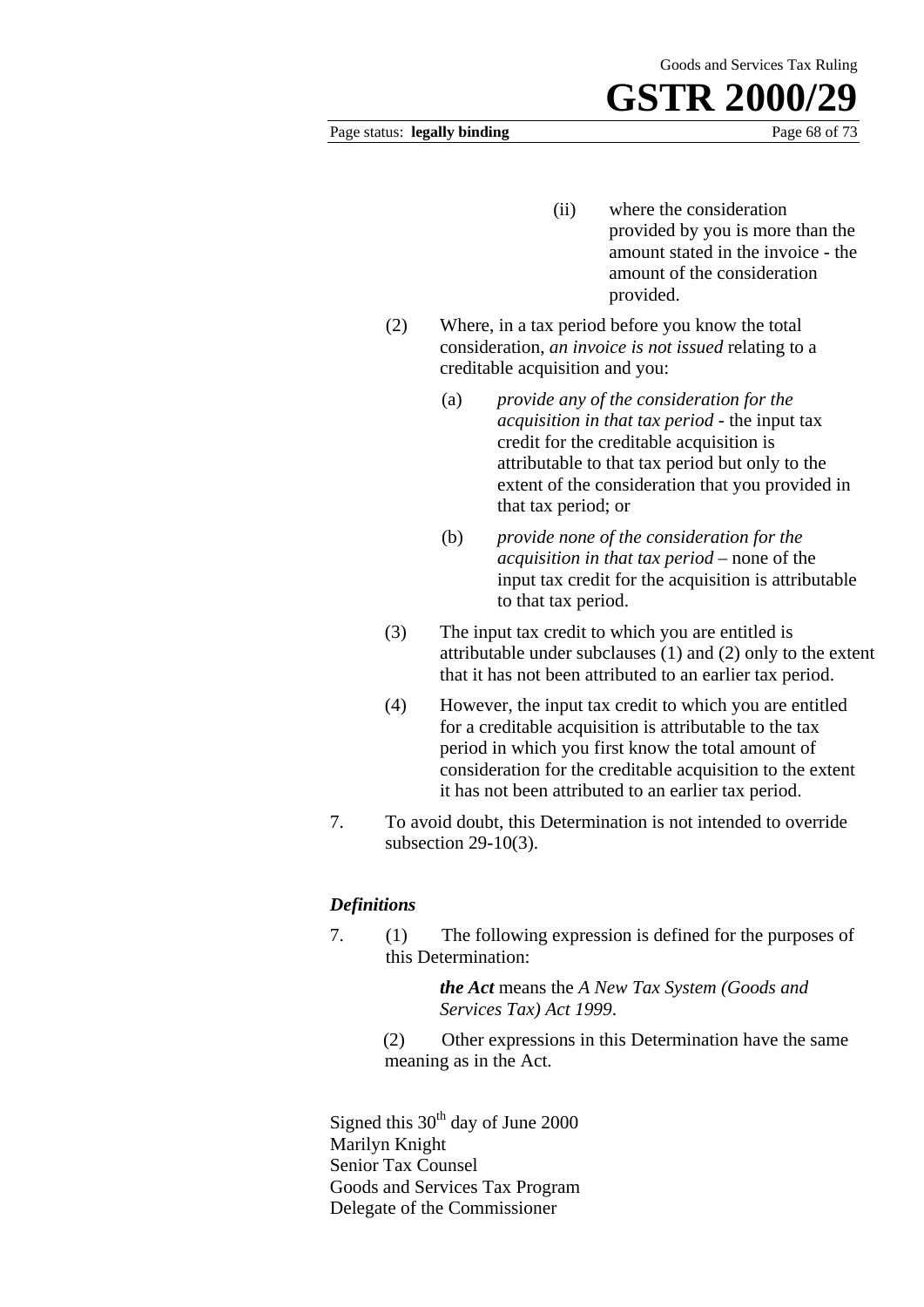Page status: **legally binding** Page 69 of 73

#### **Schedule 6**

## **COMMONWEALTH OF AUSTRALIA**

#### *A NEW TAX SYSTEM (GOODS AND SERVICES TAX) ACT 1999*

#### **DETERMINATION**

Under subsection 29-25(1) of the *A New Tax System (Goods and Services Tax) Act 1999* and subsection 4(1) of the *Acts Interpretation Act 1901,* I make the following determination, being satisfied under paragraph  $29-25(2)(g)$  of the Act that it is necessary to prevent the provisions of Division 29 and Chapter 4 applying in a way that is inappropriate in circumstances involving a supply or acquisition made under a contract that provides for retention of some or all of the consideration until certain conditions are met:

#### *Citation*

1. This Determination is the *A New Tax System (Goods and Services Tax) Act 1999 (Particular Attribution Rules for Retention Payments) Determination (No. 1) 2000.* 

#### *Commencement*

2. This Determination commences on the date the *A New Tax System (Goods and Services Tax) Act 1999* commences.

### *Particular attribution rule for GST payable on a taxable supply made under a contract that provides for retention of some or all of the consideration until certain conditions are met*

3. (1) This particular attribution rule applies if you

make a taxable supply under a contract that provides for the recipient of the supply to retain some or all of the consideration until certain conditions are met.

- (2) The GST payable on the non-retained consideration is attributable to the tax period when:
	- (a) any of that consideration is received for the supply; or
	- (b) an invoice is issued relating to the supply;

whichever is the earlier.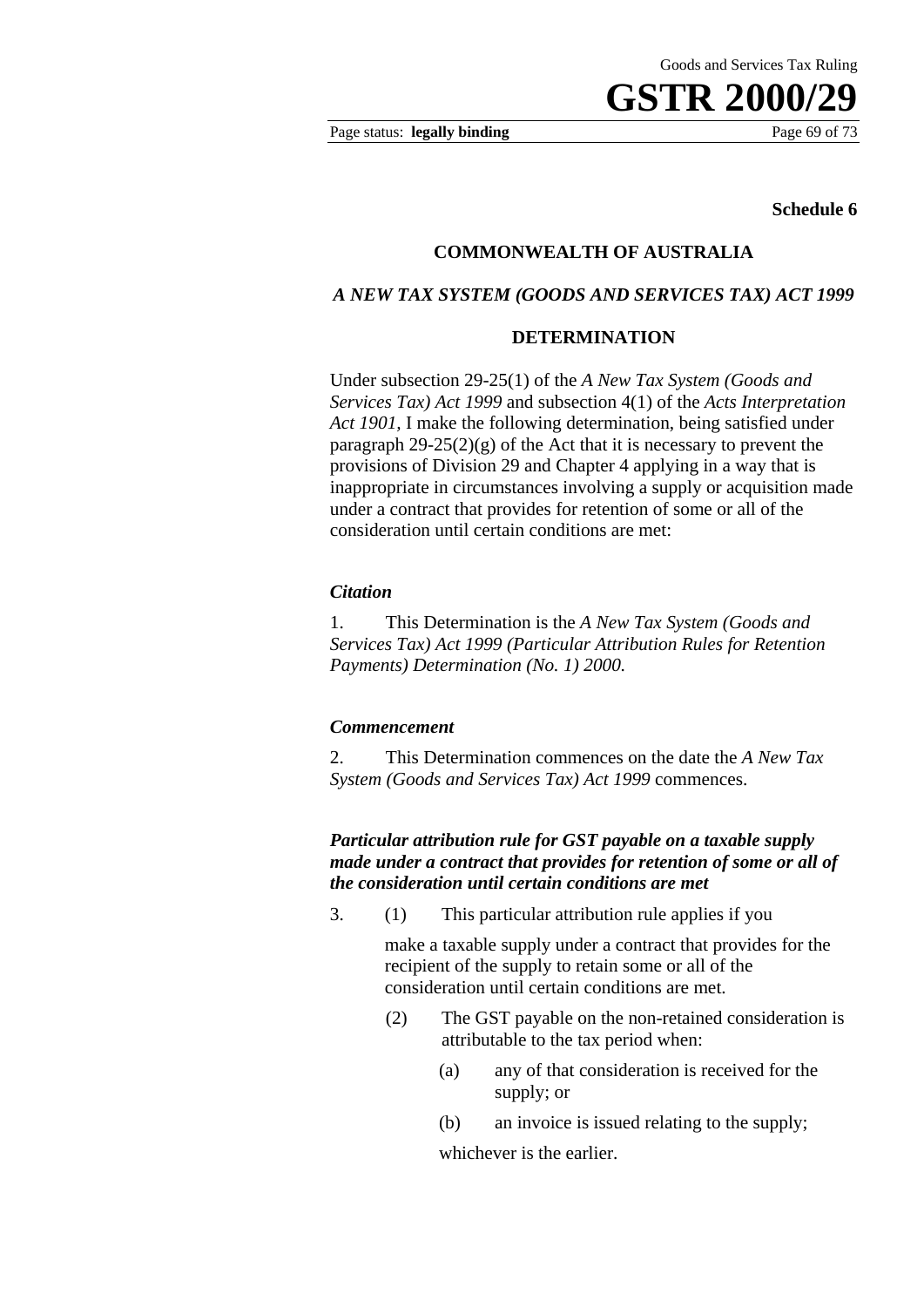#### Page status: **legally binding** Page 70 of 73

- (3) The GST payable on the retention amount is attributable as follows:
	- (a) if, in a tax period, all of the retention amount is received, the GST payable on the retention amount is attributable to that tax period but only to the extent that it has not been previously attributed to an earlier tax period as a result of the issue of an invoice for the retention amount; or
	- (b) if, in a tax period, part of the retention amount is received, the GST payable on the retention amount is attributable to that tax period, but only to the extent that:
		- (i) the retention amount is received in that tax period; and
		- (ii) the GST payable on the retention amount has not been previously attributed to an earlier tax period as a result of the issue of an invoice for the retention amount; or
	- (c) if, in a tax period, none of the retention amount is received, none of the GST payable on the retention amount is attributable to that tax period.
- (4) However, if an invoice for the retention amount is issued in a tax period, GST payable on the retention amount is attributable to that tax period, but:
	- (a) only to the extent of the amount of the invoice issued in that tax period; and
	- (b) only to the extent that the GST on the retention amount has not been previously attributed to an earlier tax period because part of the retention amount was received in an earlier tax period.
- (5) This Clause applies only if you do not account on a cash basis.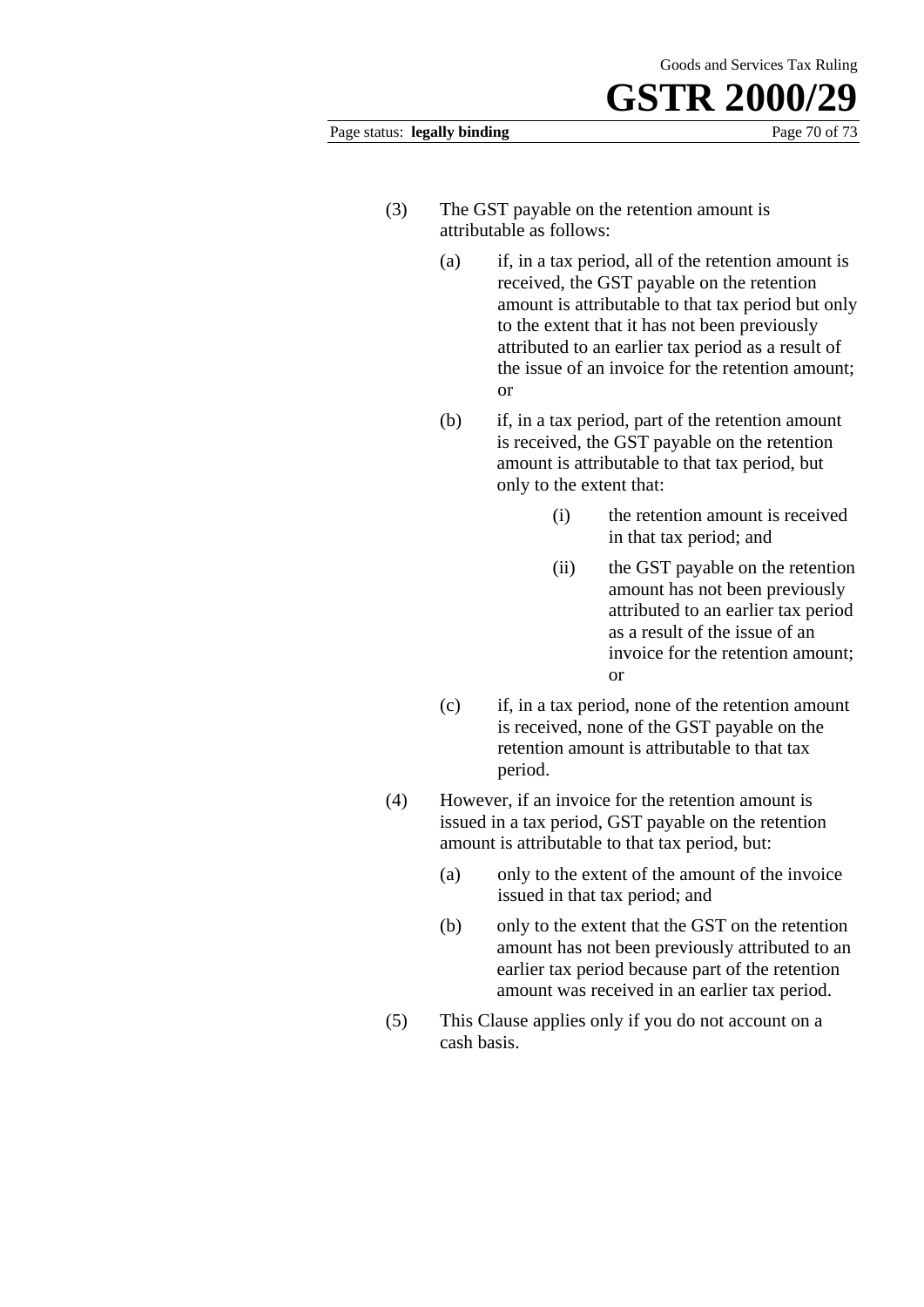#### Page status: **legally binding** Page 71 of 73

*Particular attribution rules for input tax credits arising from a creditable acquisition made under a contract that provides for retention of some or all of the consideration until certain conditions are met*

4. (1) This particular attribution rule applies if you make a

creditable acquisition under a contract that allows you to retain some or all of the consideration until certain conditions are met.

- (2) The input tax credit on the non-retained consideration to which you are entitled for a creditable acquisition is attributable to tax period when:
	- (a) you provide any of the consideration for the acquisition; or
	- (b) an invoice is issued relating to the acquisition;

whichever is the earlier.

- (3) The input tax credit on the retention amount to which you are entitled for a creditable acquisition is attributable to:
	- (a) if, in a tax period, you provide all of the retention amount for a creditable acquisition, the input tax credit for the retention amount is attributable to that tax period but only to the extent that it has not been previously attributed to an earlier tax period as a result of the issue of an invoice for the retention amount; or
	- (b) if, in a tax period, you provide part of the retention amount, the input tax credit for the retention amount is attributable to that tax period, but only to the extent that:
		- (i) you provided the retention amount in that tax period; and
		- (ii) the input tax credit on the retention amount has not been previously attributed to an earlier tax period as a result of the issue of an invoice for the retention amount; or
	- (c) if, in a tax period, you did not provide any of the retention amount, none of the input tax credit on the retention amount is attributable to that tax period.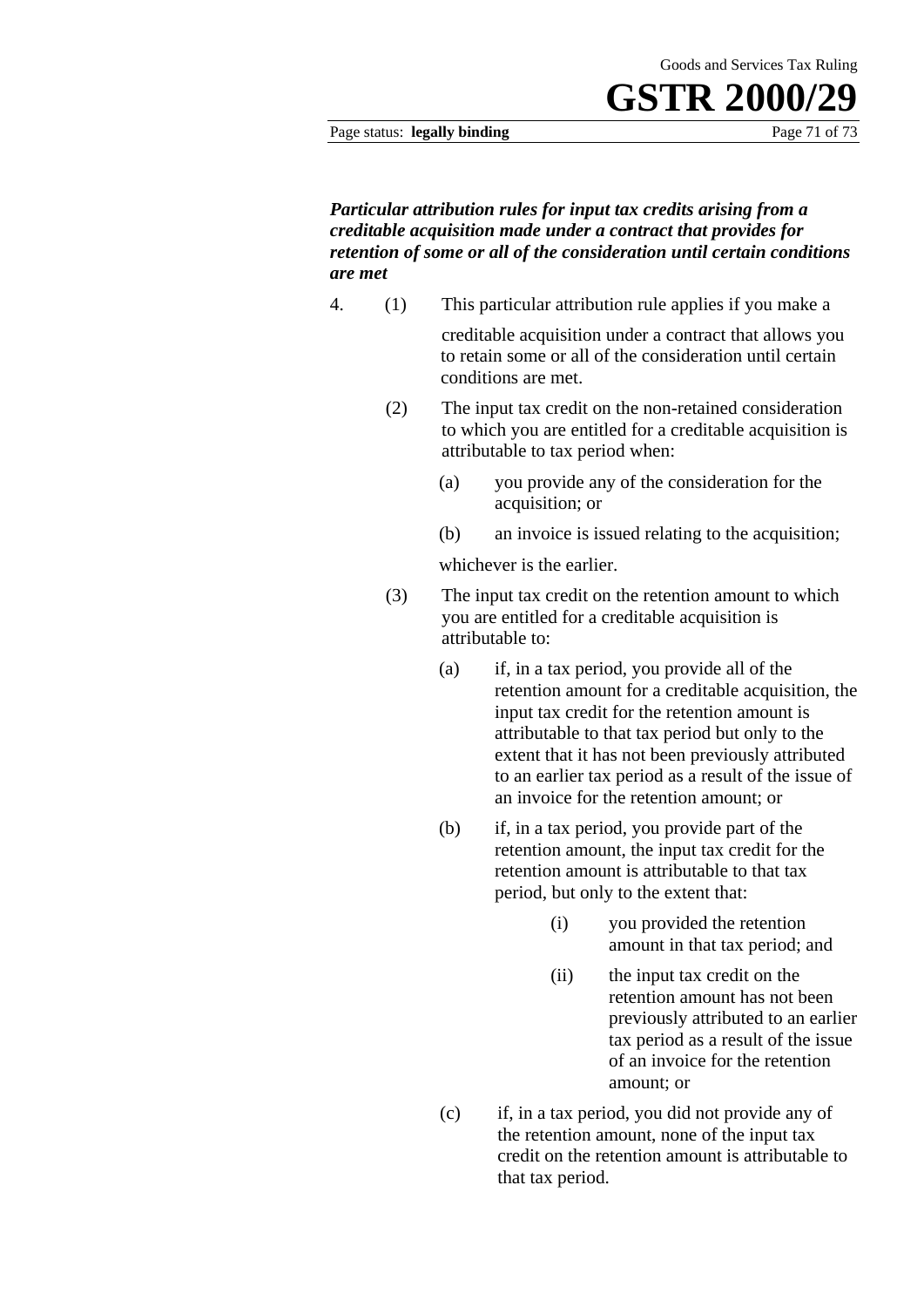# **GSTR 2000**

Page status: **legally binding** Page 72 of 73

- (4) However, if an invoice for the retention amount is issued in a tax period, the input tax credit on the retention amount is attributable to that tax period, but:
	- (a) only to the extent of the amount of the invoice issued in that period; and
	- (b) only to the extent that the input tax credit on the retention amount has not been previously attributed to an earlier tax period because you provided part of the retention amount in an earlier tax period.
- (2) This Clause applies only if you do not account on a cash basis.

## *GST payable on the retention amount*

- 5. (1) The GST payable on the retention amount is worked out in the following way:
	- **Step 1** Identify the retention amount as a percentage of the total of the consideration.
	- **Step 2** Apply that percentage to the amount of GST payable on the taxable supply – the result is the *GST payable on the retention amount*

(2) The GST payable on the non-retained consideration is the amount obtained by subtracting the amount of GST payable on the retention amount from the amount of GST payable on a taxable supply.

### *Input tax credits on the retention amount*

- 6. (1) The input tax credit on the retention amount is worked out in the following way:
	- **Step 1** Identify the retention amount as a percentage of the total of the consideration
	- **Step 2** Apply that percentage to the amount of the input tax credit for the creditable acquisition – the result is the *input tax credit on the retention amount.*

(2) The input tax credit on the non-retained consideration is the amount obtained by subtracting the amount of the input tax credit on the retention amount from the amount of the input tax credit that you are entitled to for a creditable acquisition.

7. To avoid doubt, this Determination is not intended to override subsection 29-10(3) or Division 156.